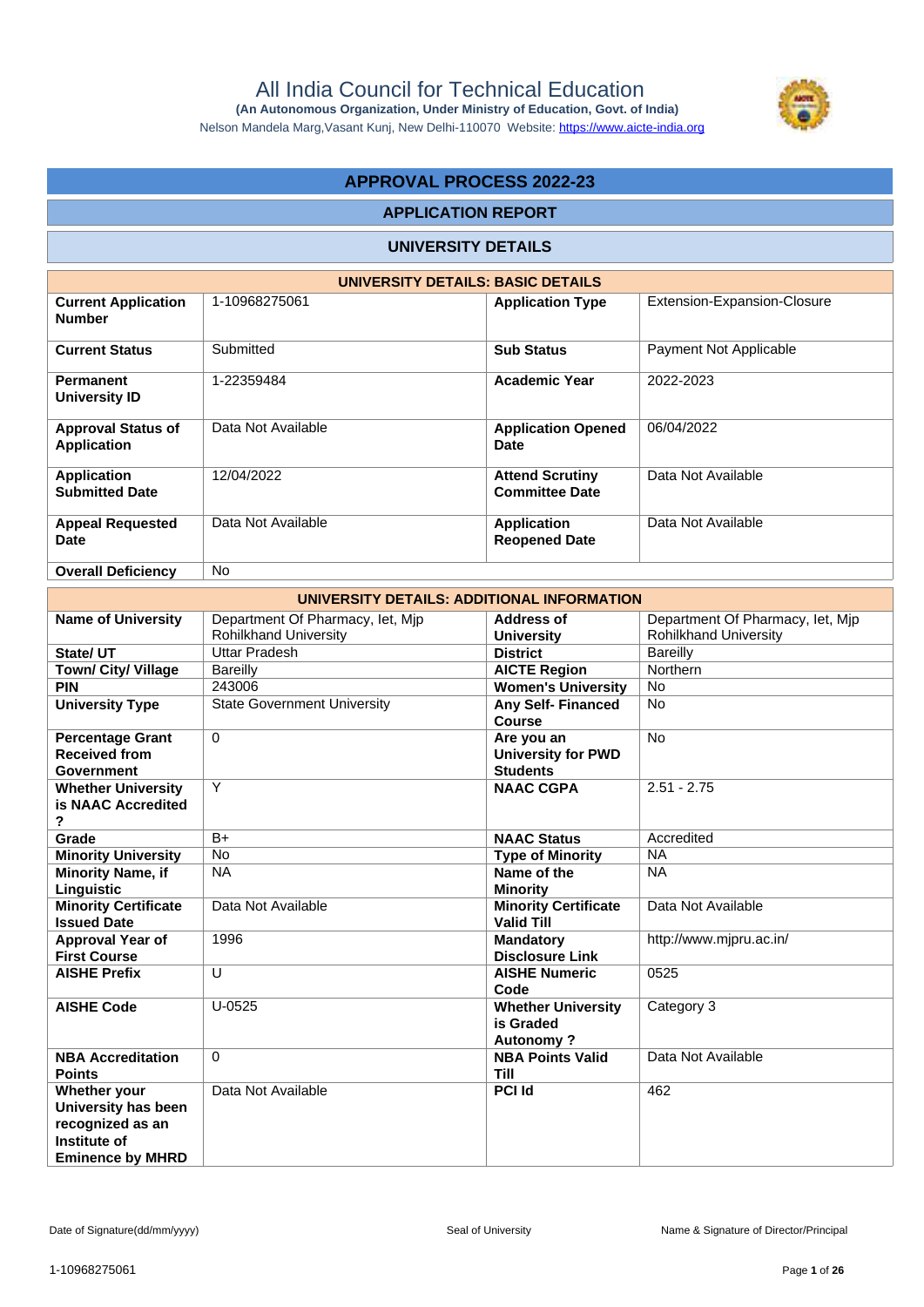**ODL DETAILS**

Data not entered by University

Data not entered by University

**OL DETAILS**

| <b>ORGANIZATION</b>                                        |                                                                               |                                                            |                                                                             |  |  |  |
|------------------------------------------------------------|-------------------------------------------------------------------------------|------------------------------------------------------------|-----------------------------------------------------------------------------|--|--|--|
| Name of the Parent Organization<br>(Trust/Society/Company) | Department Of Pharmacy, let,<br>M.Jp.Rohilkhand University,<br>Bareilly, U.P. | <b>Type of the Organization</b><br>(Trust/Society/Company) | Univ Managed                                                                |  |  |  |
| <b>Registered With</b>                                     | Mip Rohilkhand University,<br>Bareilly                                        | <b>Registration Date</b>                                   | 01/05/1996                                                                  |  |  |  |
| <b>Registration Number</b>                                 | $AG-4$                                                                        | <b>Organization Address</b>                                | Department Of Pharmacy,<br>M.J.P. Rohilkhand University,<br><b>Bareilly</b> |  |  |  |
| State/UT                                                   | Uttar Pradesh                                                                 | <b>District</b>                                            | Bareilly                                                                    |  |  |  |
| Town / City / Village                                      | Bareilly                                                                      | <b>PIN</b>                                                 | 243006                                                                      |  |  |  |
| <b>Land Phone STD Code</b>                                 | 581                                                                           | <b>Land Phone Number</b>                                   | 2523745                                                                     |  |  |  |
| <b>PAN</b>                                                 | AAAJM1007D                                                                    | <b>Organization Website</b>                                |                                                                             |  |  |  |

| <b>BOARD OF GOVERNORS/ TRUSTEE/ DIRECTORS</b> |                               |                    |                      |                     |                      |                      |
|-----------------------------------------------|-------------------------------|--------------------|----------------------|---------------------|----------------------|----------------------|
| Sr.No                                         | Name                          | <b>Designation</b> | <b>Trustee Since</b> | <b>Trustee Till</b> | <b>Mobile Number</b> | Email                |
|                                               | Professor Krishn Pal<br>Singh | Chairman           | 17/08/2020           | 16/08/2023          | 9528464533           | Vcoffice@Mipru.Ac.In |

| <b>QUESTIONS</b>                                                                                                                        |           |  |  |  |
|-----------------------------------------------------------------------------------------------------------------------------------------|-----------|--|--|--|
| Do you wish to Apply for 'Extension of Approval (EOA)'?                                                                                 | Yes       |  |  |  |
| Do you wish to apply for any change(s) as per the provisions of this year Approval Process<br>Handbook?                                 | No        |  |  |  |
| Do you wish to Apply for Increase of Intake in Existing Course(Division Size change)/New Course<br>(Normal/Vocational/Dual/Integrated)? | No.       |  |  |  |
| Do you wish to Apply for Reduction of Intake in Existing Course((Division Size change)/Closure<br>Course?                               | No.       |  |  |  |
| Do you wish to Apply for Introduction of NRI?                                                                                           | No.       |  |  |  |
| Do you wish to Apply for Introduction of PIO or Twinning Program?                                                                       | No.       |  |  |  |
| Do you wish to Apply for Extended EoA?                                                                                                  | <b>No</b> |  |  |  |

| <b>CONTACT PERSON\REGISTRAR DETAILS</b> |                        |                       |                                                        |  |  |
|-----------------------------------------|------------------------|-----------------------|--------------------------------------------------------|--|--|
| Title:                                  | Prof.                  | <b>First Name:</b>    | Sobhna                                                 |  |  |
| Last Name:                              | Singh                  | Address:              | Department Of Pharmacy,<br>M.J.P.Rohilkhand University |  |  |
| Designation:                            | Head Of Department     | State/UT:             | Uttar Pradesh                                          |  |  |
| District:                               | <b>Bareilly</b>        | Town/ City/ Village:  | <b>Bareilly</b>                                        |  |  |
| <b>Postal Code:</b>                     | 243006                 | <b>STD Code:</b>      | 581                                                    |  |  |
| <b>Land Phone Number:</b>               | 2523745                | <b>Mobile Number:</b> | 9411699867                                             |  |  |
| <b>Alternate Mobile</b><br>Number:      | 7987905189             | <b>Email Address:</b> | rickyshobhna@yahoo.co.in                               |  |  |
| <b>Alternate Email</b><br>Address:      | rickyshobhna@gmail.com |                       |                                                        |  |  |

| <b>PROGRAMS &amp; COURSES</b> |                               |  |  |
|-------------------------------|-------------------------------|--|--|
| <b>PROGRAMS</b>               |                               |  |  |
| Programme                     | <b>New/Existing Programme</b> |  |  |
| <b>PHARMACY</b>               | <b>Existing Programme</b>     |  |  |
| <b>COURSE DETAILS</b>         |                               |  |  |
| <b>Programme</b>              | <b>PHARMACY</b>               |  |  |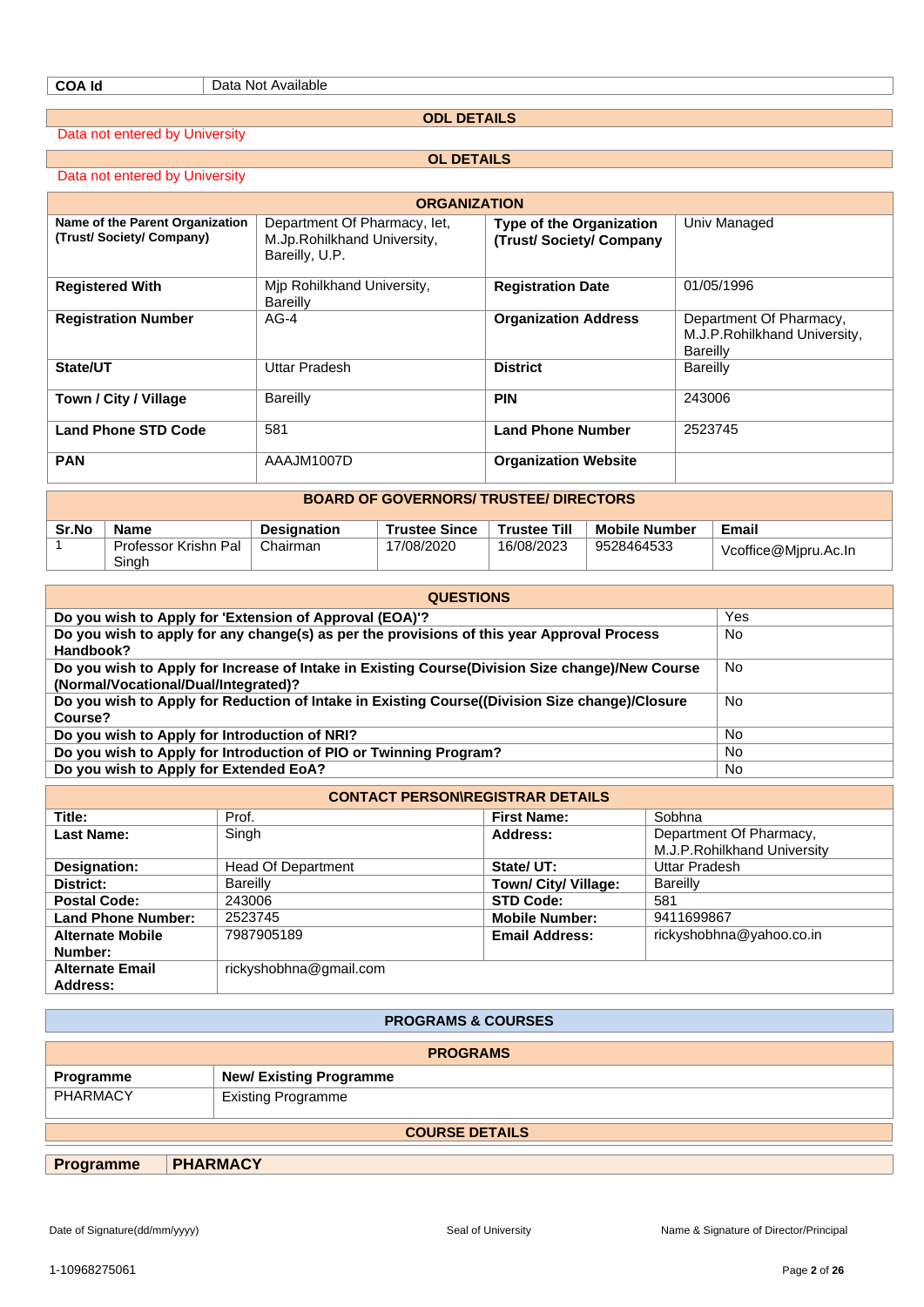| Sr.<br>No.     | Course<br>Name           | Level     | FT/PT      | <b>Affiliating</b><br>body/<br><b>University</b>       | Intake<br>approved<br>2020-21 | Intake<br>Approved<br>2021-22 | <b>Applied</b><br>For | <b>Applied</b><br>intake<br>2022-23 | <b>Number</b><br>∣of<br>Required<br><b>Faculty</b> | <b>Number</b><br>οf<br>Faculty | <b>NRI</b><br>Approval<br><b>Status</b> | <b>OCI/</b><br><b>FN</b><br>Approval<br>Status | <b>Status of</b><br><b>NBA</b><br>accreditation |
|----------------|--------------------------|-----------|------------|--------------------------------------------------------|-------------------------------|-------------------------------|-----------------------|-------------------------------------|----------------------------------------------------|--------------------------------|-----------------------------------------|------------------------------------------------|-------------------------------------------------|
|                | PHARMACOLO<br>۱GY        | PG        | <b>IFT</b> | M.J.P.<br>Rohilkhand<br>University,<br>Bareilly        | 9                             | 19                            | EoA<br>Only           | 9                                   |                                                    | 03                             | Not<br>interested                       | Not<br>interested                              | Not Applicable                                  |
| $\overline{2}$ | PHARMACEUTI<br><b>CS</b> | PG        | <b>IFT</b> | M.J.P.<br>Rohilkhand<br>University,<br>Bareilly        | 9                             | 19                            | EoA<br>Only           | 9                                   |                                                    | 04                             | Not<br>interested                       | Not<br>interested                              | Not Applicable                                  |
| 3              | PHARMACY                 | <b>UG</b> | <b>IFT</b> | M.J.P.<br>Rohilkhand<br>University,<br><b>Bareilly</b> | 60                            | 60                            | EoA<br>Only           | 60                                  | 16                                                 | 16                             | Not<br>interested                       | Not<br>interested                              | Not Applicable                                  |

#### **COURSES IN REGIONAL LANGUAGE**

Data not entered by University

## **ODL COURSE DETAILS**

Data not entered by University

**OL COURSE DETAILS**

Data not entered by University

| <b>INFRASTRUCTURE DETAILS</b> |                            |                              |                    |  |  |
|-------------------------------|----------------------------|------------------------------|--------------------|--|--|
|                               |                            | <b>LAND DETAILS</b>          |                    |  |  |
| Location:                     | Urban                      | Land in Hilly Area:          | N <sub>o</sub>     |  |  |
| <b>Total Area in Acres:</b>   | 206.6                      | <b>FSI/FSR:</b>              | Data Not Available |  |  |
| <b>Built Up Area (Sqm):</b>   | Data Not Available         | <b>Number of Pieces:</b>     |                    |  |  |
| Land Piece Area 1 in          | 206.6                      | Land Piece Area 2 in         | Data Not Available |  |  |
| Acres:                        |                            | Acres:                       |                    |  |  |
| Land Piece Area 3 in          | Data Not Available         | Max distance in farthest     | Data Not Available |  |  |
| Acres:                        |                            | land pieces (Km):            |                    |  |  |
| Land registered with:         | Mjp Rohilkhand University, | <b>Date of Registration:</b> | 22/08/1980         |  |  |
|                               | <b>Bareilly</b>            |                              |                    |  |  |
| Land use certificate          | U.P.Government             | Land use certificate         | 22/08/1980         |  |  |
| issued by:                    |                            | issued Date:                 |                    |  |  |
| <b>Ownership Details:</b>     | Government Land            | Is the Land Mortgaged:       | <b>No</b>          |  |  |
| <b>Mortgaged Purpose:</b>     | N                          |                              |                    |  |  |
| Land (North/South):           | <b>North</b>               | <b>Latitude Degree:</b>      | 28                 |  |  |
| <b>Latitude Minute:</b>       | 22                         | Latitude Second:             | 0                  |  |  |
| Longitude (East/West)         | East                       | <b>Longitude Degree:</b>     | 79                 |  |  |
| <b>Longitude Minute:</b>      | 27                         | <b>Longitude Second:</b>     | $\Omega$           |  |  |

## **LAND DETAILS: MORE INFORMATION**

| Sr.<br>No. | <b>Land Registration</b><br>Number: | 0         | Date of Registration:       | 22/08/1980         |
|------------|-------------------------------------|-----------|-----------------------------|--------------------|
|            | Area of Land:                       | 206.6     | Khasra Number:              | 0                  |
|            | <b>Plot Number/</b>                 | $\Omega$  | <b>Land Situated At:</b>    | <b>BAREILLY</b>    |
|            | <b>Survey Number:</b>               |           |                             |                    |
|            | <b>Land Registered in</b>           | Yes       | Ownership or                | Government Lease   |
|            | the Name of:                        |           | <b>Government Lease:</b>    |                    |
|            | Land use                            | <b>No</b> | <b>Land Use Certificate</b> | Data Not Available |
|            | <b>Certificate Issued</b>           |           | <b>Issuing Authority:</b>   |                    |
|            | Is it for Change of                 | No.       |                             |                    |
|            | <b>Site</b>                         |           |                             |                    |

| <b>BUILDING DETAILS</b>    |           |                            |      |  |
|----------------------------|-----------|----------------------------|------|--|
| <b>Building</b><br>Status. | Available | <b>Fotal built up Area</b> | 4549 |  |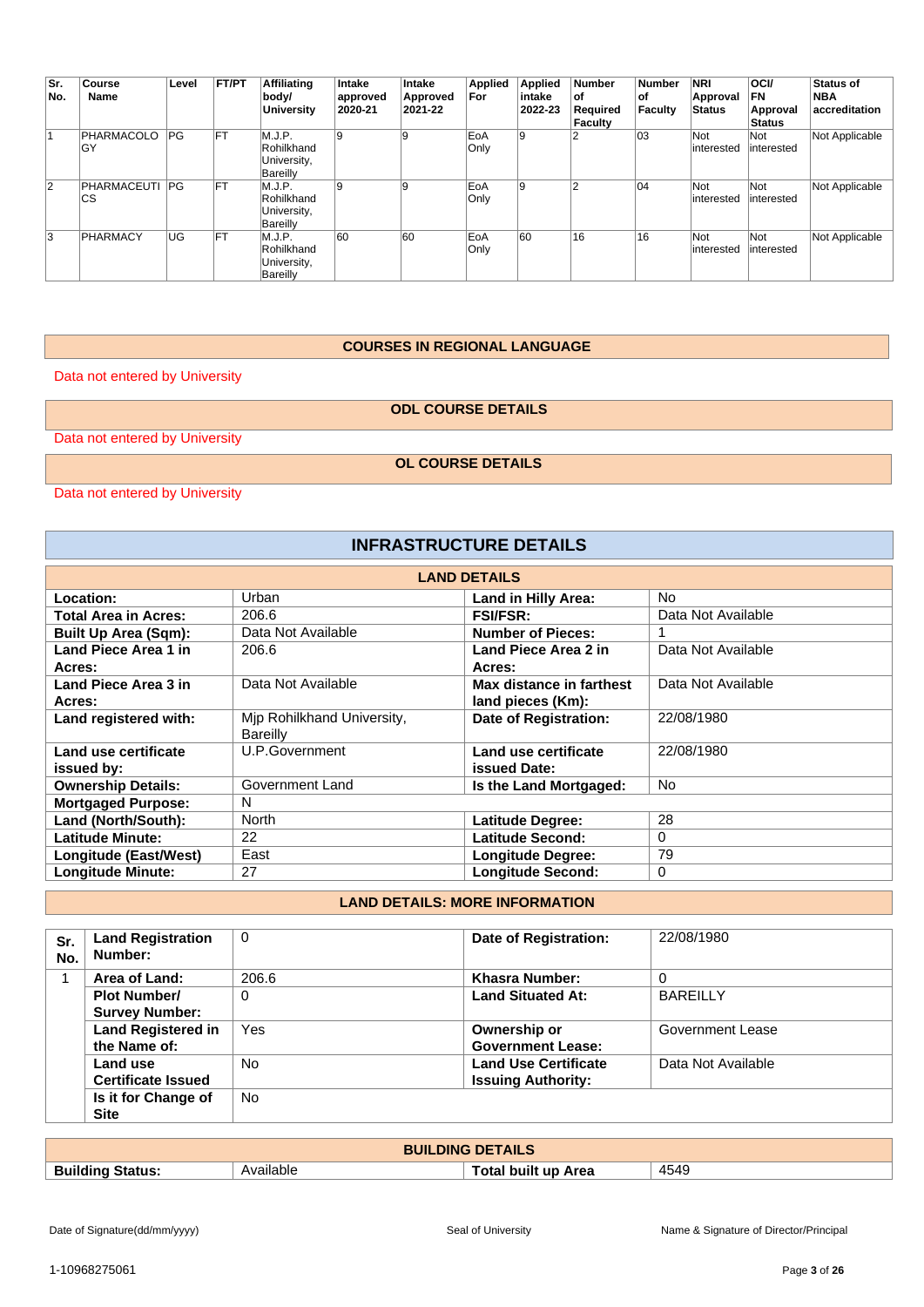|                                   |            | (ready) Sqm:                        |      |
|-----------------------------------|------------|-------------------------------------|------|
| Activities in the building        | <b>NIL</b> | <b>Whether Access</b>               | Yes  |
| other than courses                |            | <b>&amp;Circulation Area and</b>    |      |
| approved by AICTE:                |            | <b>Toilet Area are</b>              |      |
|                                   |            | maintained as per                   |      |
|                                   |            | <b>National Building Code</b>       |      |
|                                   |            | (NBC) Norms?                        |      |
| <b>Total Carpet Instructional</b> | 2184       | <b>Total Carpet</b>                 | 504  |
| Area (ready) -Sqm:                |            | <b>Administrative Area</b>          |      |
|                                   |            | (ready) -Sqm:                       |      |
| <b>Access and Circulation</b>     | 1489       | <b>Total built up Area -Sqm</b>     | 4549 |
| Area (Sqm):                       |            | Planned:                            |      |
| <b>Total Carpet Amenities</b>     | 372        |                                     |      |
| Area (ready) -Sqm:                |            |                                     |      |
|                                   |            | BUU BINA BETAU A. MABE INFABMATIANI |      |

#### **BUILDING DETAILS: MORE INFORMATION**

## Data not entered by University

#### **LABORATORY DETAILS**

| Sr.<br>No.     | Programme:                 | <b>PHARMACY</b>                                                                                                         | Department:                               | Pharmacy               |
|----------------|----------------------------|-------------------------------------------------------------------------------------------------------------------------|-------------------------------------------|------------------------|
| $\mathbf{1}$   | Course:                    | <b>PHARMACY</b>                                                                                                         | Level:                                    | <b>Under Graduate</b>  |
|                | Name of the<br>Laboratory: | Computer Centre 1                                                                                                       | Is it Research lab for PG<br>Course(Y/N): | <b>No</b>              |
|                | <b>Major Equipments:</b>   | Computer, Scanners, Printers,<br>Softwares, Lc Projector, Ups,                                                          | <b>Building Name</b>                      | <b>COMPUTER CENTRE</b> |
|                | <b>Building Number</b>     | EXN <sub>1</sub>                                                                                                        |                                           |                        |
| Sr.<br>No.     | Programme:                 | <b>PHARMACY</b>                                                                                                         | Department:                               | Pharmacy               |
| 2              | Course:                    | <b>PHARMACY</b>                                                                                                         | Level:                                    | <b>Under Graduate</b>  |
|                | Name of the<br>Laboratory: | Instrumentation Lab                                                                                                     | Is it Research lab for PG<br>Course(Y/N): | Yes                    |
|                | <b>Major Equipments:</b>   | Spectrophotometers,<br>Colorimeters, Hplc, Ftir,<br>Conductivitymeters, Flame<br>Photometer, Dehumidifier, Color        | <b>Building Name</b>                      | PHARMACY               |
|                | <b>Building Number</b>     | 001                                                                                                                     |                                           |                        |
| Sr.<br>No.     | Programme:                 | <b>PHARMACY</b>                                                                                                         | Department:                               | Pharmacy               |
| 3              | Course:                    | PHARMACEUTICAL ANALYSIS                                                                                                 | Level:                                    | <b>Under Graduate</b>  |
|                | Name of the<br>Laboratory: | Instrumentation Pharmachem 1                                                                                            | Is it Research lab for PG<br>Course(Y/N): | Yes                    |
|                | <b>Major Equipments:</b>   | Electronic Balances. Shimadzu<br>Uvspectrophotometer, Hplc, Ftir,<br><b>Quartz Double Distillation</b><br>Assembly, Rot | <b>Building Name</b>                      | <b>PHARMACY</b>        |
|                | <b>Building Number</b>     | 001                                                                                                                     |                                           |                        |
| Sr.<br>No.     | Programme:                 | <b>PHARMACY</b>                                                                                                         | Department:                               | Pharmacy               |
| $\overline{4}$ | Course:                    | <b>PHARMACY</b>                                                                                                         | Level:                                    | <b>Under Graduate</b>  |
|                | Name of the<br>Laboratory: | Language Laboratory                                                                                                     | Is it Research lab for PG<br>Course(Y/N): | <b>No</b>              |
|                | <b>Major Equipments:</b>   | <b>Computer Facilities With Licensed</b><br>Software                                                                    | <b>Building Name</b>                      | <b>EXTN 02</b>         |
|                | <b>Building Number</b>     | 003                                                                                                                     |                                           |                        |
| Sr.<br>No.     | Programme:                 | <b>PHARMACY</b>                                                                                                         | Department:                               | Pharmacy               |
| 5              | Course:                    | <b>PHARMACEUTICS</b>                                                                                                    | Level:                                    | <b>Under Graduate</b>  |
|                | Name of the<br>Laboratory: | Machine Room                                                                                                            | Is it Research lab for PG<br>Course(Y/N): | <b>No</b>              |
|                | <b>Major Equipments:</b>   | <b>Ball Mill</b><br><b>Tablet Punchi</b><br><b>Coating Pan Machine</b><br><b>Tintuer Press</b>                          | <b>Building Name</b>                      | <b>PHARMACY</b>        |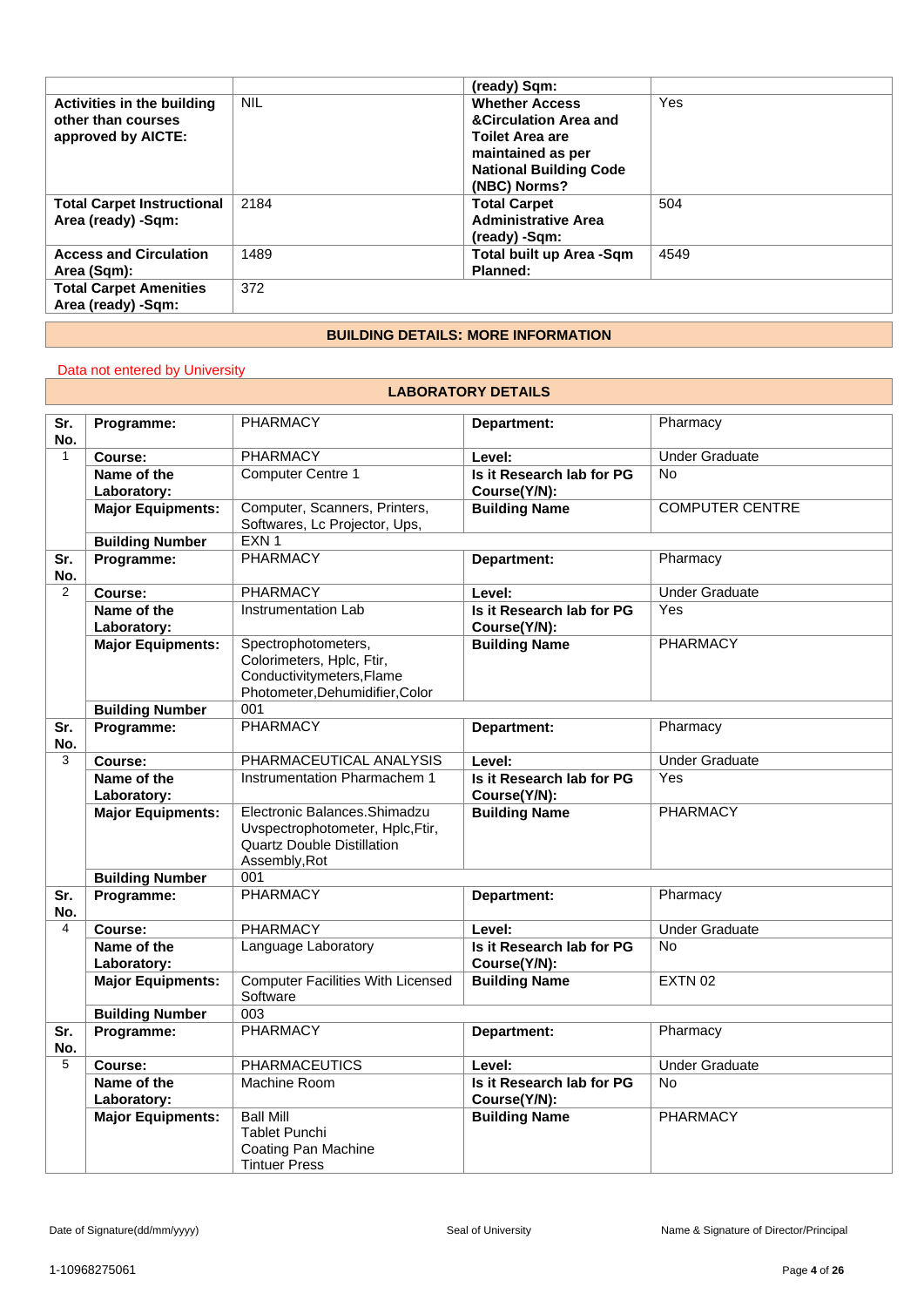|                |                            | Capsule Filling Machine                                                                                          |                                           |                       |
|----------------|----------------------------|------------------------------------------------------------------------------------------------------------------|-------------------------------------------|-----------------------|
|                |                            | <b>Ointment Filling</b>                                                                                          |                                           |                       |
|                | <b>Building Number</b>     | 001                                                                                                              |                                           |                       |
| Sr.<br>No.     | Programme:                 | <b>PHARMACY</b>                                                                                                  | Department:                               | Pharmacy              |
| 6              | Course:                    | PHARMACY                                                                                                         | Level:                                    | <b>Under Graduate</b> |
|                | Name of the                | Microbiology & Bio Pharmachem                                                                                    | Is it Research lab for PG                 | <b>No</b>             |
|                | Laboratory:                | 4                                                                                                                | Course(Y/N):                              |                       |
|                | <b>Major Equipments:</b>   | Compound Microscopes, Laminar<br>Flow, Autoclave, Bod Incubator,<br>Colony Counters, Micropipettes               | <b>Building Name</b>                      | PHARMACY              |
|                | <b>Building Number</b>     | 001                                                                                                              |                                           |                       |
| Sr.<br>No.     | Programme:                 | PHARMACY                                                                                                         | Department:                               | Pharmacy              |
| $\overline{7}$ | Course:                    | PHARMACEUTICAL<br><b>CHEMISTRY</b>                                                                               | Level:                                    | <b>Under Graduate</b> |
|                | Name of the<br>Laboratory: | Pharm Chem Lab 2                                                                                                 | Is it Research lab for PG<br>Course(Y/N): | No                    |
|                | <b>Major Equipments:</b>   | Electronic Balances, Ph<br>Meters, Moisture Balances,<br>Reactors, Melting Point<br>Apparatus, Polarimeterkjeld  | <b>Building Name</b>                      | PHARMACY              |
|                | <b>Building Number</b>     | 001                                                                                                              |                                           |                       |
| Sr.<br>No.     | Programme:                 | PHARMACY                                                                                                         | Department:                               | Pharmacy              |
| 8              | Course:                    | PHARMACEUTICAL<br><b>CHEMISTRY</b>                                                                               | Level:                                    | <b>Under Graduate</b> |
|                | Name of the<br>Laboratory: | Pharma Chem Lab 3                                                                                                | Is it Research lab for PG<br>Course(Y/N): | <b>No</b>             |
|                | <b>Major Equipments:</b>   | Moisture Balances,<br>Refrgerator, Nephelometer,<br>Colorimeter, Melting Point Appara,<br>Fume Hood, Tlc Chab    | <b>Building Name</b>                      | PHARMACY              |
|                | <b>Building Number</b>     | 001                                                                                                              |                                           |                       |
| Sr.<br>No.     | Programme:                 | PHARMACY                                                                                                         | Department:                               | Pharmacy              |
| 9              | Course:                    | <b>PHARMACEUTICS</b>                                                                                             | Level:                                    | <b>Under Graduate</b> |
|                | Name of the                | Pharmaceutics Lab 1                                                                                              | Is it Research lab for PG                 | <b>No</b>             |
|                | Laboratory:                |                                                                                                                  | Course(Y/N):                              |                       |
|                | <b>Major Equipments:</b>   | Friabilitors, Disintegrators, Tablet<br>Compression<br>Machines, Collapsible Tube Filling<br>Machine, Dissoluti  | <b>Building Name</b>                      | PHARMACY              |
|                | <b>Building Number</b>     | 001                                                                                                              |                                           |                       |
| Sr.<br>No.     | Programme:                 | <b>PHARMACY</b>                                                                                                  | Department:                               | Pharmacy              |
| 10             | Course:                    | <b>PHARMACEUTICS</b>                                                                                             | Level:                                    | <b>Under Graduate</b> |
|                | Name of the                | Pharmaceutics Lab 2                                                                                              | Is it Research lab for PG                 | <b>No</b>             |
|                | Laboratory:                |                                                                                                                  | Course(Y/N):                              |                       |
|                | <b>Major Equipments:</b>   | Red Wood Viscometer, Double<br>Cone Blender, Digital<br>Spectrophotomer, 8 Station Tablet<br>Press, Stagemicrome | <b>Building Name</b>                      | <b>PHARMACY</b>       |
|                | <b>Building Number</b>     | 001                                                                                                              |                                           |                       |
| Sr.<br>No.     | Programme:                 | <b>PHARMACY</b>                                                                                                  | Department:                               | Pharmacy              |
| 11             | Course:                    | <b>PHARMACEUTICS</b>                                                                                             | Level:                                    | Post Graduate         |
|                | Name of the<br>Laboratory: | Pharmaceutics Lab 3                                                                                              | Is it Research lab for PG<br>Course(Y/N): | Yes                   |
|                | <b>Major Equipments:</b>   | <b>Stability Chambers, Dissolution</b>                                                                           | <b>Building Name</b>                      | PHARMACY              |
|                |                            | Apparatus, Spectrophotometr, Mini<br>Rotatab Machine, Ultrasonicator,<br>Lyop                                    |                                           |                       |
|                | <b>Building Number</b>     | 001                                                                                                              |                                           |                       |
| Sr.            | Programme:                 | PHARMACY                                                                                                         | Department:                               | Pharmacy              |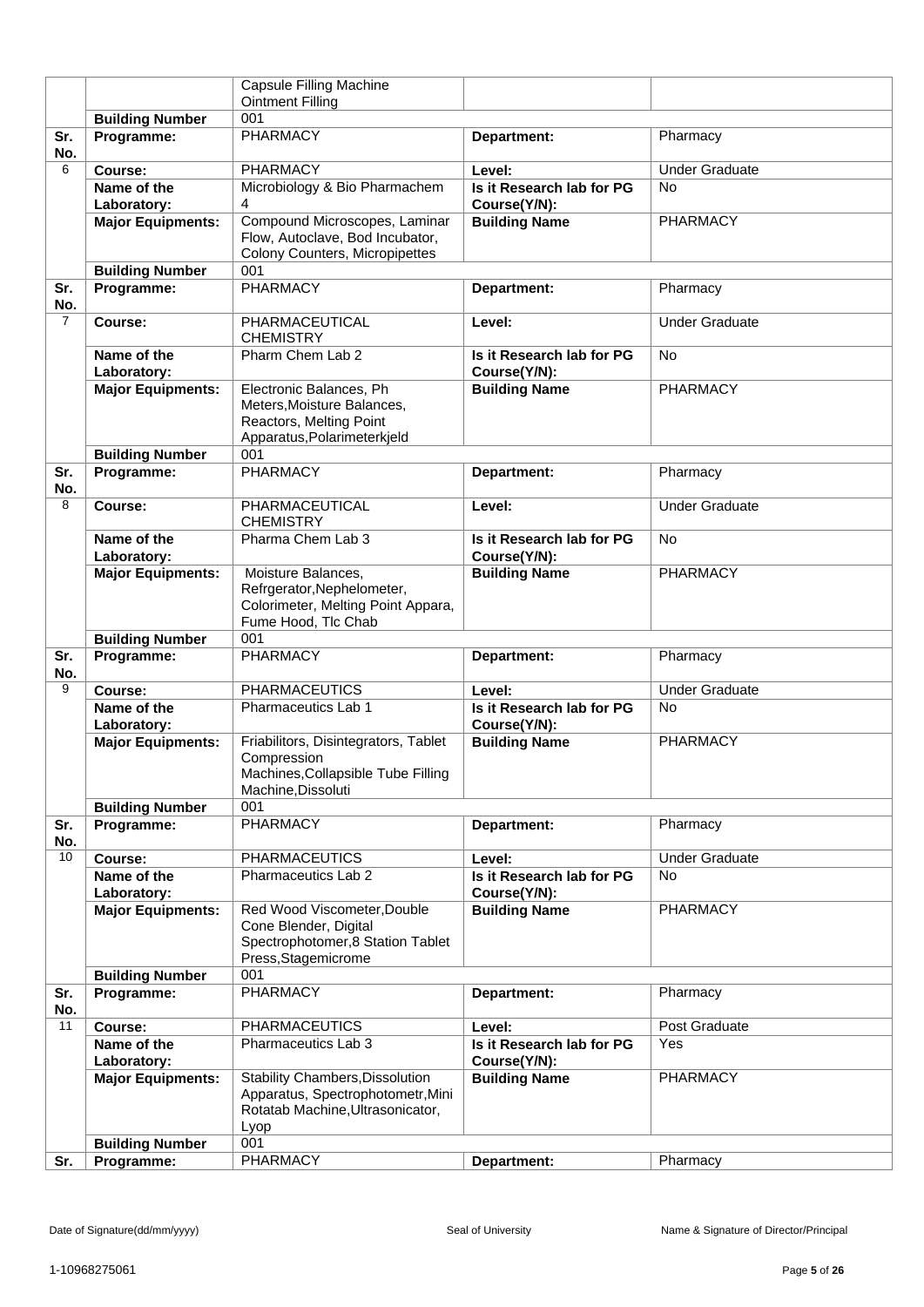| No.        |                            |                                                                                                                   |                                           |                       |
|------------|----------------------------|-------------------------------------------------------------------------------------------------------------------|-------------------------------------------|-----------------------|
| 12         | Course:                    | <b>PHARMACY</b>                                                                                                   | Level:                                    | <b>Under Graduate</b> |
|            | Name of the                | Pharmacognosy                                                                                                     | Is it Research lab for PG                 | <b>No</b>             |
|            | Laboratory:                |                                                                                                                   | Course(Y/N):                              |                       |
|            | <b>Major Equipments:</b>   | Microscopes, Rotary Microtome,<br>Uv Cabinets, Laminer Flow,<br>Centrifuge, Mixers, Camera<br>Lucida, Soxhlet     | <b>Building Name</b>                      | PHARMACY              |
|            | <b>Building Number</b>     | 001                                                                                                               |                                           |                       |
| Sr.<br>No. | Programme:                 | <b>PHARMACY</b>                                                                                                   | Department:                               | Pharmacy              |
| 13         | Course:                    | PHARMACOLOGY                                                                                                      | Level:                                    | Post Graduate         |
|            | Name of the                | Pharmacology Lab 1                                                                                                | Is it Research lab for PG                 | Yes                   |
|            | Laboratory:                |                                                                                                                   | Course(Y/N):                              |                       |
|            | <b>Major Equipments:</b>   | Ecg Machine, Swimming Test<br>Apparatus, Binocular<br>Microscope, Actophotometer, Gluc<br>ometer, Rotarod, Opertn | <b>Building Name</b>                      | <b>PHARMACY</b>       |
|            | <b>Building Number</b>     | 001                                                                                                               |                                           |                       |
| Sr.<br>No. | Programme:                 | <b>PHARMACY</b>                                                                                                   | Department:                               | Pharmacy              |
| 14         | Course:                    | <b>PHARMACY</b>                                                                                                   | Level:                                    | <b>Under Graduate</b> |
|            | Name of the<br>Laboratory: | Pharmacology Lab 2                                                                                                | Is it Research lab for PG<br>Course(Y/N): | <b>No</b>             |
|            | <b>Major Equipments:</b>   | Organ Bath Assembly,<br>Haemocytometer, Dissection Box,<br>Weighing Pan, Moisture Balance                         | <b>Building Name</b>                      | <b>PHARMACY</b>       |
|            | <b>Building Number</b>     | 001                                                                                                               |                                           |                       |
| Sr.        | Programme:                 | <b>PHARMACY</b>                                                                                                   | Department:                               | Pharmacy              |
| No.        |                            |                                                                                                                   |                                           |                       |
| 15         | Course:                    | <b>PHARMACY</b>                                                                                                   | Level:                                    | Post Graduate         |
|            | Name of the<br>Laboratory: | Pharmacology Research Lab 3                                                                                       | Is it Research lab for PG<br>Course(Y/N): | Yes                   |
|            | <b>Major Equipments:</b>   | Swimming Test Apparatus, Pole<br>Climbing Apparatus, Histamine<br>Chamber, Electroconvulsometer,<br>Morris Wa     | <b>Building Name</b>                      | <b>PHARMACY</b>       |
|            | <b>Building Number</b>     | 001                                                                                                               |                                           |                       |

## **ADMINISTRATIVE AREA**

| Sr.<br>No.     | Room ID/Name:                            | <b>CMTR</b>        | Room Type:                                                    | Board Room                 |
|----------------|------------------------------------------|--------------------|---------------------------------------------------------------|----------------------------|
| $\mathbf{1}$   | Area in Sqm:                             | 142                | <b>Building Name:</b>                                         | Data Not Available         |
|                | <b>Building Number:</b>                  | Data Not Available | <b>Readiness of Flooring</b>                                  | Ready                      |
|                | <b>Readiness of Wall</b><br>and Painting | Ready              | <b>Readiness of</b><br><b>Electrification and</b><br>Lighting | Ready                      |
|                | <b>Air Conditioning</b>                  | Not Available      | <b>Readiness of</b><br>furniture/fixtures                     | Ready                      |
| Sr.<br>No.     | Room ID/ Name:                           | <b>DO</b>          | Room Type:                                                    | Department Office          |
| $\overline{2}$ | Area in Sqm:                             | 40                 | <b>Building Name:</b>                                         | Data Not Available         |
|                | <b>Building Number:</b>                  | Data Not Available | <b>Readiness of Flooring</b>                                  | Ready                      |
|                | <b>Readiness of Wall</b><br>and Painting | Ready              | <b>Readiness of</b><br><b>Electrification and</b><br>Lighting | Ready                      |
|                | <b>Air Conditioning</b>                  | Available          | <b>Readiness of</b><br>furniture/fixtures                     | Ready                      |
| Sr.<br>No.     | Room ID/Name:                            | EC.                | Room Type:                                                    | <b>Exam Control Office</b> |
| 3              | Area in Sqm:                             | 30                 | <b>Building Name:</b>                                         | Data Not Available         |
|                | <b>Building Number:</b>                  | Data Not Available | <b>Readiness of Flooring</b>                                  | Ready                      |
|                | <b>Readiness of Wall</b>                 | Ready              | <b>Readiness of</b>                                           | Ready                      |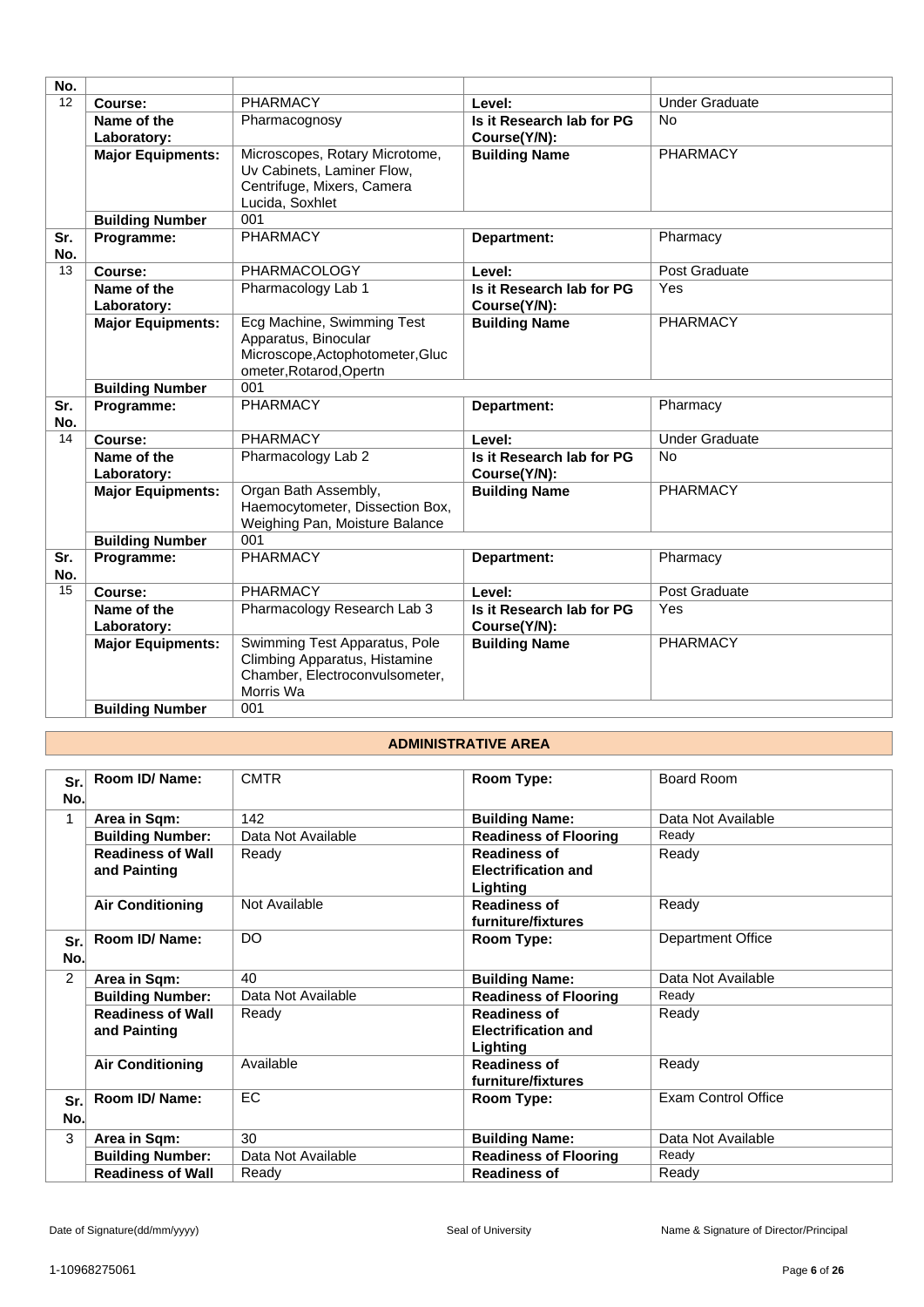|            | and Painting             |                    | <b>Electrification and</b>   |                     |
|------------|--------------------------|--------------------|------------------------------|---------------------|
|            |                          |                    | Lighting                     |                     |
|            | <b>Air Conditioning</b>  | Planned            | <b>Readiness of</b>          | Ready               |
|            |                          |                    | furniture/fixtures           |                     |
| Sr.        | Room ID/ Name:           | EX1                | Room Type:                   | Other Office        |
| No.        |                          |                    |                              |                     |
| 4          | Area in Sqm:             | 40                 | <b>Building Name:</b>        | Data Not Available  |
|            | <b>Building Number:</b>  | Data Not Available | <b>Readiness of Flooring</b> | Ready               |
|            | <b>Readiness of Wall</b> | Ready              | <b>Readiness of</b>          | Ready               |
|            | and Painting             |                    | <b>Electrification and</b>   |                     |
|            |                          |                    | Lighting                     |                     |
|            | <b>Air Conditioning</b>  | Not Available      | <b>Readiness of</b>          | Ready               |
|            |                          |                    | furniture/fixtures           |                     |
|            | Room ID/ Name:           | F <sub>1</sub>     | Room Type:                   | Faculty Room        |
| Sr.<br>No. |                          |                    |                              |                     |
|            |                          |                    |                              |                     |
| 5          | Area in Sqm:             | 167.16             | <b>Building Name:</b>        | Data Not Available  |
|            | <b>Building Number:</b>  | Data Not Available | <b>Readiness of Flooring</b> | Ready               |
|            | <b>Readiness of Wall</b> | Ready              | <b>Readiness of</b>          | Ready               |
|            | and Painting             |                    | <b>Electrification and</b>   |                     |
|            |                          |                    | Lighting                     |                     |
|            | <b>Air Conditioning</b>  | Not Available      | <b>Readiness of</b>          | Ready               |
|            |                          |                    | furniture/fixtures           |                     |
| Sr.        | Room ID/Name:            | F <sub>2</sub>     | Room Type:                   | <b>Faculty Room</b> |
| No.        |                          |                    |                              |                     |
| 6          | Area in Sqm:             | 167.16             | <b>Building Name:</b>        | Data Not Available  |
|            | <b>Building Number:</b>  | Data Not Available | <b>Readiness of Flooring</b> | Ready               |
|            | <b>Readiness of Wall</b> | Ready              | <b>Readiness of</b>          | Ready               |
|            | and Painting             |                    | <b>Electrification and</b>   |                     |
|            |                          |                    | Lighting                     |                     |
|            | <b>Air Conditioning</b>  | Not Available      | <b>Readiness of</b>          | Ready               |
|            |                          |                    | furniture/fixtures           |                     |
| Sr.        | Room ID/ Name:           | F <sub>3</sub>     | Room Type:                   | Faculty Room        |
| No.        |                          |                    |                              |                     |
| 7          | Area in Sqm:             | 20                 | <b>Building Name:</b>        | Data Not Available  |
|            | <b>Building Number:</b>  | Data Not Available | <b>Readiness of Flooring</b> | Ready               |
|            | <b>Readiness of Wall</b> | Ready              | <b>Readiness of</b>          | Ready               |
|            | and Painting             |                    | <b>Electrification and</b>   |                     |
|            |                          |                    | Lighting                     |                     |
|            | <b>Air Conditioning</b>  | Not Available      | <b>Readiness of</b>          | Ready               |
|            |                          |                    | furniture/fixtures           |                     |
| Sr.        | Room ID/ Name:           | F4                 | Room Type:                   | Faculty Room        |
| No.        |                          |                    |                              |                     |
| 8          | Area in Sqm:             | 15                 | <b>Building Name:</b>        | Data Not Available  |
|            | <b>Building Number:</b>  | Data Not Available | <b>Readiness of Flooring</b> | Ready               |
|            | <b>Readiness of Wall</b> | Ready              | <b>Readiness of</b>          | Ready               |
|            | and Painting             |                    | <b>Electrification and</b>   |                     |
|            |                          |                    | Lighting                     |                     |
|            | <b>Air Conditioning</b>  | Not Available      | <b>Readiness of</b>          | Ready               |
|            |                          |                    | furniture/fixtures           |                     |
| Sr.        | Room ID/Name:            | F <sub>5</sub>     | Room Type:                   | Faculty Room        |
| No.        |                          |                    |                              |                     |
| 9          | Area in Sqm:             | 20                 | <b>Building Name:</b>        | Data Not Available  |
|            | <b>Building Number:</b>  | Data Not Available | <b>Readiness of Flooring</b> | Ready               |
|            | <b>Readiness of Wall</b> | Ready              | <b>Readiness of</b>          | Ready               |
|            | and Painting             |                    | <b>Electrification and</b>   |                     |
|            |                          |                    | Lighting                     |                     |
|            | <b>Air Conditioning</b>  | Not Available      | <b>Readiness of</b>          | Ready               |
|            |                          |                    | furniture/fixtures           |                     |
| Sr.        | Room ID/ Name:           | F <sub>6</sub>     | Room Type:                   | <b>Faculty Room</b> |
| No.        |                          |                    |                              |                     |
|            |                          |                    |                              |                     |
| 10         | Area in Sqm:             | $\overline{12}$    | <b>Building Name:</b>        | Data Not Available  |
|            | <b>Building Number:</b>  | Data Not Available | <b>Readiness of Flooring</b> | Ready               |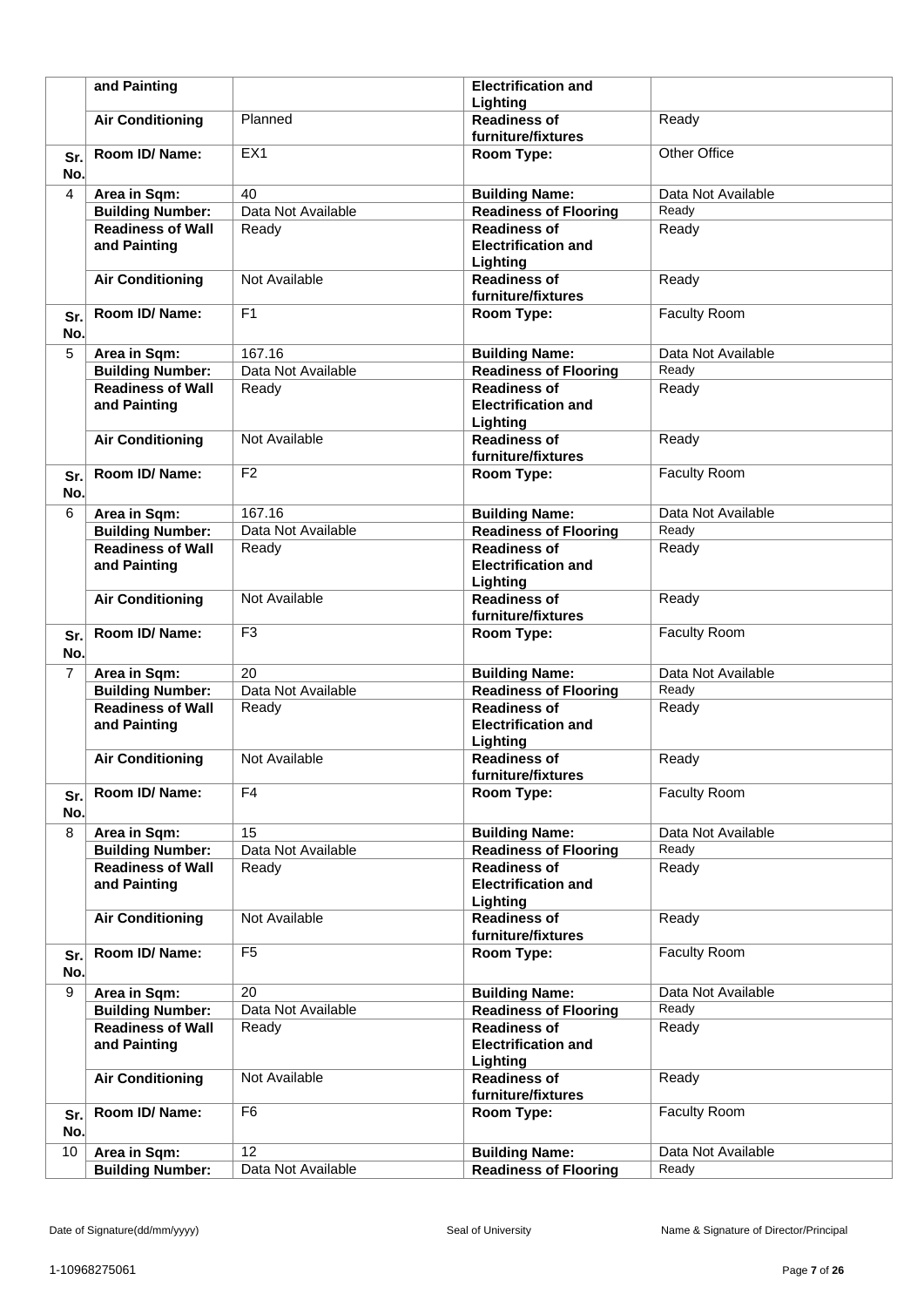|            | <b>Readiness of Wall</b><br>and Painting | Ready                    | <b>Readiness of</b><br><b>Electrification and</b><br>Lighting | Ready                      |
|------------|------------------------------------------|--------------------------|---------------------------------------------------------------|----------------------------|
|            | <b>Air Conditioning</b>                  | Not Available            | <b>Readiness of</b><br>furniture/fixtures                     | Ready                      |
| Sr.<br>No. | Room ID/Name:                            | F7                       | Room Type:                                                    | Faculty Room               |
| 11         | Area in Sqm:                             | 20                       | <b>Building Name:</b>                                         | Data Not Available         |
|            | <b>Building Number:</b>                  | Data Not Available       | <b>Readiness of Flooring</b>                                  | Ready                      |
|            | <b>Readiness of Wall</b><br>and Painting | Ready                    | <b>Readiness of</b><br><b>Electrification and</b><br>Lighting | Ready                      |
|            | <b>Air Conditioning</b>                  | Not Available            | <b>Readiness of</b><br>furniture/fixtures                     | Ready                      |
| Sr.<br>No. | Room ID/ Name:                           | F <sub>8</sub>           | Room Type:                                                    | Faculty Room               |
| 12         | Area in Sqm:                             | 24                       | <b>Building Name:</b>                                         | Data Not Available         |
|            | <b>Building Number:</b>                  | Data Not Available       | <b>Readiness of Flooring</b>                                  | Ready                      |
|            | <b>Readiness of Wall</b><br>and Painting | Ready                    | <b>Readiness of</b><br><b>Electrification and</b><br>Lighting | Ready                      |
|            | <b>Air Conditioning</b>                  | Not Available            | <b>Readiness of</b><br>furniture/fixtures                     | Ready                      |
| Sr.<br>No. | Room ID/Name:                            | HD1                      | Room Type:                                                    | Principal Directors Office |
| 13         | Area in Sqm:                             | 60                       | <b>Building Name:</b>                                         | Data Not Available         |
|            | <b>Building Number:</b>                  | Data Not Available       | <b>Readiness of Flooring</b>                                  | Ready                      |
|            | <b>Readiness of Wall</b><br>and Painting | Ready                    | <b>Readiness of</b><br><b>Electrification and</b><br>Lighting | Ready                      |
|            | <b>Air Conditioning</b>                  | Available                | <b>Readiness of</b><br>furniture/fixtures                     | Ready                      |
| Sr.<br>No. | Room ID/Name:                            | $\overline{\mathsf{HK}}$ | Room Type:                                                    | Housekeeping               |
| 14         | Area in Sqm:                             | 15                       | <b>Building Name:</b>                                         | Data Not Available         |
|            | <b>Building Number:</b>                  | Data Not Available       | <b>Readiness of Flooring</b>                                  | Ready                      |
|            | <b>Readiness of Wall</b><br>and Painting | Ready                    | <b>Readiness of</b><br><b>Electrification and</b><br>Lighting | Ready                      |
|            | <b>Air Conditioning</b>                  | Not Available            | <b>Readiness of</b><br>furniture/fixtures                     | Ready                      |
| Sr.<br>No. | Room ID/ Name:                           | M1                       | Room Type:                                                    | Maintenance                |
| 15         | Area in Sqm:                             | 10                       | <b>Building Name:</b>                                         | Data Not Available         |
|            | <b>Building Number:</b>                  | Data Not Available       | <b>Readiness of Flooring</b>                                  | Ready                      |
|            | <b>Readiness of Wall</b><br>and Painting | Ready                    | <b>Readiness of</b><br><b>Electrification and</b><br>Lighting | Ready                      |
|            | <b>Air Conditioning</b>                  | Not Available            | <b>Readiness of</b><br>furniture/fixtures                     | Ready                      |
| Sr.<br>No. | Room ID/ Name:                           | NF <sub>1</sub>          | Room Type:                                                    | Faculty Room               |
| 16         | Area in Sqm:                             | 10                       | <b>Building Name:</b>                                         | Data Not Available         |
|            | <b>Building Number:</b>                  | Data Not Available       | <b>Readiness of Flooring</b>                                  | Ready                      |
|            | <b>Readiness of Wall</b><br>and Painting | Ready                    | <b>Readiness of</b><br><b>Electrification and</b><br>Lighting | Ready                      |
|            | <b>Air Conditioning</b>                  | Not Available            | <b>Readiness of</b><br>furniture/fixtures                     | Ready                      |
| Sr.<br>No. | Room ID/Name:                            | NF <sub>2</sub>          | Room Type:                                                    | <b>Faculty Room</b>        |
| 17         | Area in Sqm:                             | 10                       | <b>Building Name:</b>                                         | Data Not Available         |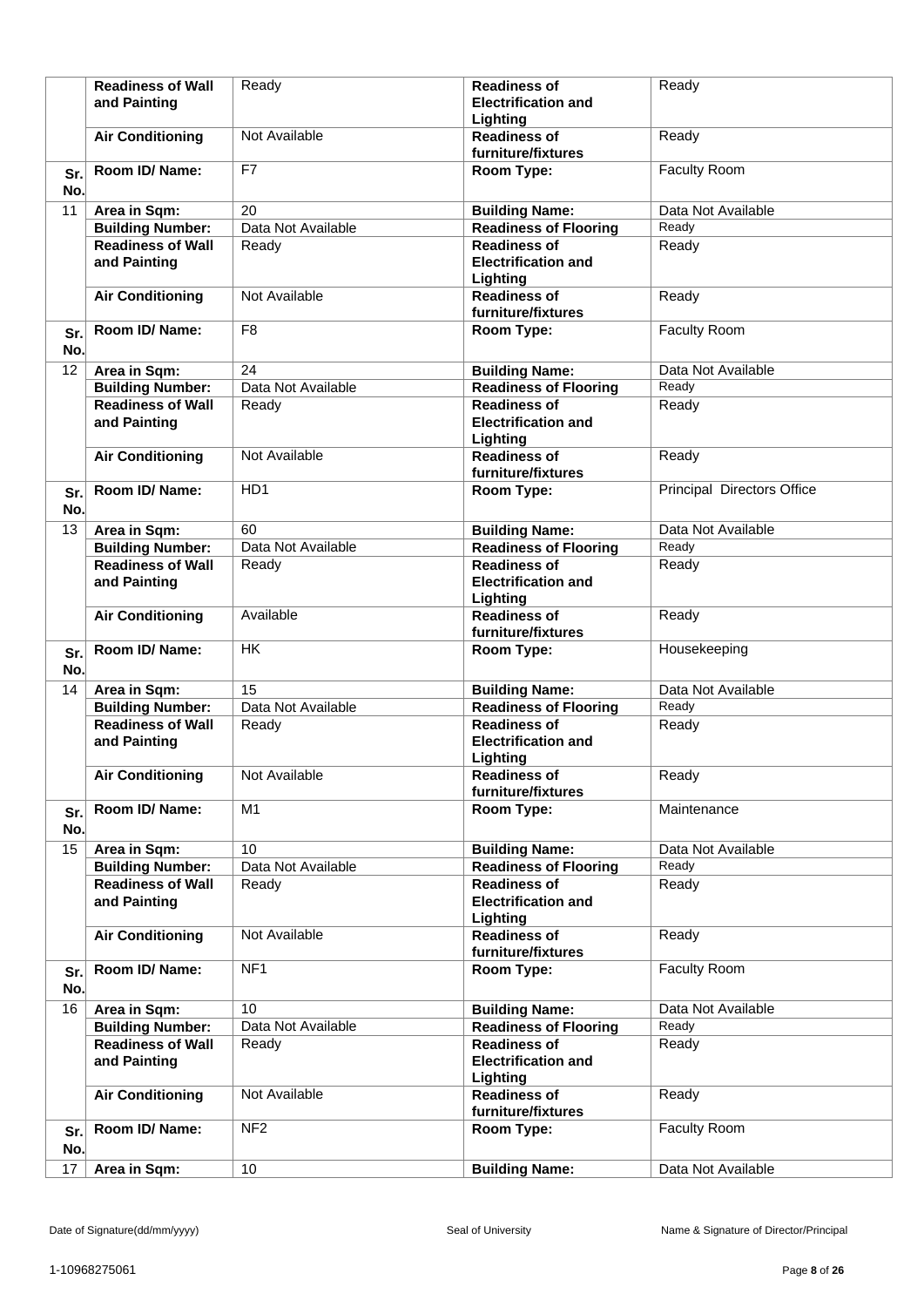|            | <b>Building Number:</b>                  | Data Not Available | <b>Readiness of Flooring</b>                                  | Ready                |
|------------|------------------------------------------|--------------------|---------------------------------------------------------------|----------------------|
|            | <b>Readiness of Wall</b><br>and Painting | Ready              | <b>Readiness of</b><br><b>Electrification and</b>             | Ready                |
|            |                                          |                    | Lighting                                                      |                      |
|            | <b>Air Conditioning</b>                  | Not Available      | <b>Readiness of</b><br>furniture/fixtures                     | Ready                |
| Sr.<br>No. | Room ID/Name:                            | NF <sub>3</sub>    | Room Type:                                                    | Faculty Room         |
| 18         | Area in Sqm:                             | 10                 | <b>Building Name:</b>                                         | Data Not Available   |
|            | <b>Building Number:</b>                  | Data Not Available | <b>Readiness of Flooring</b>                                  | Ready                |
|            | <b>Readiness of Wall</b><br>and Painting | Ready              | <b>Readiness of</b><br><b>Electrification and</b><br>Lighting | Ready                |
|            | <b>Air Conditioning</b>                  | Not Available      | <b>Readiness of</b><br>furniture/fixtures                     | Ready                |
| Sr.<br>No. | Room ID/Name:                            | NF4                | Room Type:                                                    | Faculty Room         |
| 19         | Area in Sqm:                             | 10                 | <b>Building Name:</b>                                         | Data Not Available   |
|            | <b>Building Number:</b>                  | Data Not Available | <b>Readiness of Flooring</b>                                  | Ready                |
|            | <b>Readiness of Wall</b><br>and Painting | Ready              | <b>Readiness of</b><br><b>Electrification and</b><br>Lighting | Ready                |
|            | <b>Air Conditioning</b>                  | Not Available      | <b>Readiness of</b><br>furniture/fixtures                     | Ready                |
| Sr.<br>No. | Room ID/Name:                            | NF <sub>5</sub>    | Room Type:                                                    | Faculty Room         |
| 20         | Area in Sqm:                             | 10                 | <b>Building Name:</b>                                         | Data Not Available   |
|            | <b>Building Number:</b>                  | Data Not Available | <b>Readiness of Flooring</b>                                  | Ready                |
|            | <b>Readiness of Wall</b><br>and Painting | Ready              | <b>Readiness of</b><br><b>Electrification and</b><br>Lighting | Ready                |
|            | <b>Air Conditioning</b>                  | Not Available      | <b>Readiness of</b><br>furniture/fixtures                     | Ready                |
| Sr.<br>No. | Room ID/Name:                            | NF <sub>6</sub>    | Room Type:                                                    | <b>Faculty Room</b>  |
| 21         | Area in Sqm:                             | 10                 | <b>Building Name:</b>                                         | Data Not Available   |
|            | <b>Building Number:</b>                  | Data Not Available | <b>Readiness of Flooring</b>                                  | Ready                |
|            | <b>Readiness of Wall</b><br>and Painting | Ready              | <b>Readiness of</b><br><b>Electrification and</b><br>Lighting | Ready                |
|            | <b>Air Conditioning</b>                  | Not Available      | <b>Readiness of</b><br>furniture/fixtures                     | Ready                |
| Sr.<br>No. | Room ID/Name:                            | OFFIC <sub>2</sub> | Room Type:                                                    | Other Office         |
| 22         | Area in Sqm:                             | 30                 | <b>Building Name:</b>                                         | Data Not Available   |
|            | <b>Building Number:</b>                  | Data Not Available | <b>Readiness of Flooring</b>                                  | Ready                |
|            | <b>Readiness of Wall</b><br>and Painting | Ready              | <b>Readiness of</b><br><b>Electrification and</b><br>Lighting | Ready                |
|            | <b>Air Conditioning</b>                  | Not Available      | <b>Readiness of</b><br>furniture/fixtures                     | Ready                |
| Sr.<br>No. | Room ID/ Name:                           | <b>OFFICE</b>      | Room Type:                                                    | Office All Inclusive |
| 23         | Area in Sqm:                             | 5000               | <b>Building Name:</b>                                         | Data Not Available   |
|            | <b>Building Number:</b>                  | Data Not Available | <b>Readiness of Flooring</b>                                  | Ready                |
|            | <b>Readiness of Wall</b><br>and Painting | Ready              | <b>Readiness of</b><br><b>Electrification and</b><br>Lighting | Ready                |
|            | <b>Air Conditioning</b>                  | Not Available      | <b>Readiness of</b><br>furniture/fixtures                     | Ready                |
| Sr.<br>No. | Room ID/ Name:                           | P <sub>1</sub>     | Room Type:                                                    | Pantry for Staff     |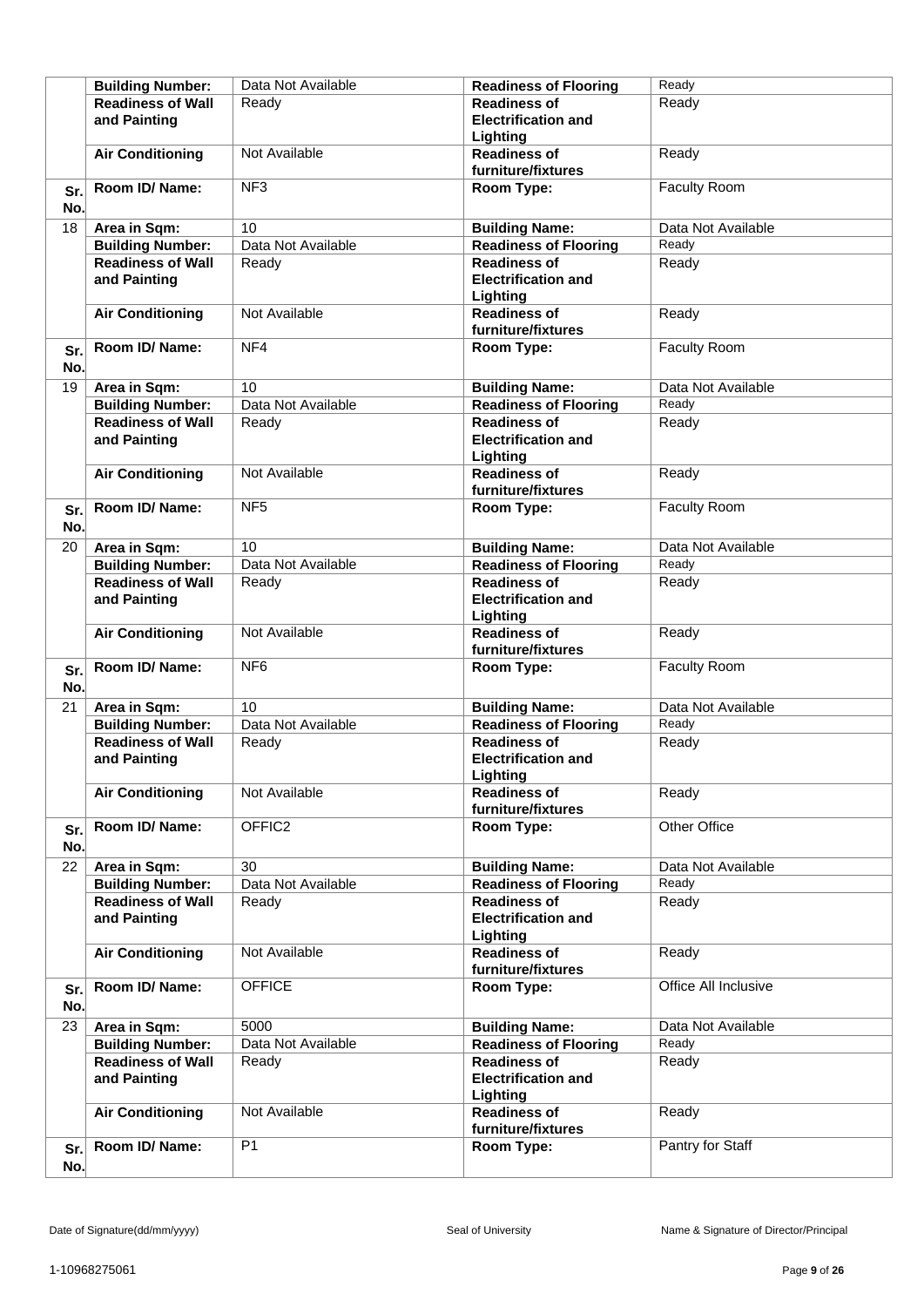| 24         | Area in Sqm:                                        | 20                 | <b>Building Name:</b>                                 | Data Not Available      |
|------------|-----------------------------------------------------|--------------------|-------------------------------------------------------|-------------------------|
|            | <b>Building Number:</b>                             | Data Not Available | <b>Readiness of Flooring</b>                          | Ready                   |
|            | <b>Readiness of Wall</b>                            | Ready              | <b>Readiness of</b>                                   | Ready                   |
|            | and Painting                                        |                    | <b>Electrification and</b>                            |                         |
|            |                                                     |                    | Lighting                                              |                         |
|            | <b>Air Conditioning</b>                             | Not Available      | <b>Readiness of</b>                                   | Ready                   |
|            |                                                     |                    | furniture/fixtures                                    |                         |
|            | Room ID/ Name:                                      | <b>POIET</b>       |                                                       | <b>Placement Office</b> |
| Sr.<br>No. |                                                     |                    | Room Type:                                            |                         |
| 25         | Area in Sqm:                                        | 106                | <b>Building Name:</b>                                 | Data Not Available      |
|            | <b>Building Number:</b>                             | Data Not Available | <b>Readiness of Flooring</b>                          | Ready                   |
|            | <b>Readiness of Wall</b>                            | Ready              | <b>Readiness of</b>                                   | Ready                   |
|            | and Painting                                        |                    | <b>Electrification and</b>                            |                         |
|            |                                                     |                    | Lighting                                              |                         |
|            | <b>Air Conditioning</b>                             | Not Available      | <b>Readiness of</b>                                   | Ready                   |
|            |                                                     |                    | furniture/fixtures                                    |                         |
| Sr.        | Room ID/ Name:                                      | <b>PRINCI</b>      | Room Type:                                            | Cabin for Head of Dept  |
| No.        |                                                     |                    |                                                       |                         |
| 26         | Area in Sqm:                                        | 92                 | <b>Building Name:</b>                                 | Data Not Available      |
|            | <b>Building Number:</b>                             | Data Not Available | <b>Readiness of Flooring</b>                          | Ready                   |
|            | <b>Readiness of Wall</b>                            | Ready              | <b>Readiness of</b>                                   | Ready                   |
|            | and Painting                                        |                    | <b>Electrification and</b>                            |                         |
|            |                                                     |                    | Lighting                                              |                         |
|            | <b>Air Conditioning</b>                             | Available          | <b>Readiness of</b>                                   | Ready                   |
|            |                                                     |                    | furniture/fixtures                                    |                         |
|            | Room ID/ Name:                                      | <b>RECEPT</b>      | Room Type:                                            | <b>Reception Area</b>   |
| Sr.<br>No. |                                                     |                    |                                                       |                         |
|            |                                                     | 92.4               |                                                       | Data Not Available      |
| 27         | Area in Sqm:                                        | Data Not Available | <b>Building Name:</b><br><b>Readiness of Flooring</b> | Ready                   |
|            | <b>Building Number:</b><br><b>Readiness of Wall</b> |                    | <b>Readiness of</b>                                   | Ready                   |
|            | and Painting                                        | Ready              | <b>Electrification and</b>                            |                         |
|            |                                                     |                    | Lighting                                              |                         |
|            | <b>Air Conditioning</b>                             | Not Available      | <b>Readiness of</b>                                   | Ready                   |
|            |                                                     |                    | furniture/fixtures                                    |                         |
|            | Room ID/Name:                                       | $\overline{S1}$    | Room Type:                                            | Security                |
| Sr.<br>No. |                                                     |                    |                                                       |                         |
| 28         | Area in Sqm:                                        | 24                 | <b>Building Name:</b>                                 | Data Not Available      |
|            | <b>Building Number:</b>                             | Data Not Available | <b>Readiness of Flooring</b>                          | Ready                   |
|            | <b>Readiness of Wall</b>                            | Ready              | <b>Readiness of</b>                                   | Ready                   |
|            | and Painting                                        |                    | <b>Electrification and</b>                            |                         |
|            |                                                     |                    | Lighting                                              |                         |
|            | <b>Air Conditioning</b>                             | Not Available      | <b>Readiness of</b>                                   | Ready                   |
|            |                                                     |                    | furniture/fixtures                                    |                         |
| Sr.        | Room ID/ Name:                                      | ST <sub>1</sub>    | Room Type:                                            | <b>Central Store</b>    |
| No.        |                                                     |                    |                                                       |                         |
| 29         | Area in Sqm:                                        | 107                | <b>Building Name:</b>                                 | Data Not Available      |
|            | <b>Building Number:</b>                             | Data Not Available | <b>Readiness of Flooring</b>                          | Ready                   |
|            | <b>Readiness of Wall</b>                            | Ready              | <b>Readiness of</b>                                   | Ready                   |
|            | and Painting                                        |                    | <b>Electrification and</b>                            |                         |
|            |                                                     |                    | Lighting                                              |                         |
|            | <b>Air Conditioning</b>                             | Not Available      | <b>Readiness of</b>                                   | Ready                   |
|            |                                                     |                    | furniture/fixtures                                    |                         |

# **AMENITIES AREA**

| Sr. | Room ID/ Name:           | 2                  | Room Type:                   | Cafeteria          |
|-----|--------------------------|--------------------|------------------------------|--------------------|
| No. |                          | 200                |                              | Data Not Available |
|     | Area in Sqm:             |                    | <b>Building Name:</b>        |                    |
|     | <b>Building Number:</b>  | Data Not Available | <b>Readiness of Flooring</b> | Ready              |
|     | <b>Readiness of Wall</b> | Ready              | <b>Readiness of</b>          | Ready              |
|     | and Painting             |                    | <b>Electrification and</b>   |                    |
|     |                          |                    | Lighting                     |                    |
|     | <b>Air Conditioning</b>  | Not Available      | <b>Readiness of</b>          | Ready              |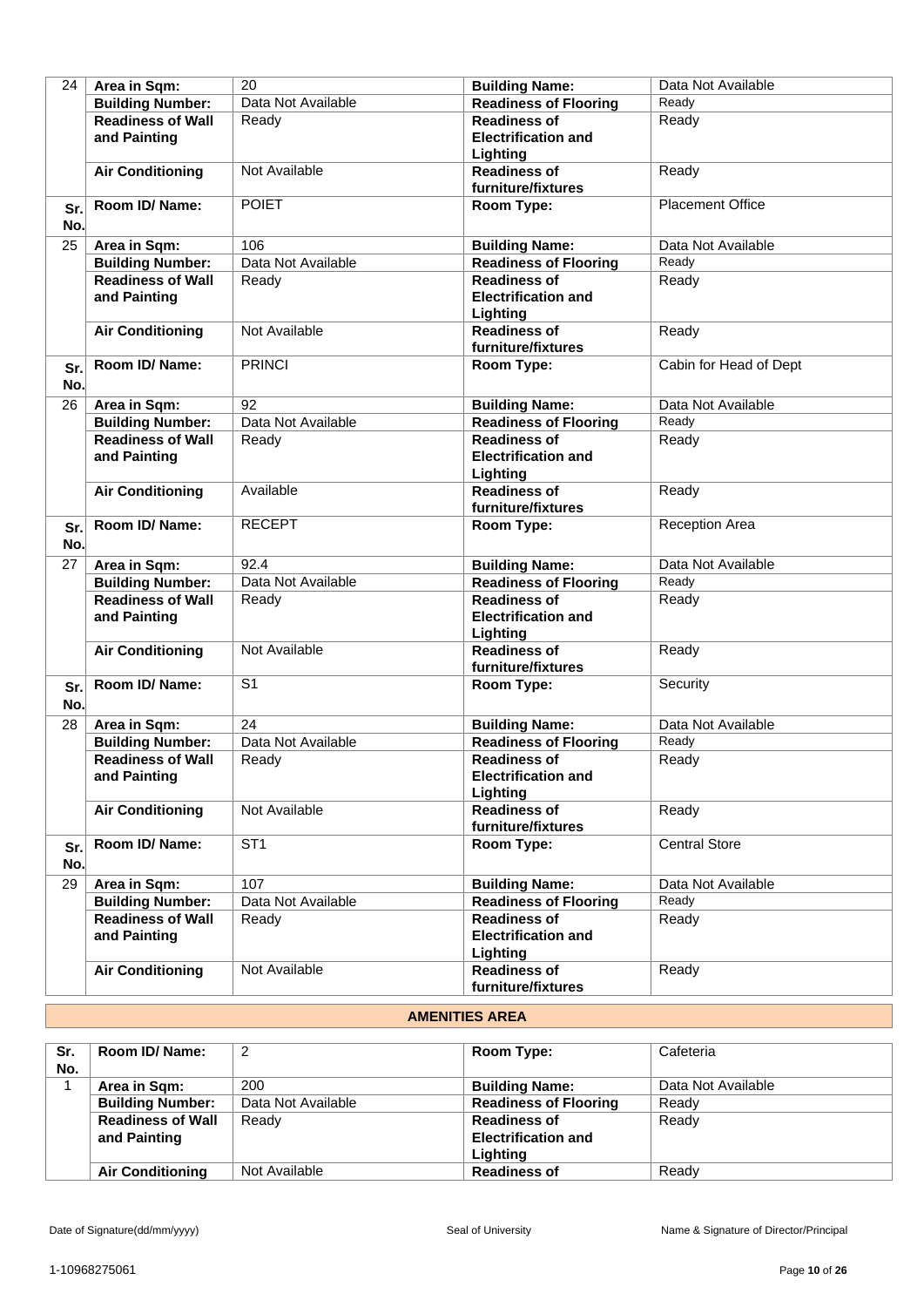|                |                                          |                    | furniture/fixtures                                            |                        |
|----------------|------------------------------------------|--------------------|---------------------------------------------------------------|------------------------|
| Sr.<br>No.     | <b>Room ID/ Name:</b>                    | 2GH                | Room Type:                                                    | Girls' Hostel          |
| $\overline{2}$ | Area in Sqm:                             | 3000               | <b>Building Name:</b>                                         | Data Not Available     |
|                | <b>Building Number:</b>                  | Data Not Available | <b>Readiness of Flooring</b>                                  | Ready                  |
|                | <b>Readiness of Wall</b><br>and Painting | Ready              | <b>Readiness of</b><br><b>Electrification and</b><br>Lighting | Ready                  |
|                | <b>Air Conditioning</b>                  | Not Available      | <b>Readiness of</b><br>furniture/fixtures                     | Ready                  |
| Sr.<br>No.     | Room ID/Name:                            | $\overline{4}$     | Room Type:                                                    | Boys' Hostel           |
| 3              | Area in Sqm:                             | 4000               | <b>Building Name:</b>                                         | Data Not Available     |
|                | <b>Building Number:</b>                  | Data Not Available | <b>Readiness of Flooring</b>                                  | Ready                  |
|                | <b>Readiness of Wall</b><br>and Painting | Ready              | <b>Readiness of</b><br><b>Electrification and</b><br>Lighting | Ready                  |
|                | <b>Air Conditioning</b>                  | Not Available      | <b>Readiness of</b><br>furniture/fixtures                     | Ready                  |
| Sr.<br>No.     | Room ID/ Name:                           | 6                  | Room Type:                                                    | <b>Toilet</b>          |
| 4              | Area in Sqm:                             | 232                | <b>Building Name:</b>                                         | Data Not Available     |
|                | <b>Building Number:</b>                  | Data Not Available | <b>Readiness of Flooring</b>                                  | Ready                  |
|                | <b>Readiness of Wall</b><br>and Painting | Ready              | <b>Readiness of</b><br><b>Electrification and</b><br>Lighting | Ready                  |
|                | <b>Air Conditioning</b>                  | Not Available      | <b>Readiness of</b><br>furniture/fixtures                     | Ready                  |
| Sr.<br>No.     | Room ID/ Name:                           | <b>AUD</b>         | Room Type:                                                    | Auditorium             |
| 5              | Area in Sqm:                             | 2000               | <b>Building Name:</b>                                         | Data Not Available     |
|                | <b>Building Number:</b>                  | Data Not Available | <b>Readiness of Flooring</b>                                  | Ready                  |
|                | <b>Readiness of Wall</b><br>and Painting | Ready              | <b>Readiness of</b><br><b>Electrification and</b><br>Lighting | Ready                  |
|                | <b>Air Conditioning</b>                  | Available          | <b>Readiness of</b><br>furniture/fixtures                     | Ready                  |
| Sr.<br>No.     | Room ID/ Name:                           | <b>BC</b>          | Room Type:                                                    | Boys Common Room       |
| 6              | Area in Sqm:                             | 108                | <b>Building Name:</b>                                         | Data Not Available     |
|                | <b>Building Number:</b>                  | Data Not Available | <b>Readiness of Flooring</b>                                  | Ready                  |
|                | <b>Readiness of Wall</b><br>and Painting | Ready              | <b>Readiness of</b><br><b>Electrification and</b><br>Lighting | Ready                  |
|                | <b>Air Conditioning</b>                  | Not Available      | <b>Readiness of</b><br>furniture/fixtures                     | Ready                  |
| Sr.<br>No.     | Room ID/ Name:                           | GC                 | Room Type:                                                    | Girls Common Room      |
| $\overline{7}$ | Area in Sqm:                             | 300                | <b>Building Name:</b>                                         | Data Not Available     |
|                | <b>Building Number:</b>                  | Data Not Available | <b>Readiness of Flooring</b>                                  | Ready                  |
|                | <b>Readiness of Wall</b><br>and Painting | Ready              | <b>Readiness of</b><br><b>Electrification and</b><br>Lighting | Ready                  |
|                | <b>Air Conditioning</b>                  | Not Available      | <b>Readiness of</b><br>furniture/fixtures                     | Ready                  |
| Sr.<br>No.     | Room ID/ Name:                           | <b>GCR</b>         | Room Type:                                                    | Student activity / GCR |
| 8              | Area in Sqm:                             | 34.6               | <b>Building Name:</b>                                         | Data Not Available     |
|                | <b>Building Number:</b>                  | Data Not Available | <b>Readiness of Flooring</b>                                  | Ready                  |
|                | <b>Readiness of Wall</b><br>and Painting | Ready              | <b>Readiness of</b><br><b>Electrification and</b><br>Lighting | Ready                  |
|                | <b>Air Conditioning</b>                  | Not Available      | <b>Readiness of</b><br>furniture/fixtures                     | Ready                  |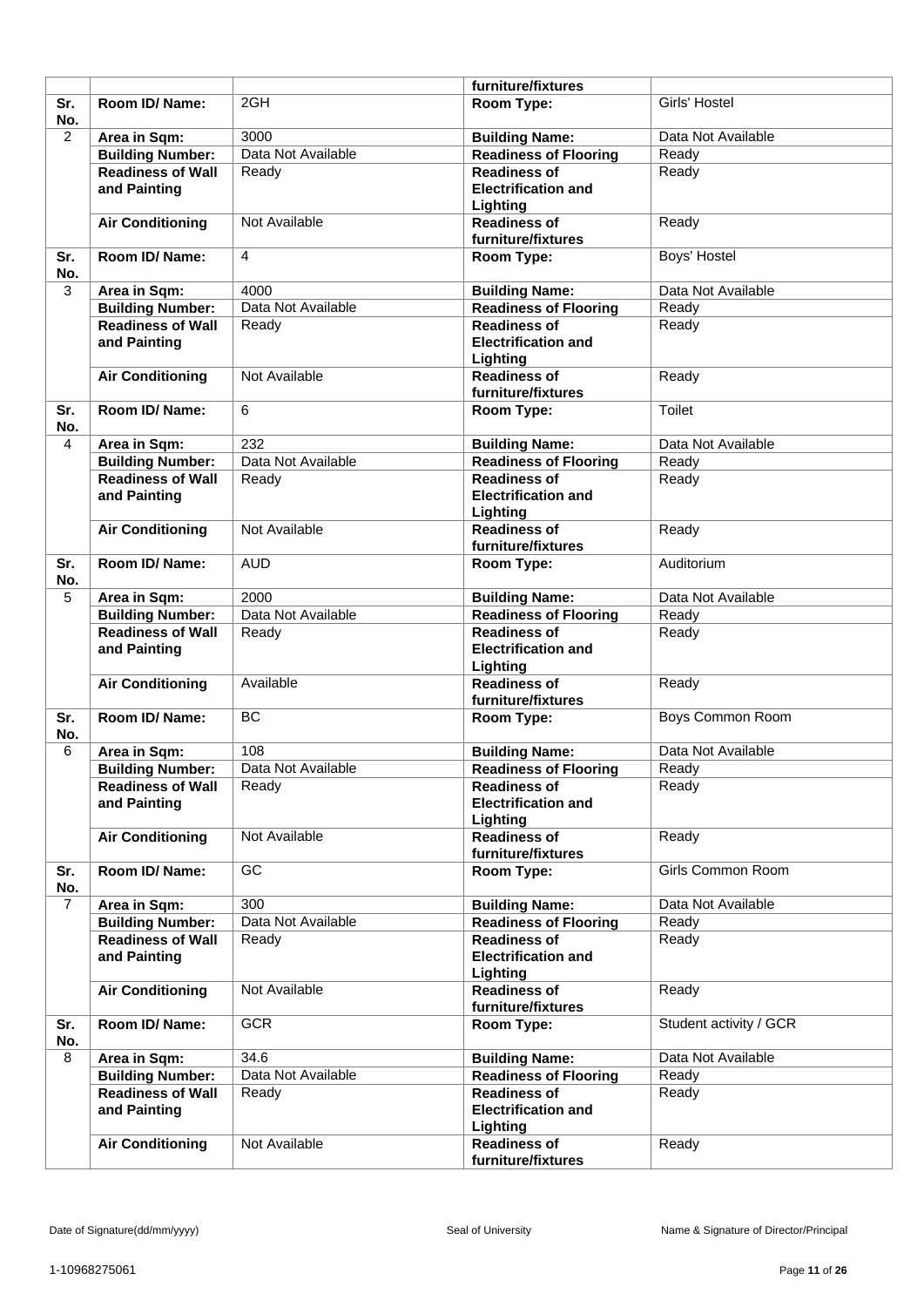| Sr.<br>No.              | Room ID/Name:            | GH <sub>2</sub>         | Room Type:                   | <b>Guest House</b>         |
|-------------------------|--------------------------|-------------------------|------------------------------|----------------------------|
| 9                       | Area in Sqm:             | 1000                    | <b>Building Name:</b>        | Data Not Available         |
|                         | <b>Building Number:</b>  | Data Not Available      | <b>Readiness of Flooring</b> | Ready                      |
|                         | <b>Readiness of Wall</b> | Ready                   | <b>Readiness of</b>          | Ready                      |
|                         | and Painting             |                         | <b>Electrification and</b>   |                            |
|                         |                          |                         | Lighting                     |                            |
|                         | <b>Air Conditioning</b>  | Available               | <b>Readiness of</b>          | Ready                      |
|                         |                          |                         | furniture/fixtures           |                            |
| Sr.                     | Room ID/ Name:           | <b>HC</b>               | Room Type:                   | First aid cum Sick Room    |
| No.                     |                          |                         |                              |                            |
| 10                      | Area in Sqm:             | 100                     | <b>Building Name:</b>        | Data Not Available         |
|                         | <b>Building Number:</b>  | Data Not Available      | <b>Readiness of Flooring</b> | Ready                      |
|                         | <b>Readiness of Wall</b> | Ready                   | <b>Readiness of</b>          | Ready                      |
|                         | and Painting             |                         | <b>Electrification and</b>   |                            |
|                         |                          |                         | Lighting                     |                            |
|                         | <b>Air Conditioning</b>  | Not Available           | <b>Readiness of</b>          | Ready                      |
|                         |                          |                         | furniture/fixtures           |                            |
| $\overline{\text{Sr.}}$ | Room ID/Name:            | $\overline{PQ}$         | Room Type:                   | <b>Principal's Quarter</b> |
| No.                     |                          |                         |                              |                            |
| 11                      | Area in Sqm:             | 200                     | <b>Building Name:</b>        | Data Not Available         |
|                         | <b>Building Number:</b>  | Data Not Available      | <b>Readiness of Flooring</b> | Ready                      |
|                         | <b>Readiness of Wall</b> | Ready                   | <b>Readiness of</b>          | Ready                      |
|                         | and Painting             |                         | <b>Electrification and</b>   |                            |
|                         |                          |                         | Lighting                     |                            |
|                         | <b>Air Conditioning</b>  | Not Available           | <b>Readiness of</b>          | Ready                      |
|                         |                          |                         | furniture/fixtures           |                            |
| Sr.                     | Room ID/ Name:           | SPT <sub>1</sub>        | Room Type:                   | Sports Club                |
| No.                     |                          | 1000                    |                              |                            |
| 12                      | Area in Sqm:             | Data Not Available      | <b>Building Name:</b>        | Data Not Available         |
|                         | <b>Building Number:</b>  |                         | <b>Readiness of Flooring</b> | Ready                      |
|                         | <b>Readiness of Wall</b> | Ready                   | <b>Readiness of</b>          | Ready                      |
|                         | and Painting             |                         | <b>Electrification and</b>   |                            |
|                         |                          |                         | Lighting                     |                            |
|                         | <b>Air Conditioning</b>  | Not Available           | <b>Readiness of</b>          | Ready                      |
| $\overline{\text{Sr.}}$ | Room ID/ Name:           | $\overline{\text{SR1}}$ | furniture/fixtures           |                            |
| No.                     |                          |                         | Room Type:                   | <b>Stationery Store</b>    |
| 13                      | Area in Sqm:             | 12                      | <b>Building Name:</b>        | Data Not Available         |
|                         | <b>Building Number:</b>  | Data Not Available      | <b>Readiness of Flooring</b> | Ready                      |
|                         | <b>Readiness of Wall</b> | Ready                   | <b>Readiness of</b>          | Ready                      |
|                         | and Painting             |                         | <b>Electrification and</b>   |                            |
|                         |                          |                         | Lighting                     |                            |
|                         | <b>Air Conditioning</b>  | Not Available           | <b>Readiness of</b>          | Ready                      |
|                         |                          |                         | furniture/fixtures           |                            |

## **CIRCULATION AREA**

| Sr.<br>No. | Area Type                              | Corridors                   | <b>Average Carpet Area:</b> | 288                |
|------------|----------------------------------------|-----------------------------|-----------------------------|--------------------|
| 1          | <b>Flooring</b>                        | <b>Yes</b>                  | <b>Painting Done</b>        | Ready              |
|            | <b>Electrification</b><br>and Lighting | Ready                       | <b>Building Name:</b>       | Data Not Available |
|            | <b>Building</b><br>Number:             | Data Not Available          |                             |                    |
| Sr.<br>No. | Area Type                              | Other Areas (in Sq m)       | <b>Average Carpet Area:</b> | 100                |
| 2          | <b>Flooring</b>                        | Yes                         | <b>Painting Done</b>        | Ready              |
|            | <b>Electrification</b><br>and Lighting | Ready                       | <b>Building Name:</b>       | Data Not Available |
|            | <b>Building</b><br>Number:             | Data Not Available          |                             |                    |
| Sr.<br>No. | Area Type                              | Other Common Area (in Sq m) | <b>Average Carpet Area:</b> | 500                |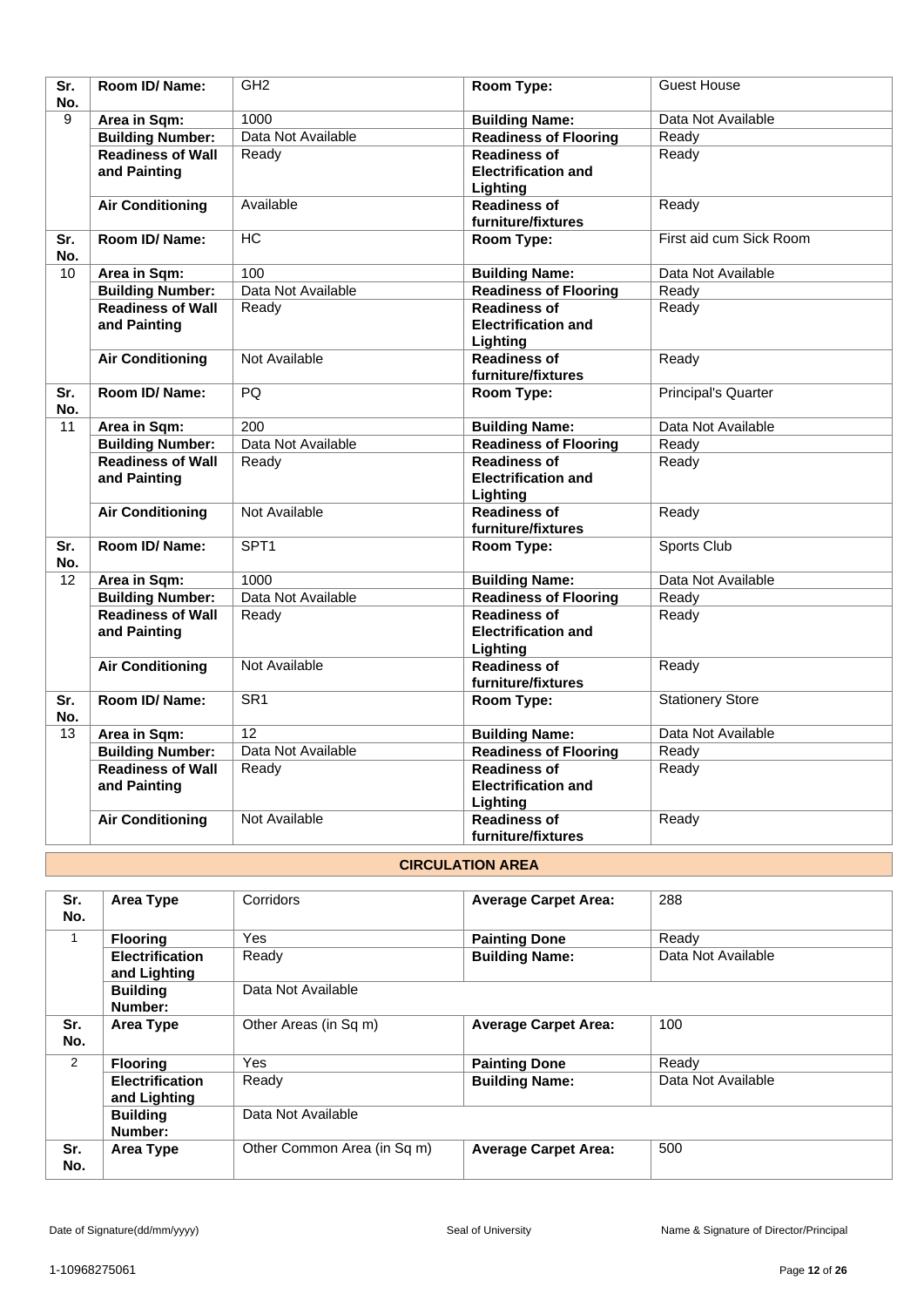| ت | <b>Flooring</b>        | Yes                | <b>Painting Done</b>  | Ready              |
|---|------------------------|--------------------|-----------------------|--------------------|
|   | <b>Electrification</b> | Ready              | <b>Building Name:</b> | Data Not Available |
|   | and Lighting           |                    |                       |                    |
|   | <b>Building</b>        | Data Not Available |                       |                    |
|   | Number:                |                    |                       |                    |

#### **INSTRUCTIONAL AREA**

| Sr.<br>No.   | Programme                                                                        | <b>PHARMACY</b>     | Level                                                                                    | <b>UNDER GRADUATE</b> |
|--------------|----------------------------------------------------------------------------------|---------------------|------------------------------------------------------------------------------------------|-----------------------|
| $\mathbf{1}$ | Room Type                                                                        | <b>Animal House</b> | Room ID/Name                                                                             | AH                    |
|              | Area of Room in<br>Sqm                                                           | 100                 | <b>Building Name</b>                                                                     | <b>PHARMACY</b>       |
|              | <b>Building Number</b>                                                           | 001                 | <b>Readiness of Flooring</b>                                                             | Ready                 |
|              | <b>Readiness of</b><br><b>Wall and</b><br><b>Painting</b>                        | Ready               | <b>Readiness of</b><br><b>Electrification and</b><br>Lighting                            | Ready                 |
|              | <b>Readiness of</b><br>furniture/fixtures                                        | Ready               | <b>Air Conditioning</b>                                                                  | Available             |
| Sr.<br>No.   | Programme                                                                        | <b>PHARMACY</b>     | Level                                                                                    | POST GRADUATE         |
| 2            | <b>Room Type</b>                                                                 | <b>Animal House</b> | Room ID/Name                                                                             | AH2                   |
|              | Area of Room in<br>Sqm                                                           | 100                 | <b>Building Name</b>                                                                     | <b>PHARMACY</b>       |
|              | <b>Building Number</b>                                                           | 001                 | <b>Readiness of Flooring</b>                                                             | Ready                 |
|              | <b>Readiness of</b><br><b>Wall and</b><br><b>Painting</b>                        | Ready               | <b>Readiness of</b><br><b>Electrification and</b><br>Lighting                            | Ready                 |
|              | <b>Readiness of</b><br>furniture/fixtures                                        | Ready               | <b>Air Conditioning</b>                                                                  | Available             |
| Sr.<br>No.   | Programme                                                                        | <b>PHARMACY</b>     | Level                                                                                    | <b>UNDER GRADUATE</b> |
| 3            | Room Type                                                                        | Laboratory          | Room ID/Name                                                                             | CHEM3                 |
|              | Area of Room in<br>Sqm                                                           | 75                  | <b>Building Name</b>                                                                     | <b>PHARMACY</b>       |
|              | <b>Building Number</b>                                                           | 001                 | <b>Readiness of Flooring</b>                                                             | Ready                 |
|              | <b>Readiness of</b><br><b>Wall and</b><br><b>Painting</b>                        | Ready               | <b>Readiness of</b><br><b>Electrification and</b><br>Lighting                            | Ready                 |
|              | <b>Readiness of</b><br>furniture/fixtures                                        | Ready               | <b>Air Conditioning</b>                                                                  | Not Available         |
| Sr.<br>No.   | Programme                                                                        | <b>PHARMACY</b>     | Level                                                                                    | <b>UNDER GRADUATE</b> |
| 4            | Room Type                                                                        | Laboratory          | Room ID/Name                                                                             | L2                    |
|              | Area of Room in<br>Sqm                                                           | 144                 | <b>Building Name</b>                                                                     | <b>PHARMACY</b>       |
|              | <b>Building Number</b>                                                           | 001                 | <b>Readiness of Flooring</b>                                                             | Ready                 |
|              | <b>Readiness of</b><br><b>Wall and</b><br><b>Painting</b>                        | Ready               | <b>Readiness of</b><br><b>Electrification and</b><br>Lighting                            | Ready                 |
|              | <b>Readiness of</b><br>furniture/fixtures                                        | Ready               | <b>Air Conditioning</b>                                                                  | Not Available         |
| Sr.<br>No.   | Programme                                                                        | PHARMACY            | Level                                                                                    | UNDER GRADUATE        |
| 5            | Room Type                                                                        | Laboratory          | Room ID/Name                                                                             | L3                    |
|              | Area of Room in<br>Sqm                                                           | 144                 | <b>Building Name</b>                                                                     | PHARMACY              |
|              |                                                                                  |                     | <b>Readiness of Flooring</b>                                                             | Ready                 |
|              | <b>Building Number</b>                                                           | 001                 |                                                                                          |                       |
|              | <b>Readiness of</b><br><b>Wall and</b><br><b>Painting</b><br><b>Readiness of</b> | Ready               | <b>Readiness of</b><br><b>Electrification and</b><br>Lighting<br><b>Air Conditioning</b> | Ready                 |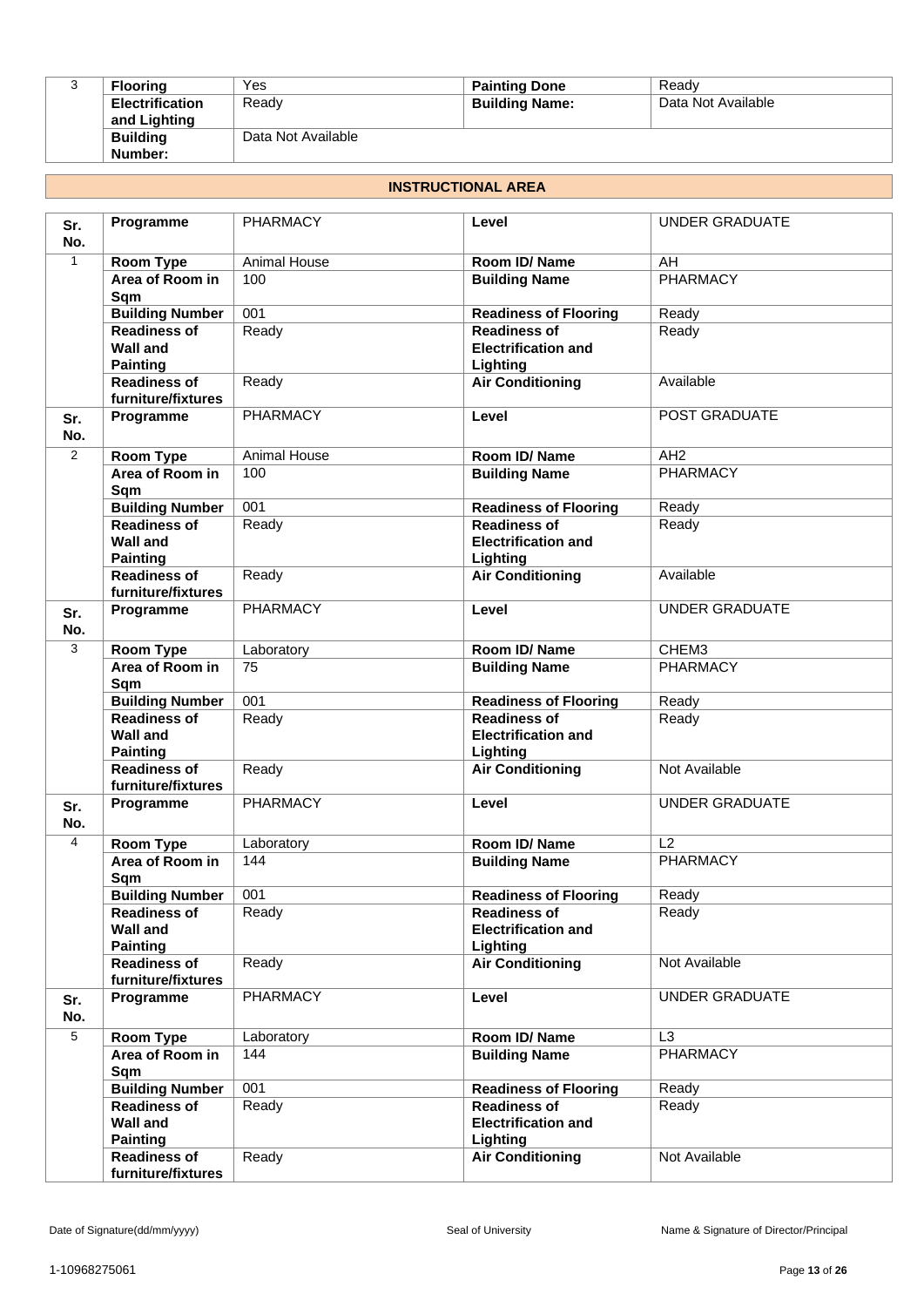| Sr.            | Programme                                 | <b>PHARMACY</b>  | Level                                               | <b>UNDER GRADUATE</b>             |
|----------------|-------------------------------------------|------------------|-----------------------------------------------------|-----------------------------------|
| No.            |                                           |                  |                                                     |                                   |
| 6              | Room Type                                 | Laboratory       | Room ID/Name                                        | L4                                |
|                | Area of Room in                           | 144              | <b>Building Name</b>                                | <b>PHARMACY</b>                   |
|                | Sqm                                       |                  |                                                     |                                   |
|                | <b>Building Number</b>                    | 001              | <b>Readiness of Flooring</b>                        | Ready                             |
|                | <b>Readiness of</b><br><b>Wall and</b>    | Ready            | <b>Readiness of</b><br><b>Electrification and</b>   | Ready                             |
|                | <b>Painting</b>                           |                  | Lighting                                            |                                   |
|                | <b>Readiness of</b>                       | Ready            | <b>Air Conditioning</b>                             | Not Available                     |
|                | furniture/fixtures                        |                  |                                                     |                                   |
| Sr.            | Programme                                 | <b>PHARMACY</b>  | Level                                               | <b>UNDER GRADUATE</b>             |
| No.            |                                           |                  |                                                     |                                   |
| $\overline{7}$ | Room Type                                 | Laboratory       | Room ID/Name                                        | L <sub>5</sub>                    |
|                | Area of Room in                           | 144              | <b>Building Name</b>                                | <b>PHARMACY</b>                   |
|                | Sqm                                       | 001              |                                                     |                                   |
|                | <b>Building Number</b><br>Readiness of    | Ready            | <b>Readiness of Flooring</b><br><b>Readiness of</b> | Ready<br>Ready                    |
|                | <b>Wall and</b>                           |                  | <b>Electrification and</b>                          |                                   |
|                | <b>Painting</b>                           |                  | Lighting                                            |                                   |
|                | <b>Readiness of</b>                       | Ready            | <b>Air Conditioning</b>                             | Not Available                     |
|                | furniture/fixtures                        |                  |                                                     |                                   |
| Sr.            | Programme                                 | <b>PHARMACY</b>  | Level                                               | <b>UNDER GRADUATE</b>             |
| No.            |                                           |                  |                                                     |                                   |
| 8              | Room Type<br>Area of Room in              | Laboratory<br>90 | Room ID/Name                                        | L <sub>6</sub><br><b>PHARMACY</b> |
|                | Sqm                                       |                  | <b>Building Name</b>                                |                                   |
|                | <b>Building Number</b>                    | 001              | <b>Readiness of Flooring</b>                        | Ready                             |
|                | <b>Readiness of</b>                       | Ready            | <b>Readiness of</b>                                 | Ready                             |
|                | <b>Wall and</b>                           |                  | <b>Electrification and</b>                          |                                   |
|                | <b>Painting</b>                           |                  | Lighting                                            |                                   |
|                | <b>Readiness of</b><br>furniture/fixtures | Ready            | <b>Air Conditioning</b>                             | Planned                           |
| Sr.            | Programme                                 | <b>PHARMACY</b>  | Level                                               | POST GRADUATE                     |
| No.            |                                           |                  |                                                     |                                   |
| 9              | <b>Room Type</b>                          | Laboratory       | Room ID/Name                                        | L7                                |
|                | Area of Room in                           | 72               | <b>Building Name</b>                                | <b>PHARMACY</b>                   |
|                | Sqm                                       |                  |                                                     |                                   |
|                | <b>Building Number</b>                    | 001              | <b>Readiness of Flooring</b>                        | Ready                             |
|                | <b>Readiness of</b>                       | Ready            | Readiness of                                        | Ready                             |
|                | <b>Wall and</b><br><b>Painting</b>        |                  | <b>Electrification and</b><br>Lighting              |                                   |
|                | Readiness of                              | Ready            | <b>Air Conditioning</b>                             | Planned                           |
|                | furniture/fixtures                        |                  |                                                     |                                   |
| Sr.            | Programme                                 | <b>PHARMACY</b>  | Level                                               | POST GRADUATE                     |
| No.            |                                           |                  |                                                     |                                   |
| 10             | Room Type                                 | Laboratory       | Room ID/Name                                        | L8                                |
|                | Area of Room in                           | 72               | <b>Building Name</b>                                | <b>PHARMACY</b>                   |
|                | Sqm<br><b>Building Number</b>             | 001              | <b>Readiness of Flooring</b>                        | Ready                             |
|                | <b>Readiness of</b>                       | Ready            | <b>Readiness of</b>                                 | Ready                             |
|                | <b>Wall and</b>                           |                  | <b>Electrification and</b>                          |                                   |
|                | <b>Painting</b>                           |                  | Lighting                                            |                                   |
|                | <b>Readiness of</b>                       | Ready            | <b>Air Conditioning</b>                             | Not Available                     |
|                | furniture/fixtures                        |                  |                                                     |                                   |
| Sr.<br>No.     | Programme                                 | PHARMACY         | Level                                               | POST GRADUATE                     |
| 11             | <b>Room Type</b>                          | Laboratory       | Room ID/Name                                        | L <sub>9</sub>                    |
|                | Area of Room in                           | 72               | <b>Building Name</b>                                | PHARMACY                          |
|                | Sqm                                       |                  |                                                     |                                   |
|                |                                           |                  |                                                     |                                   |
|                | <b>Building Number</b>                    | 001              | <b>Readiness of Flooring</b>                        | Ready                             |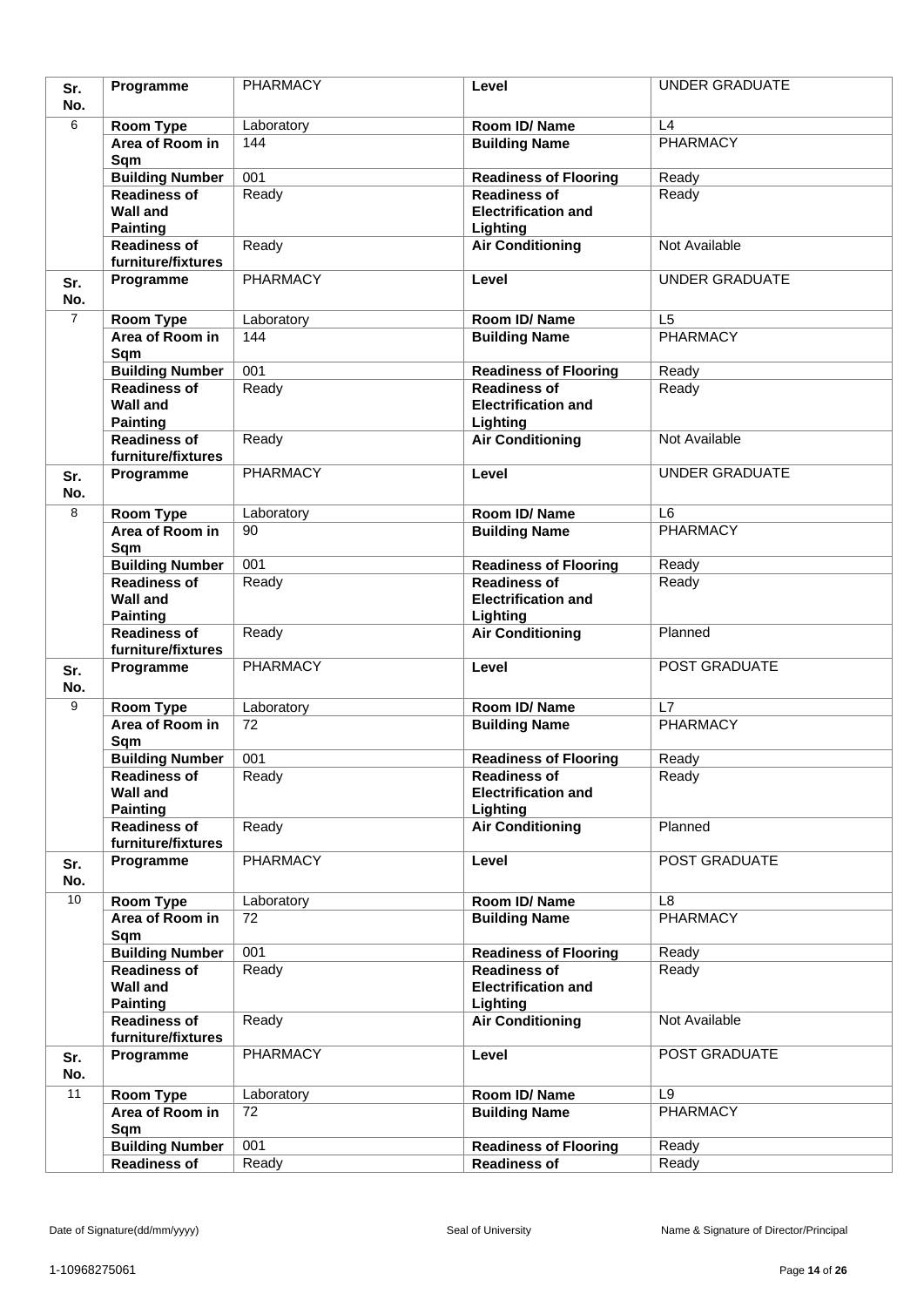|            | <b>Wall and</b>                                              |                        | <b>Electrification and</b>                                    |                       |
|------------|--------------------------------------------------------------|------------------------|---------------------------------------------------------------|-----------------------|
|            | <b>Painting</b>                                              |                        | Lighting                                                      |                       |
|            | <b>Readiness of</b><br>furniture/fixtures                    | Ready                  | <b>Air Conditioning</b>                                       | Available             |
| Sr.<br>No. | Programme                                                    | <b>PHARMACY</b>        | Level                                                         | <b>UNDER GRADUATE</b> |
| 12         | <b>Room Type</b>                                             | Library & Reading Room | Room ID/Name                                                  | <b>LR</b>             |
|            | Area of Room in<br>Sqm                                       | 255                    | <b>Building Name</b>                                          | <b>PHARMACY</b>       |
|            | <b>Building Number</b>                                       | 001                    | <b>Readiness of Flooring</b>                                  | Ready                 |
|            | <b>Readiness of</b><br><b>Wall and</b><br><b>Painting</b>    | Ready                  | <b>Readiness of</b><br><b>Electrification and</b><br>Lighting | Ready                 |
|            | <b>Readiness of</b><br>furniture/fixtures                    | Ready                  | <b>Air Conditioning</b>                                       | Planned               |
| Sr.<br>No. | Programme                                                    | PHARMACY               | Level                                                         | <b>UNDER GRADUATE</b> |
| 13         | <b>Room Type</b>                                             | Classroom              | Room ID/Name                                                  | LT <sub>1</sub>       |
|            | Area of Room in<br>Sqm                                       | 121                    | <b>Building Name</b>                                          | <b>PHARMACY</b>       |
|            | <b>Building Number</b>                                       | 001                    | <b>Readiness of Flooring</b>                                  | Ready                 |
|            | <b>Readiness of</b><br><b>Wall and</b><br><b>Painting</b>    | Ready                  | <b>Readiness of</b><br><b>Electrification and</b><br>Lighting | Ready                 |
|            | <b>Readiness of</b><br>furniture/fixtures                    | Ready                  | <b>Air Conditioning</b>                                       | Planned               |
| Sr.<br>No. | Programme                                                    | PHARMACY               | Level                                                         | <b>UNDER GRADUATE</b> |
| 14         | Room Type                                                    | Classroom              | Room ID/Name                                                  | LT2                   |
|            | Area of Room in<br>Sqm                                       | 121                    | <b>Building Name</b>                                          | <b>PHARMACY</b>       |
|            |                                                              |                        |                                                               |                       |
|            | <b>Building Number</b>                                       | 001                    | <b>Readiness of Flooring</b>                                  | Ready                 |
|            | <b>Readiness of</b><br><b>Wall and</b>                       | Ready                  | <b>Readiness of</b><br><b>Electrification and</b>             | Ready                 |
|            | <b>Painting</b><br><b>Readiness of</b><br>furniture/fixtures | Ready                  | Lighting<br><b>Air Conditioning</b>                           | Planned               |
| Sr.<br>No. | Programme                                                    | PHARMACY               | Level                                                         | <b>UNDER GRADUATE</b> |
| 15         | <b>Room Type</b>                                             | Classroom              | Room ID/Name                                                  | LT <sub>3</sub>       |
|            | Area of Room in<br>Sqm                                       | 108                    | <b>Building Name</b>                                          | PHARMACY              |
|            | <b>Building Number</b>                                       | 001                    | <b>Readiness of Flooring</b>                                  | Ready                 |
|            | <b>Readiness of</b><br><b>Wall and</b><br><b>Painting</b>    | Ready                  | <b>Readiness of</b><br><b>Electrification and</b><br>Lighting | Ready                 |
|            | <b>Readiness of</b><br>furniture/fixtures                    | Ready                  | <b>Air Conditioning</b>                                       | Not Available         |
| Sr.<br>No. | Programme                                                    | <b>PHARMACY</b>        | Level                                                         | POST GRADUATE         |
| 16         | Room Type                                                    | Classroom              | Room ID/Name                                                  | LT4                   |
|            | Area of Room in<br>Sqm                                       | 108                    | <b>Building Name</b>                                          | PHARMACY              |
|            | <b>Building Number</b>                                       | 001                    | <b>Readiness of Flooring</b>                                  | Ready                 |
|            | <b>Readiness of</b><br><b>Wall and</b>                       | Ready                  | <b>Readiness of</b><br><b>Electrification and</b>             | Ready                 |
|            | <b>Painting</b><br><b>Readiness of</b>                       | Ready                  | Lighting<br><b>Air Conditioning</b>                           | Not Available         |
| Sr.<br>No. | furniture/fixtures<br>Programme                              | <b>PHARMACY</b>        | Level                                                         | POST GRADUATE         |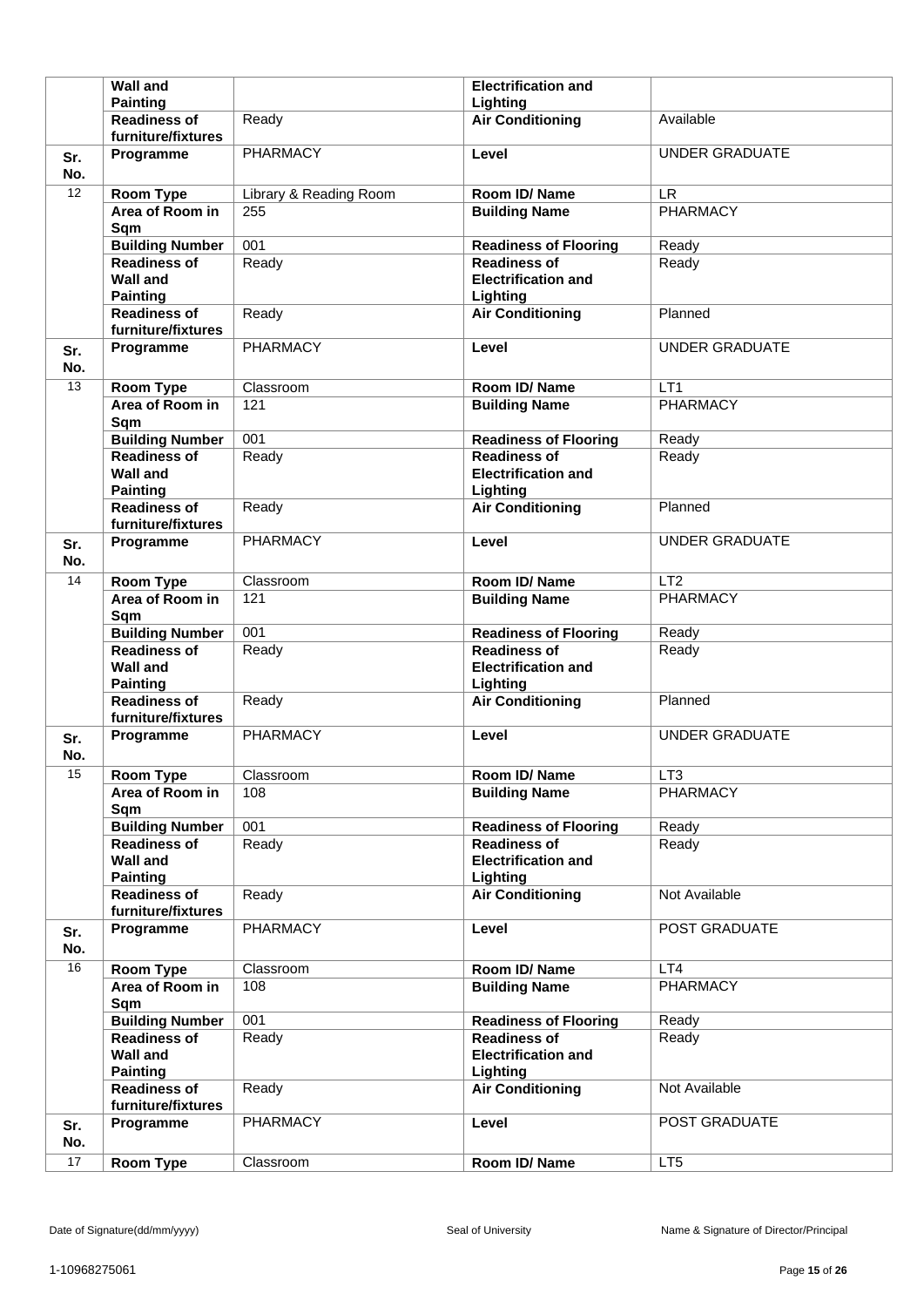|            | Area of Room in<br>Sqm                 | 75              | <b>Building Name</b>         | PHARMACY              |
|------------|----------------------------------------|-----------------|------------------------------|-----------------------|
|            | <b>Building Number</b>                 | 001             | <b>Readiness of Flooring</b> | Ready                 |
|            | <b>Readiness of</b>                    | Ready           | <b>Readiness of</b>          | Ready                 |
|            | <b>Wall and</b>                        |                 | <b>Electrification and</b>   |                       |
|            | <b>Painting</b>                        |                 | Lighting                     |                       |
|            | <b>Readiness of</b>                    | Ready           | <b>Air Conditioning</b>      | Not Available         |
|            | furniture/fixtures                     |                 |                              |                       |
| Sr.<br>No. | Programme                              | <b>PHARMACY</b> | Level                        | <b>UNDER GRADUATE</b> |
| 18         |                                        | Machine Room    |                              | M1                    |
|            | Room Type                              |                 | Room ID/Name                 | <b>PHARMACY</b>       |
|            | Area of Room in                        | 80              | <b>Building Name</b>         |                       |
|            | Sqm                                    |                 |                              |                       |
|            | <b>Building Number</b>                 | 001             | <b>Readiness of Flooring</b> | Ready                 |
|            | <b>Readiness of</b><br><b>Wall and</b> | Ready           | <b>Readiness of</b>          | Ready                 |
|            |                                        |                 | <b>Electrification and</b>   |                       |
|            | <b>Painting</b>                        |                 | Lighting                     |                       |
|            | <b>Readiness of</b>                    | Ready           | <b>Air Conditioning</b>      | Not Available         |
|            | furniture/fixtures                     |                 |                              |                       |
| Sr.<br>No. | Programme                              | <b>PHARMACY</b> | Level                        | <b>UNDER GRADUATE</b> |
| 19         | Room Type                              | Workshop        | Room ID/Name                 | <b>MR</b>             |
|            | Area of Room in                        | 40              | <b>Building Name</b>         | <b>PHARMACY</b>       |
|            | Sqm                                    |                 |                              |                       |
|            | <b>Building Number</b>                 | 001             | <b>Readiness of Flooring</b> | Ready                 |
|            | <b>Readiness of</b>                    | Ready           | <b>Readiness of</b>          | Ready                 |
|            | <b>Wall and</b>                        |                 | <b>Electrification and</b>   |                       |
|            | <b>Painting</b>                        |                 | Lighting                     |                       |
|            | <b>Readiness of</b>                    | Ready           | <b>Air Conditioning</b>      | Not Available         |
|            | furniture/fixtures                     |                 |                              |                       |
| Sr.<br>No. | Programme                              | PHARMACY        | Level                        | POST GRADUATE         |
| 20         | <b>Room Type</b>                       | Kitchen         | Room ID/Name                 | P <sub>1</sub>        |
|            | Area of Room in                        | 20              | <b>Building Name</b>         | <b>PHARMACY</b>       |
|            | Sqm                                    |                 |                              |                       |
|            | <b>Building Number</b>                 | 001             | <b>Readiness of Flooring</b> | Ready                 |
|            | <b>Readiness of</b>                    | Ready           | <b>Readiness of</b>          | Ready                 |
|            | <b>Wall and</b>                        |                 | <b>Electrification and</b>   |                       |
|            | <b>Painting</b>                        |                 | Lighting                     |                       |
|            | <b>Readiness of</b>                    | Ready           | <b>Air Conditioning</b>      | Not Available         |
|            | furniture/fixtures                     |                 |                              |                       |
| Sr.        | Programme                              | <b>PHARMACY</b> | Level                        | UNDER GRADUATE        |
| No.        |                                        |                 |                              |                       |
| 21         | <b>Room Type</b>                       | Laboratory      | Room ID/Name                 | PC1                   |
|            | Area of Room in                        | 144             | <b>Building Name</b>         | <b>PHARMACY</b>       |
|            | Sqm                                    |                 |                              |                       |
|            | <b>Building Number</b>                 | 001             | <b>Readiness of Flooring</b> | Ready                 |
|            | <b>Readiness of</b>                    | Ready           | <b>Readiness of</b>          | Ready                 |
|            | <b>Wall and</b>                        |                 | <b>Electrification and</b>   |                       |
|            | <b>Painting</b>                        |                 | Lighting                     |                       |
|            | <b>Readiness of</b>                    | Ready           | <b>Air Conditioning</b>      | Available             |
|            | furniture/fixtures                     |                 |                              |                       |
| Sr.<br>No. | Programme                              | <b>PHARMACY</b> | Level                        | UNDER GRADUATE        |
| 22         | <b>Room Type</b>                       | Laboratory      | Room ID/Name                 | PC <sub>2</sub>       |
|            | Area of Room in                        | 144             | <b>Building Name</b>         | PHARMACY              |
|            | Sqm                                    |                 |                              |                       |
|            | <b>Building Number</b>                 | 001             | <b>Readiness of Flooring</b> | Ready                 |
|            | <b>Readiness of</b>                    | Ready           | <b>Readiness of</b>          | Ready                 |
|            | <b>Wall and</b>                        |                 | <b>Electrification and</b>   |                       |
|            | <b>Painting</b>                        |                 | Lighting                     |                       |
|            | <b>Readiness of</b>                    | Ready           | <b>Air Conditioning</b>      | Not Available         |
|            | furniture/fixtures                     |                 |                              |                       |
|            |                                        |                 |                              |                       |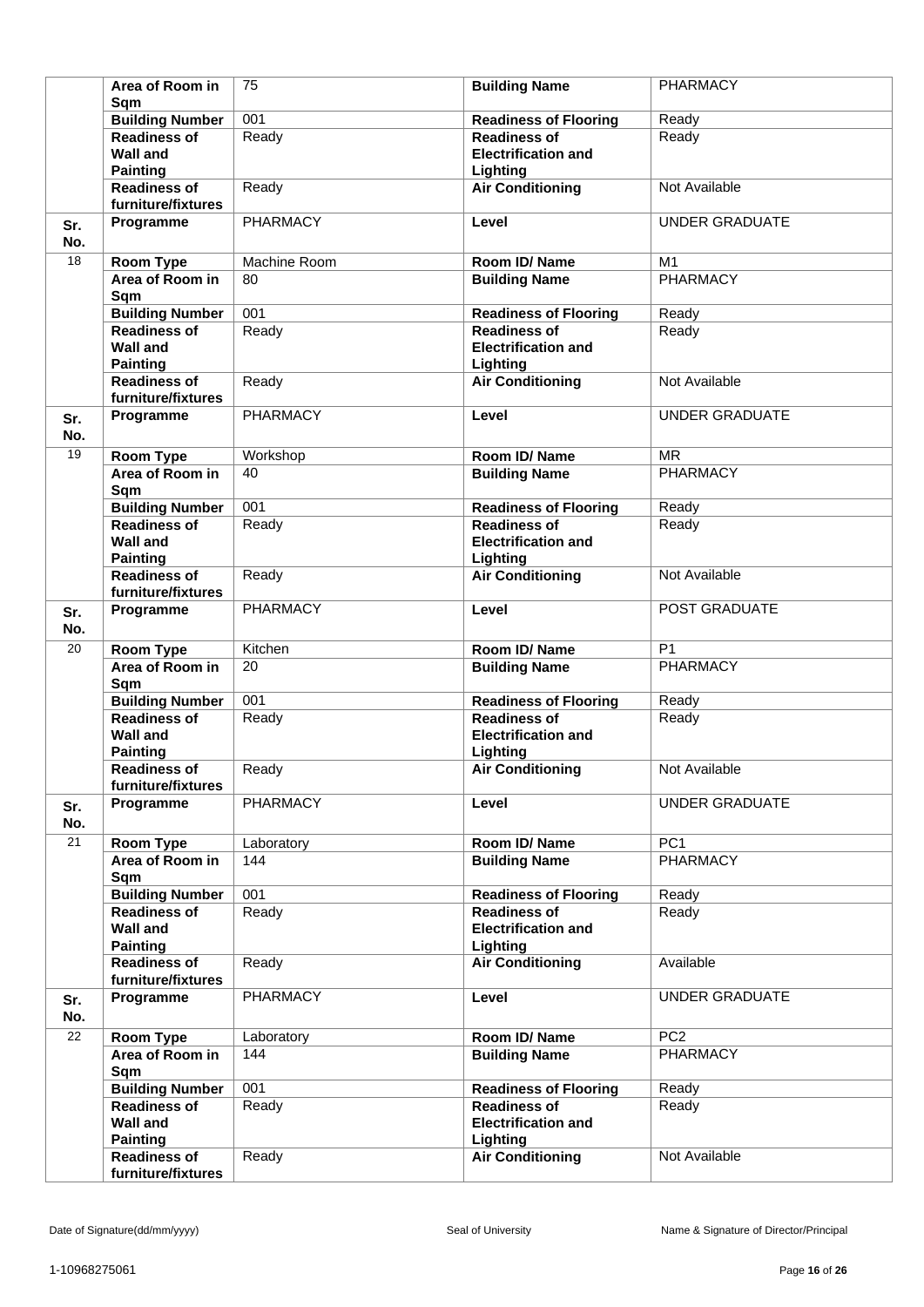| Sr.        | Programme                                                 | PHARMACY             | Level                                                         | <b>UNDER GRADUATE</b> |
|------------|-----------------------------------------------------------|----------------------|---------------------------------------------------------------|-----------------------|
| No.        |                                                           |                      |                                                               |                       |
| 23         | Room Type                                                 | Laboratory           | Room ID/Name                                                  | PC <sub>3</sub>       |
|            | Area of Room in<br>Sqm                                    | 75                   | <b>Building Name</b>                                          | <b>PHARMACY</b>       |
|            | <b>Building Number</b>                                    | 001                  | <b>Readiness of Flooring</b>                                  | Ready                 |
|            | <b>Readiness of</b><br><b>Wall and</b><br><b>Painting</b> | Ready                | <b>Readiness of</b><br><b>Electrification and</b><br>Lighting | Ready                 |
|            | <b>Readiness of</b><br>furniture/fixtures                 | Ready                | <b>Air Conditioning</b>                                       | Not Available         |
| Sr.<br>No. | Programme                                                 | <b>PHARMACY</b>      | Level                                                         | <b>UNDER GRADUATE</b> |
| 24         | <b>Room Type</b>                                          | Laboratory           | Room ID/Name                                                  | PC <sub>3U</sub>      |
|            | Area of Room in<br>Sqm                                    | 75                   | <b>Building Name</b>                                          | <b>PHARMACY</b>       |
|            | <b>Building Number</b>                                    | 001                  | <b>Readiness of Flooring</b>                                  | Ready                 |
|            | <b>Readiness of</b><br><b>Wall and</b><br><b>Painting</b> | Ready                | <b>Readiness of</b><br><b>Electrification and</b><br>Lighting | Ready                 |
|            | <b>Readiness of</b><br>furniture/fixtures                 | Ready                | <b>Air Conditioning</b>                                       | Not Available         |
| Sr.<br>No. | Programme                                                 | <b>PHARMACY</b>      | Level                                                         | POST GRADUATE         |
| 25         | <b>Room Type</b>                                          | Seminar Hall         | Room ID/Name                                                  | SH <sub>1</sub>       |
|            | Area of Room in<br>Sqm                                    | 1200                 | <b>Building Name</b>                                          | <b>PHARMACY</b>       |
|            | <b>Building Number</b>                                    | 001                  | <b>Readiness of Flooring</b>                                  | Ready                 |
|            | <b>Readiness of</b><br><b>Wall and</b><br><b>Painting</b> | Ready                | <b>Readiness of</b><br><b>Electrification and</b><br>Lighting | Ready                 |
|            | <b>Readiness of</b><br>furniture/fixtures                 | Ready                | <b>Air Conditioning</b>                                       | Planned               |
| Sr.<br>No. | Programme                                                 | <b>PHARMACY</b>      | Level                                                         | POST GRADUATE         |
| 26         | Room Type                                                 | <b>Tutorial Room</b> | Room ID/Name                                                  | T1                    |
|            | Area of Room in<br>Sqm                                    | 40                   | <b>Building Name</b>                                          | <b>PHARMACY</b>       |
|            | <b>Building Number</b>                                    | 001                  | <b>Readiness of Flooring</b>                                  | Ready                 |
|            | <b>Readiness of</b><br><b>Wall and</b><br><b>Painting</b> | Ready                | <b>Readiness of</b><br><b>Electrification and</b><br>Lighting | Ready                 |
|            | <b>Readiness of</b><br>furniture/fixtures                 | Ready                | <b>Air Conditioning</b>                                       | Not Available         |
| Sr.<br>No. | Programme                                                 | <b>PHARMACY</b>      | Level                                                         | POST GRADUATE         |
| 27         | Room Type                                                 | Classroom            | Room ID/Name                                                  | $\overline{12}$       |
|            | Area of Room in<br>Sqm                                    | 40                   | <b>Building Name</b>                                          | PHARMACY              |
|            | <b>Building Number</b>                                    | 001                  | <b>Readiness of Flooring</b>                                  | Ready                 |
|            | <b>Readiness of</b><br><b>Wall and</b><br><b>Painting</b> | Ready                | <b>Readiness of</b><br><b>Electrification and</b><br>Lighting | Ready                 |
|            | <b>Readiness of</b><br>furniture/fixtures                 | Ready                | <b>Air Conditioning</b>                                       | Not Available         |
| Sr.<br>No. | Programme                                                 | <b>PHARMACY</b>      | Level                                                         | POST GRADUATE         |
| 28         | Room Type                                                 | <b>Tutorial Room</b> | Room ID/Name                                                  | T <sub>3</sub>        |
|            | Area of Room in<br>Sqm                                    | 40                   | <b>Building Name</b>                                          | PHARMACY              |
|            | <b>Building Number</b><br><b>Readiness of</b>             | 001<br>Ready         | <b>Readiness of Flooring</b><br><b>Readiness of</b>           | Ready<br>Ready        |
|            |                                                           |                      |                                                               |                       |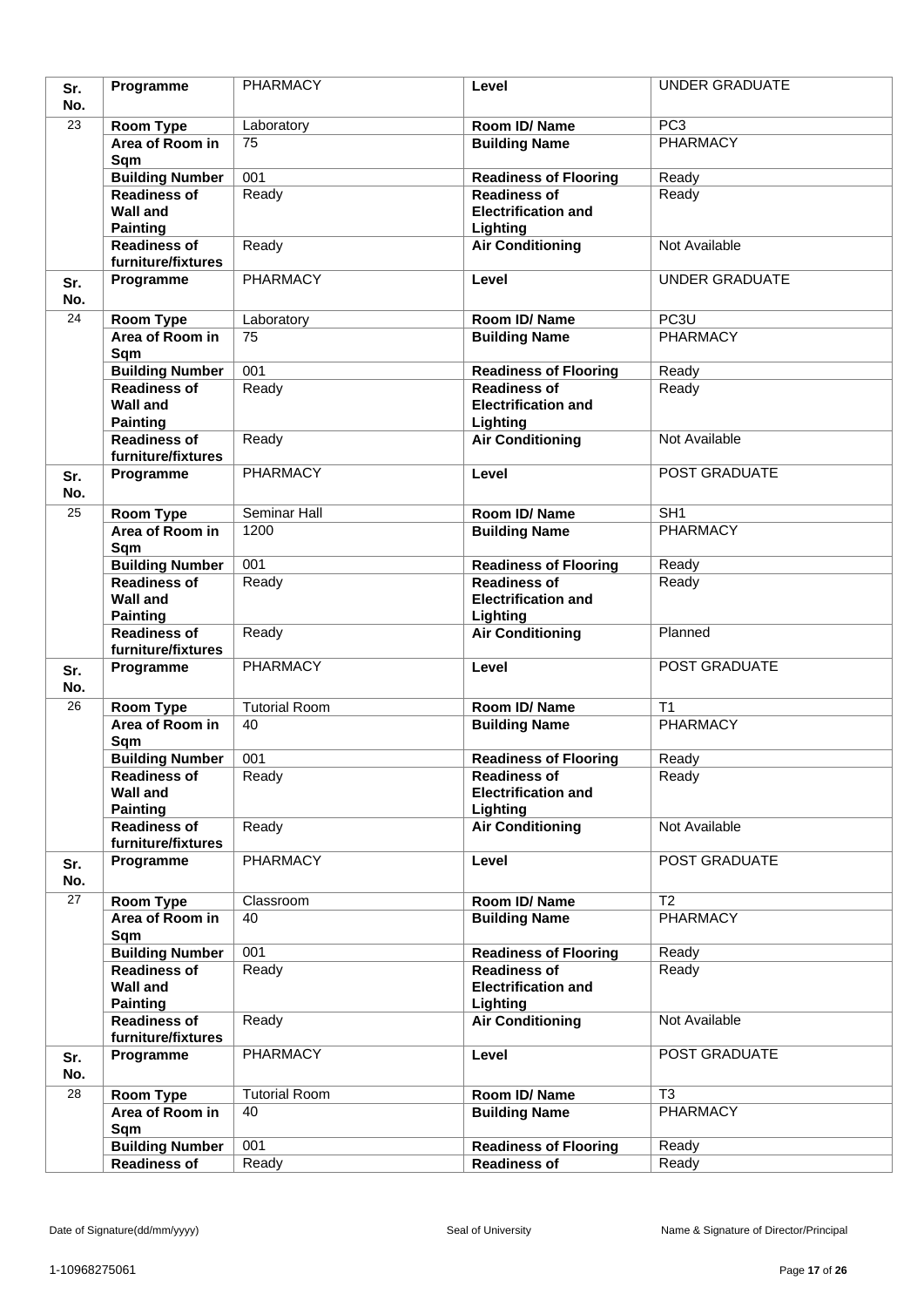|            | <b>Wall and</b>                           |                        | <b>Electrification and</b>   |                       |
|------------|-------------------------------------------|------------------------|------------------------------|-----------------------|
|            | <b>Painting</b>                           |                        | Lighting                     |                       |
|            | <b>Readiness of</b><br>furniture/fixtures | Ready                  | <b>Air Conditioning</b>      | Not Available         |
| Sr.<br>No. | Programme                                 | <b>PHARMACY</b>        | Level                        | <b>UNDER GRADUATE</b> |
| 29         | Room Type                                 | <b>Tutorial Room</b>   | Room ID/Name                 | T <sub>4</sub>        |
|            | Area of Room in<br>Sqm                    | 50                     | <b>Building Name</b>         | <b>PHARMACY</b>       |
|            | <b>Building Number</b>                    | 001                    | <b>Readiness of Flooring</b> | Ready                 |
|            | <b>Readiness of</b>                       | Ready                  | <b>Readiness of</b>          | Ready                 |
|            | Wall and                                  |                        | <b>Electrification and</b>   |                       |
|            | <b>Painting</b>                           |                        | Lighting                     |                       |
|            | <b>Readiness of</b><br>furniture/fixtures | Ready                  | <b>Air Conditioning</b>      | Planned               |
| Sr.<br>No. | Programme                                 | <b>PHARMACY</b>        | Level                        | POST GRADUATE         |
| 30         | Room Type                                 | <b>Instrument Room</b> | Room ID/Name                 | T <sub>5</sub>        |
|            | Area of Room in<br>Sqm                    | 100                    | <b>Building Name</b>         | PHARMACY              |
|            | <b>Building Number</b>                    | 001                    | <b>Readiness of Flooring</b> | Ready                 |
|            | <b>Readiness of</b>                       | Ready                  | <b>Readiness of</b>          | Ready                 |
|            | <b>Wall and</b>                           |                        | <b>Electrification and</b>   |                       |
|            | <b>Painting</b>                           |                        | Lighting                     |                       |
|            | <b>Readiness of</b><br>furniture/fixtures | Ready                  | <b>Air Conditioning</b>      | Available             |

## **INSTRUCTIONAL AREA** – **COMMON FACILITIES**

| Sr.<br>No.     | Room Type:                                                | <b>Computer Center</b> | Room ID/Name:                                                 | CC                |
|----------------|-----------------------------------------------------------|------------------------|---------------------------------------------------------------|-------------------|
| $\mathbf{1}$   | Area of Room in<br>Sqm:                                   | 150                    | <b>Readiness of Flooring:</b>                                 | Ready             |
|                | <b>Readiness of</b><br><b>Wall and</b><br><b>Painting</b> | Ready                  | <b>Readiness of</b><br><b>Electrification and</b><br>Lighting | Ready             |
|                | <b>Readiness of</b><br>furniture/fixtures                 | Ready                  | <b>Air Conditioning</b>                                       | Available         |
|                | <b>Building Name</b>                                      | <b>COMPUTER LAB</b>    | <b>Building Number:</b>                                       | EXTN 1            |
| Sr.<br>No.     | <b>Room Type:</b>                                         | Language Laboratory    | Room ID/Name:                                                 | CC <sub>1</sub>   |
| $\overline{2}$ | Area of Room in<br>Sqm:                                   | 100                    | <b>Readiness of Flooring:</b>                                 | Ready             |
|                | <b>Readiness of</b><br><b>Wall and</b><br><b>Painting</b> | Ready                  | <b>Readiness of</b><br><b>Electrification and</b><br>Lighting | Ready             |
|                | <b>Readiness of</b><br>furniture/fixtures                 | Ready                  | <b>Air Conditioning</b>                                       | Available         |
|                | <b>Building Name</b>                                      | <b>HUMANITY</b>        | <b>Building Number:</b>                                       | EXTN <sub>2</sub> |
| Sr.<br>No.     | <b>Room Type:</b>                                         | Library&Reading Room   | Room ID/Name:                                                 | <b>CL</b>         |
| 3              | Area of Room in<br>Sam:                                   | 300                    | <b>Readiness of Flooring:</b>                                 | Ready             |
|                | <b>Readiness of</b><br><b>Wall and</b><br><b>Painting</b> | Ready                  | <b>Readiness of</b><br><b>Electrification and</b><br>Lighting | Ready             |
|                | <b>Readiness of</b><br>furniture/fixtures                 | Ready                  | <b>Air Conditioning</b>                                       | Planned           |
|                | <b>Building Name</b>                                      | <b>PHARMACY</b>        | <b>Building Number:</b>                                       | 001               |
|                |                                                           |                        | <b>HOSTEL FACILITIES</b>                                      |                   |
| Sr.            | <b>Whether Hostel</b>                                     | <b>No</b>              | Girl's Hostel (Y/N):                                          | Yes               |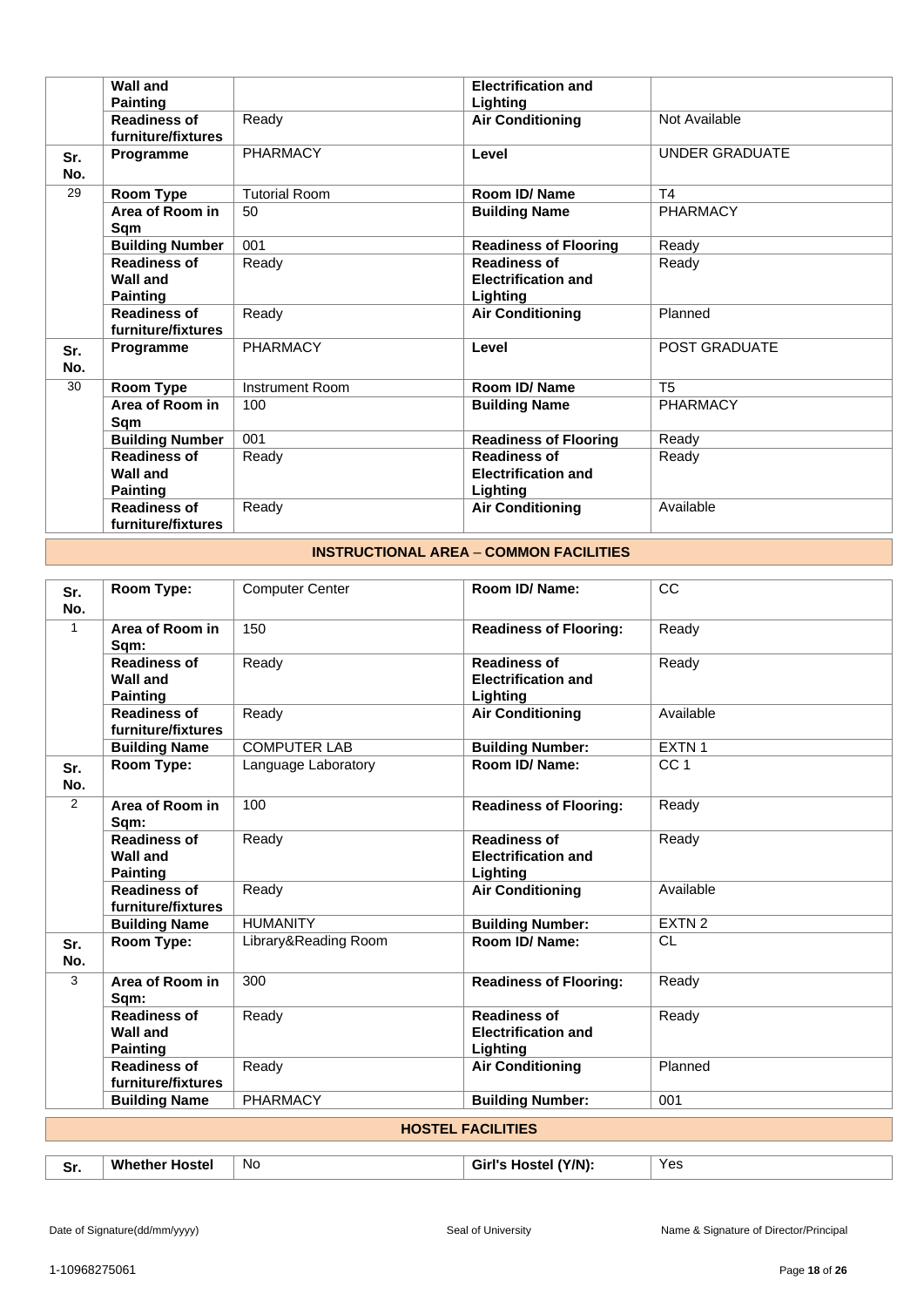| No.           | facility<br>Available(Y/N)?                           |                   |                              |           |
|---------------|-------------------------------------------------------|-------------------|------------------------------|-----------|
| 1             | No. of Rooms:                                         | 160               | <b>Hostel Capacity:</b>      | 300       |
|               | <b>Boy's Hostel:</b>                                  | Υ                 | No. of Rooms for Boys?       | 200       |
|               | <b>Total Capacity:</b>                                | 400               | <b>Apply for Site Change</b> | <b>No</b> |
|               | Location                                              | Within the Campus | <b>Hostel Facility</b>       | N         |
| Sr.<br>No.    | <b>Whether Hostel</b><br>facility<br>Available(Y/N)?  | N <sub>o</sub>    | Girl's Hostel (Y/N):         | <b>No</b> |
| 2             | No. of Rooms:                                         |                   | <b>Hostel Capacity:</b>      |           |
|               | <b>Boy's Hostel:</b>                                  |                   | No. of Rooms for Boys?       |           |
|               | <b>Total Capacity:</b>                                |                   | <b>Apply for Site Change</b> | <b>No</b> |
|               | Location                                              |                   | <b>Hostel Facility</b>       | N         |
| Sr.<br>No.    | <b>Whether Hostel</b><br>facility<br>Available(Y/N) ? | N <sub>o</sub>    | Girl's Hostel (Y/N):         | <b>No</b> |
| $\mathcal{R}$ | No. of Rooms:                                         |                   | <b>Hostel Capacity:</b>      |           |
|               | <b>Boy's Hostel:</b>                                  |                   | No. of Rooms for Boys?       |           |
|               | <b>Total Capacity:</b>                                |                   | <b>Apply for Site Change</b> | <b>No</b> |
|               | Location                                              |                   | <b>Hostel Facility</b>       | N         |

## **COMPUTATIONAL FACILITIES**

| <b>PCs/Laptop exclusively</b> | 40                 | PCs/Laptop available in       | 20                 |
|-------------------------------|--------------------|-------------------------------|--------------------|
| available to students:        |                    | Library:                      |                    |
| PCs/Laptop available in       | 4                  | PCs/Laptop available to       | 10                 |
| <b>Administrative Office:</b> |                    | <b>Faculty Members:</b>       |                    |
| Number of PCs/Laptop in       | 20                 | Internet Bandwidth in         | 1000               |
| language lab:                 |                    | Mbps:                         |                    |
| <b>Number of Legal</b>        | 20                 | Printers available to         | 10                 |
| <b>Application software:</b>  |                    | student:                      |                    |
| Number of A1 Size Color       | $\overline{2}$     | <b>Number of Legal System</b> | $\overline{4}$     |
| <b>Printers:</b>              |                    | software:                     |                    |
| <b>Number of Open Source</b>  | Data Not Available | <b>Number of Proprietary</b>  | Data Not Available |
| <b>Software</b>               |                    |                               |                    |

| <b>SOLAR PANEL INSTALLATION DETAILS</b>                                                         |              |                                                                          |                                                                          |
|-------------------------------------------------------------------------------------------------|--------------|--------------------------------------------------------------------------|--------------------------------------------------------------------------|
| <b>Total land available</b><br>(Sqm):                                                           | 4549         | No. of buildings with roof<br>tops:                                      | -3                                                                       |
| Land available for placing<br>solar photovoltaic panels<br>(Sqm):                               | 6000         | <b>Annual electricity</b><br>consumption No. of units<br>during 2021-22: | 18000                                                                    |
| Total approximate roof-<br>top area available for<br>placing solar<br>photovoltaic panel (Sqm): | 3800         | Average rate per unit<br>paid during 2021-22 (Rs. /<br>unit):            | 4.5                                                                      |
| <b>Renewable Energy Type</b>                                                                    | Solar Energy | Remarks:                                                                 | Installing of Reneable Energy-Solar<br>Photo Voltaic Panel are installed |
| Whether a policy has<br>been adopted to use only<br><b>LED lamps:</b>                           | Υ            | <b>Renewable Energy used</b><br>at present (if any):                     |                                                                          |

#### **ODL INFRASTRUCTURE**

Data not entered by University

## **OL INFRASTRUCTURE**

Data not entered by University

## **OMBUDSMAN & ANTI-RAGGING**

| <b>OMBUDSMAN DETAILS</b> |                              |     |  |
|--------------------------|------------------------------|-----|--|
| S.No.                    | <b>Status</b><br>Particulars |     |  |
| . .                      | <b>Grievance Committee</b>   | Yes |  |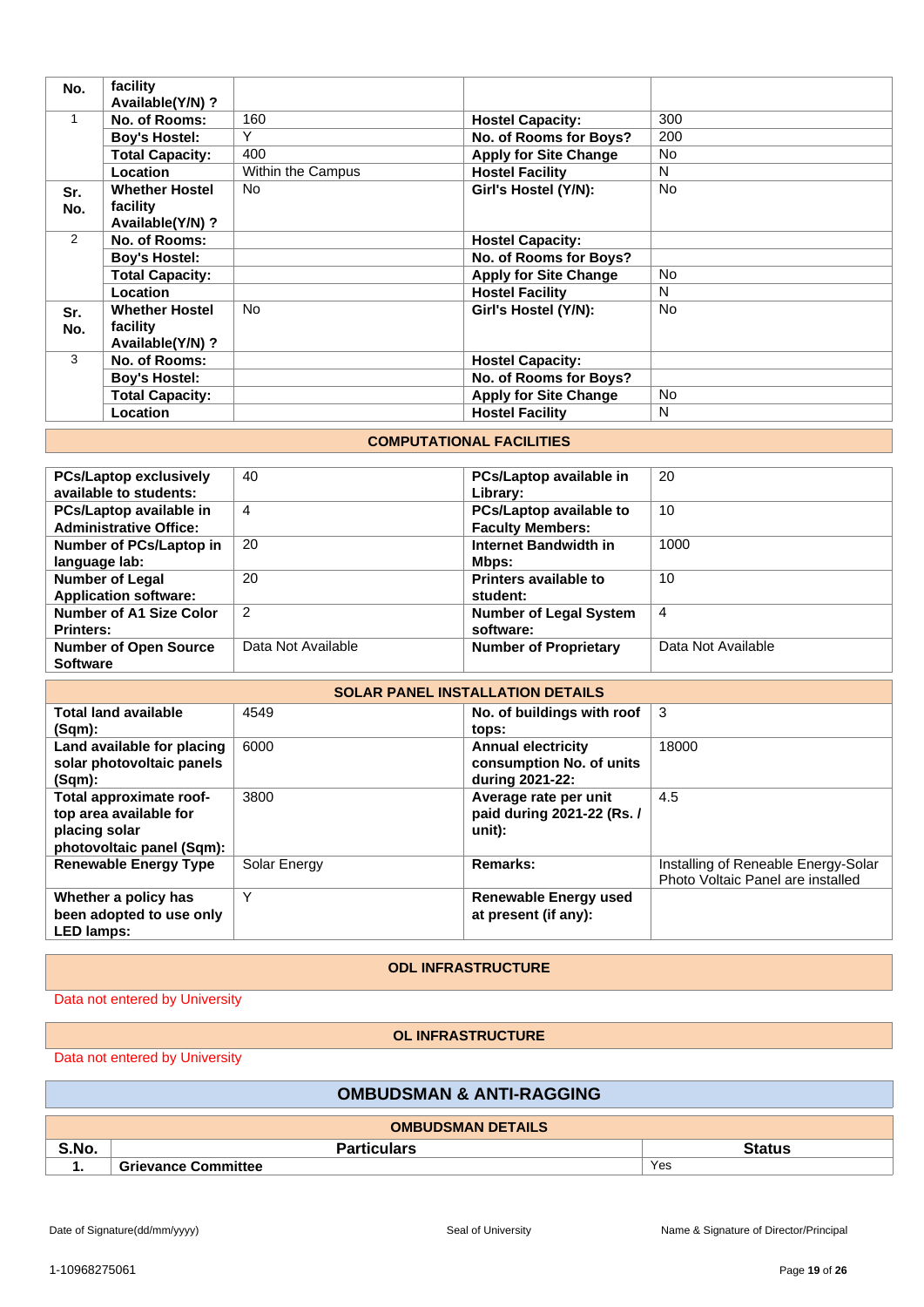| 2.             | <b>OMBUDSMAN Appointment</b>                 | Yes                        |                                                      |                        |  |  |  |  |
|----------------|----------------------------------------------|----------------------------|------------------------------------------------------|------------------------|--|--|--|--|
|                | <b>OMBUDSMAN\GRIEVANCE COMMITTEE DETAILS</b> |                            |                                                      |                        |  |  |  |  |
| Sr.<br>No.     | <b>Committee Type:</b>                       | <b>Grievance Redressal</b> | <b>Appointment Order</b><br><b>Reference Number:</b> | MJPRU/FET/PY-2020/1006 |  |  |  |  |
| $\mathbf{1}$   | <b>Date of Appointment:</b>                  | 03/12/2020                 | Name of the<br><b>Committee Member:</b>              | Prof. Tulika Saxena    |  |  |  |  |
|                | <b>Profession:</b>                           | Teaching                   | Address:                                             | <b>MJPRU Bareilly</b>  |  |  |  |  |
|                | <b>Associated With:</b>                      | University                 | <b>Mobile Number:</b>                                | 9415071763             |  |  |  |  |
|                | <b>Email Address:</b>                        | akg@mjpru.ac.in            | Fax No:                                              |                        |  |  |  |  |
|                | <b>Designation</b>                           |                            | <b>Department</b>                                    | <b>MBA</b>             |  |  |  |  |
| Sr.<br>No.     | <b>Committee Type:</b>                       | Grievance Redressal        | <b>Appointment Order</b><br><b>Reference Number:</b> | MJPRU/FET/PY-2020/1006 |  |  |  |  |
| $\overline{2}$ | <b>Date of Appointment:</b>                  | 03/12/2020                 | Name of the<br><b>Committee Member:</b>              | Dr. Anita Tyagi        |  |  |  |  |
|                | Profession:                                  | Teaching                   | Address:                                             | <b>MJPRU Bareilly</b>  |  |  |  |  |
|                | <b>Associated With:</b>                      | <b>University</b>          | <b>Mobile Number:</b>                                | 9411699751             |  |  |  |  |
|                | <b>Email Address:</b>                        | dranita9211@gmail.com      | Fax No:                                              |                        |  |  |  |  |
|                | <b>Designation</b>                           |                            | <b>Department</b>                                    | <b>Humanities</b>      |  |  |  |  |
| Sr.<br>No.     | <b>Committee Type:</b>                       | <b>OMBUDSMAN</b>           | <b>Appointment Order</b><br><b>Reference Number:</b> | MJPRU/FET/PY-2020/1006 |  |  |  |  |
| $\overline{3}$ | <b>Date of Appointment:</b>                  | 03/12/2020                 | Name of the<br><b>Committee Member:</b>              | Prof. B. R. Kukreti    |  |  |  |  |
|                | <b>Profession:</b>                           | Teaching                   | <b>Address:</b>                                      | <b>MJPRU Bareilly</b>  |  |  |  |  |
|                | <b>Associated With:</b>                      | <b>University</b>          | <b>Mobile Number:</b>                                | 9412604920             |  |  |  |  |
|                | <b>Email Address:</b>                        | kukretibr77@gmail.com      | Fax No:                                              |                        |  |  |  |  |
|                | <b>Designation</b>                           |                            | <b>Department</b>                                    | Education              |  |  |  |  |
| Sr.<br>No.     | <b>Committee Type:</b>                       | <b>OMBUDSMAN</b>           | <b>Appointment Order</b><br><b>Reference Number:</b> | MJPRU/FET/PY-2020/1006 |  |  |  |  |
| 4              | Date of Appointment:                         | 03/12/2020                 | Name of the<br><b>Committee Member:</b>              | Dr. K. K. Maheshwari   |  |  |  |  |
|                | Profession:                                  | Teaching                   | Address:                                             | <b>MJPRU Bareilly</b>  |  |  |  |  |
|                | <b>Associated With:</b>                      | University                 | <b>Mobile Number:</b>                                | 9412148058             |  |  |  |  |
|                | <b>Email Address:</b>                        | kamalbareilly@yahoo.co.in  | Fax No:                                              |                        |  |  |  |  |
|                | <b>Designation</b>                           |                            | <b>Department</b>                                    | Pharmacy               |  |  |  |  |
| Sr.<br>No.     | <b>Committee Type:</b>                       | <b>OMBUDSMAN</b>           | <b>Appointment Order</b><br><b>Reference Number:</b> | MJPRU/FET/PY-2020/1006 |  |  |  |  |
| 5              | <b>Date of Appointment:</b>                  | 03/12/2020                 | Name of the<br><b>Committee Member:</b>              | Dr. Ravindra Singh     |  |  |  |  |
|                | Profession:                                  | Teaching                   | Address:                                             | <b>MJPRU Bareilly</b>  |  |  |  |  |
|                | <b>Associated With:</b>                      | <b>University</b>          | <b>Mobile Number:</b>                                | 9412148941             |  |  |  |  |
|                | <b>Email Address:</b>                        | r.singh@mjpru.ac.in        | Fax No:                                              |                        |  |  |  |  |
|                | <b>Designation</b>                           |                            | <b>Department</b>                                    | CSIT                   |  |  |  |  |

# **INTERNAL COMPLAINT COMMITTEE (ICC) DETAILS**

| Sr. No. | <b>Committee Type:</b>       | <b>COMPLAINT</b><br><b>COMMITTEE</b> | <b>Appointment Order</b><br><b>Reference Number:</b> | MJPRU/FET/PY-2020/1002  |  |
|---------|------------------------------|--------------------------------------|------------------------------------------------------|-------------------------|--|
|         | Date of Appointment:         | 03/09/2020                           | Name of the Committee<br>Member:                     | Prof. Sobhna Singh      |  |
|         | <b>Profession:</b>           | <b>CHAIR PERSON</b>                  | <b>Associated With:</b>                              |                         |  |
|         | <b>Mobile Number:</b>        | 9411699867                           | <b>Email Address:</b>                                | rickyshobhna@gmail.com  |  |
|         | <b>Committee Designation</b> | <b>PROFESSOR</b>                     | <b>Committee Gender</b>                              | Female                  |  |
| Sr. No. | <b>Committee Type:</b>       | <b>COMPLAINT</b><br><b>COMMITTEE</b> | <b>Appointment Order</b><br><b>Reference Number:</b> | MJPRU/FET/PY-2020/1002  |  |
| 2       | <b>Date of Appointment:</b>  | 03/09/2020                           | Name of the Committee<br>Member:                     | Prof. Kamal Kishore     |  |
|         | <b>Profession:</b>           | <b>MEMBER</b>                        | <b>Associated With:</b>                              |                         |  |
|         | <b>Mobile Number:</b>        | 9412148058                           | <b>Email Address:</b>                                | kamalbareilly@yahoo.com |  |
|         | <b>Committee Designation</b> | <b>PROFESSOR</b>                     | <b>Committee Gender</b>                              | Male                    |  |
| Sr. No. | <b>Committee Type:</b>       | <b>COMPLAINT</b><br><b>COMMITTEE</b> | <b>Appointment Order</b><br><b>Reference Number:</b> | MJPRU/FET/PY-2020/1002  |  |
| 3       | Date of Appointment:         | 03/09/2020                           | Name of the Committee                                | D.r Saurabh Mishra      |  |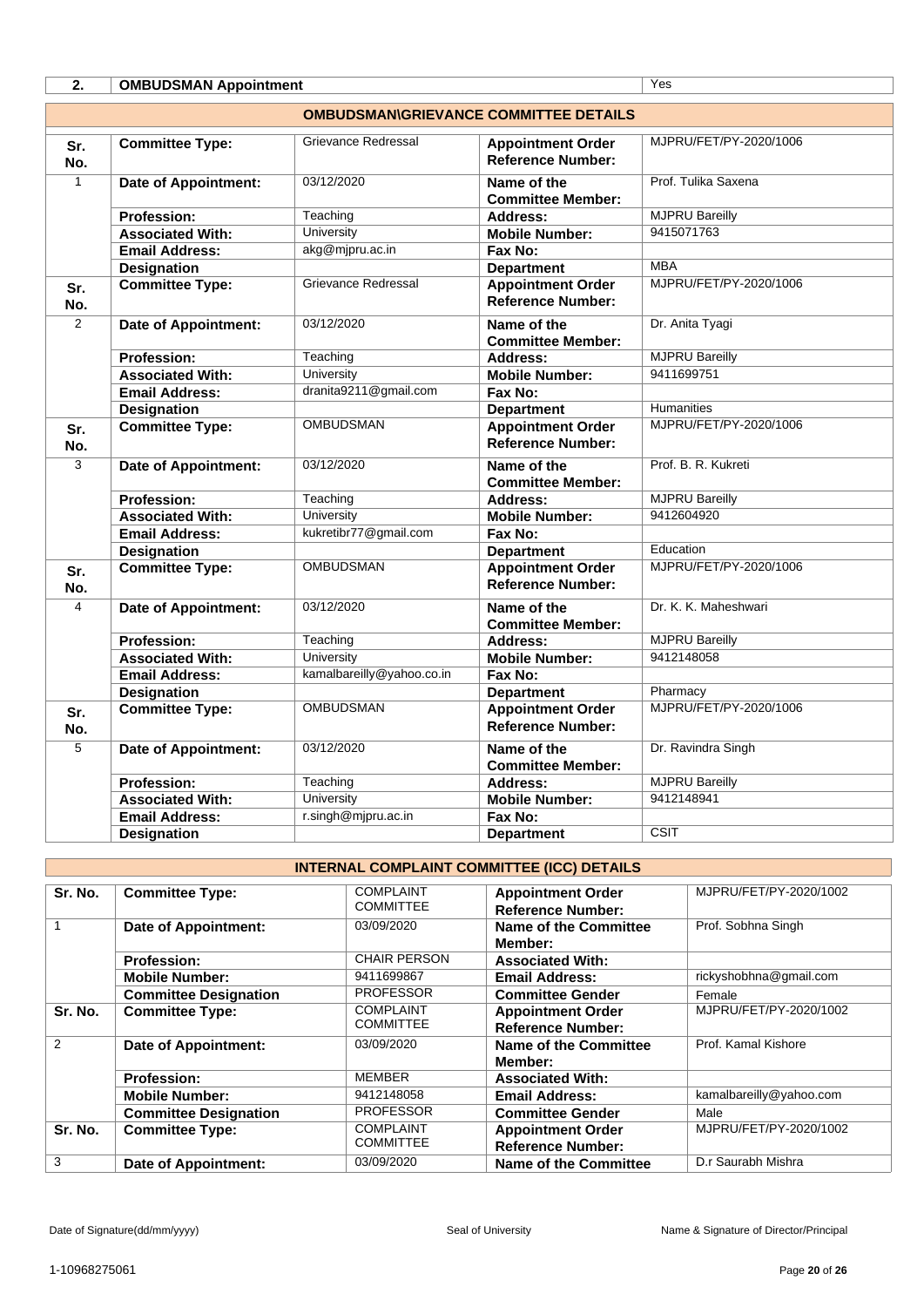|                |                              |                                       | Member:                                              |                            |
|----------------|------------------------------|---------------------------------------|------------------------------------------------------|----------------------------|
|                | <b>Profession:</b>           | <b>MEMBER</b>                         | <b>Associated With:</b>                              |                            |
|                | <b>Mobile Number:</b>        | 9412417742                            | <b>Email Address:</b>                                | saurabhmcm2002@gmail.com   |
|                | <b>Committee Designation</b> | <b>TEACHING</b><br><b>FACULTY</b>     | <b>Committee Gender</b>                              | Male                       |
| Sr. No.        | <b>Committee Type:</b>       | <b>COMPLAINT</b><br><b>COMMITTEE</b>  | <b>Appointment Order</b><br><b>Reference Number:</b> | MJPRU/FET/PY-2020/1002     |
| $\overline{4}$ | <b>Date of Appointment:</b>  | 03/09/2020                            | <b>Name of the Committee</b><br>Member:              | Parsa Fatima               |
|                | <b>Profession:</b>           | <b>MEMBER</b>                         | <b>Associated With:</b>                              |                            |
|                | <b>Mobile Number:</b>        | 7818834969                            | <b>Email Address:</b>                                | parsafatima2021@gmail.com  |
|                | <b>Committee Designation</b> | NON TEACHING<br><b>FACULTY</b>        | <b>Committee Gender</b>                              | Female                     |
| Sr. No.        | <b>Committee Type:</b>       | <b>COMPLAINT</b><br><b>COMMITTEE</b>  | <b>Appointment Order</b><br><b>Reference Number:</b> | MJPRU/FET/PY-2020/1002     |
| 5              | Date of Appointment:         | 03/09/2020                            | <b>Name of the Committee</b><br>Member:              | Pushpendra Sharma          |
|                | <b>Profession:</b>           | <b>MEMBER</b>                         | <b>Associated With:</b>                              |                            |
|                | <b>Mobile Number:</b>        | 9456651449                            | <b>Email Address:</b>                                | pushpendbareilly@yahoo.com |
|                | <b>Committee Designation</b> | <b>NON TEACHING</b><br><b>FACULTY</b> | <b>Committee Gender</b>                              | Male                       |
| Sr. No.        | <b>Committee Type:</b>       | <b>COMPLAINT</b><br><b>COMMITTEE</b>  | <b>Appointment Order</b><br><b>Reference Number:</b> | MJPRU/FET/PY-2020/1002     |
| 6              | <b>Date of Appointment:</b>  | 03/09/2020                            | <b>Name of the Committee</b><br>Member:              | Alfia Fatima               |
|                | <b>Profession:</b>           | <b>STUDENT</b>                        | <b>Associated With:</b>                              |                            |
|                | <b>Mobile Number:</b>        | 7017165552                            | <b>Email Address:</b>                                | alfi123@gmail.com          |
|                | <b>Committee Designation</b> | <b>STUDENT</b>                        | <b>Committee Gender</b>                              | Female                     |
| Sr. No.        | <b>Committee Type:</b>       | <b>COMPLAINT</b><br><b>COMMITTEE</b>  | <b>Appointment Order</b><br><b>Reference Number:</b> | MJPRU/FET/PY-2020/1002     |
| $\overline{7}$ | <b>Date of Appointment:</b>  | 03/09/2020                            | <b>Name of the Committee</b><br>Member:              | Himanshu Mishra            |
|                | <b>Profession:</b>           | <b>STUDENT</b>                        | <b>Associated With:</b>                              |                            |
|                | <b>Mobile Number:</b>        | 8081579338                            | <b>Email Address:</b>                                | himash123@gmail.com        |
|                | <b>Committee Designation</b> | <b>STUDENT</b>                        | <b>Committee Gender</b>                              | Male                       |
| Sr. No.        | <b>Committee Type:</b>       | <b>COMPLAINT</b><br><b>COMMITTEE</b>  | <b>Appointment Order</b><br><b>Reference Number:</b> | MJPRU/FET/PY-2020/1002     |
| 8              | <b>Date of Appointment:</b>  | 03/09/2020                            | <b>Name of the Committee</b><br>Member:              | Sweta Gupta                |
|                | <b>Profession:</b>           | <b>STUDENT</b>                        | <b>Associated With:</b>                              |                            |
|                | <b>Mobile Number:</b>        | 9457466051                            | <b>Email Address:</b>                                | swtagupta@gmail.com        |
|                | <b>Committee Designation</b> | <b>STUDENT</b>                        | <b>Committee Gender</b>                              | Female                     |
| Sr. No.        | <b>Committee Type:</b>       | <b>COMPLAINT</b><br><b>COMMITTEE</b>  | <b>Appointment Order</b><br><b>Reference Number:</b> | MJPRU/FET/PY-2020/1002     |
| 9              | <b>Date of Appointment:</b>  | 03/09/2020                            | <b>Name of the Committee</b><br>Member:              | Mr. Zafar Akbar            |
|                | Profession:                  | <b>MEMBER</b>                         | <b>Associated With:</b>                              |                            |
|                | <b>Mobile Number:</b>        | 9068244994                            | <b>Email Address:</b>                                | zafarakbar786@gmail.com    |
|                | <b>Committee Designation</b> | <b>TEACHING</b><br><b>FACULTY</b>     | <b>Committee Gender</b>                              | Male                       |

| <b>SC/ST COMMITTEE DETAILS</b> |                               |                        |                                                      |                               |
|--------------------------------|-------------------------------|------------------------|------------------------------------------------------|-------------------------------|
| Sr. No.                        | <b>Committee Type:</b>        | <b>SC/SC COMMITTEE</b> | <b>Appointment Order</b><br><b>Reference Number:</b> | MJPRU/FET/PY-2020/1003        |
|                                | Date of Appointment:          | 03/10/2020             | <b>Name of the Committee</b><br>Member:              | S.RAMASAMY                    |
|                                | <b>Profession:</b>            | <b>TEACHER</b>         | <b>Associated With:</b>                              |                               |
|                                | <b>Mobile Number:</b>         | 7983646528             | <b>Email Address:</b>                                | msrsamy@gmail.com             |
|                                | <b>Committee Designation:</b> |                        | <b>Committee Gender:</b>                             | Male                          |
|                                | Caste:                        | Sc                     | Gender:                                              | Male                          |
| Sr. No.                        | <b>Committee Type:</b>        | <b>SC/SC COMMITTEE</b> | <b>Appointment Order</b><br><b>Reference Number:</b> | MJPRU/FET/PY-2020/1003        |
| $\mathfrak{p}$                 | <b>Date of Appointment:</b>   | 03/10/2020             | Name of the Committee<br>Member:                     | <b>VIMAL KUMAR</b>            |
|                                | <b>Profession:</b>            | <b>TEACHER</b>         | <b>Associated With:</b>                              |                               |
|                                | <b>Mobile Number:</b>         | 9897577028             | <b>Email Address:</b>                                | vimalsingh1087@rediffmail.com |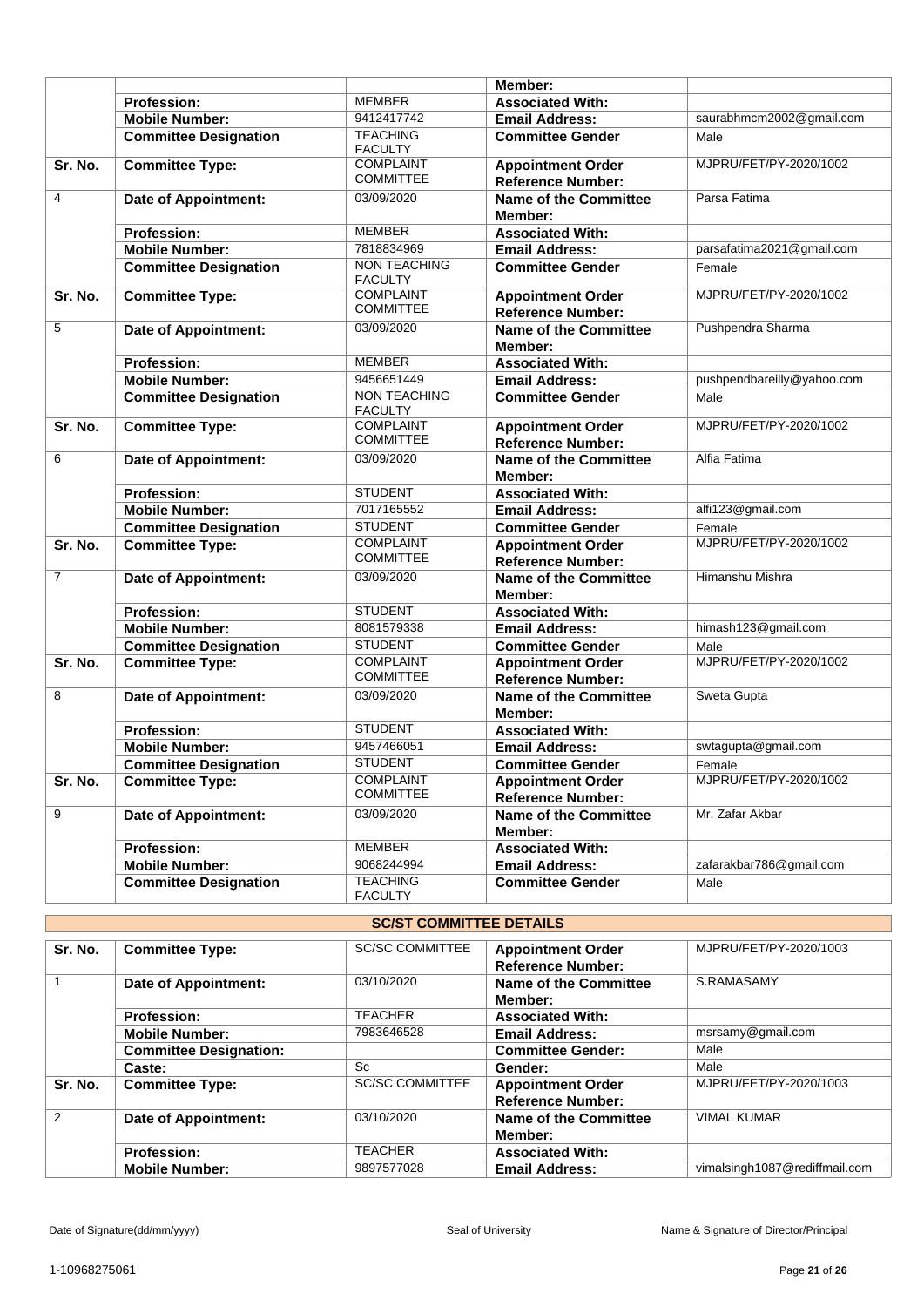|         | <b>Committee Designation:</b> |                        | <b>Committee Gender:</b>                             | Male                                         |
|---------|-------------------------------|------------------------|------------------------------------------------------|----------------------------------------------|
|         | Caste:                        | Sc                     | Gender:                                              | Male                                         |
| Sr. No. | <b>Committee Type:</b>        | <b>SC/SC COMMITTEE</b> | <b>Appointment Order</b><br><b>Reference Number:</b> | MJPRU/FET/PY-2020/1003                       |
| 3       | Date of Appointment:          | 03/10/2020             | <b>Name of the Committee</b><br>Member:              | <b>SURABHI PAL</b>                           |
|         | <b>Profession:</b>            | <b>TEACHER</b>         | <b>Associated With:</b>                              |                                              |
|         | <b>Mobile Number:</b>         | 8532824176             | <b>Email Address:</b>                                | surabhi9719@gmail.com                        |
|         | <b>Committee Designation:</b> |                        | <b>Committee Gender:</b>                             | Female                                       |
|         | Caste:                        | <b>Sc</b>              | Gender:                                              | Female                                       |
| Sr. No. | <b>Committee Type:</b>        | <b>SC/SC COMMITTEE</b> | <b>Appointment Order</b><br><b>Reference Number:</b> | MJPRU/FET/PY-2020/1003                       |
| 4       | Date of Appointment:          | 03/10/2020             | <b>Name of the Committee</b><br>Member:              | SHIVDEV SINGH                                |
|         | <b>Profession:</b>            | <b>TEACHER</b>         | <b>Associated With:</b>                              |                                              |
|         | <b>Mobile Number:</b>         | 9412371893             | <b>Email Address:</b>                                | shivdev.singh@mjpru.ac.in                    |
|         | <b>Committee Designation:</b> |                        | <b>Committee Gender:</b>                             | Male                                         |
|         | Caste:                        | Other                  | Gender:                                              | Male                                         |
| Sr. No. | <b>Committee Type:</b>        | <b>SC/SC COMMITTEE</b> | <b>Appointment Order</b><br><b>Reference Number:</b> | MJPRU/FET/PY-2020/1003                       |
| 5       | Date of Appointment:          | 03/10/2020             | Name of the Committee<br>Member:                     | AMIT KUMAR VERMA                             |
|         | <b>Profession:</b>            | <b>TEACHER</b>         | <b>Associated With:</b>                              |                                              |
|         | <b>Mobile Number:</b>         | 7017763889             | <b>Email Address:</b>                                | professoramitmjpruuniversity@mj<br>pru.ac.in |
|         | <b>Committee Designation:</b> |                        | <b>Committee Gender:</b>                             | Male                                         |
|         | Caste:                        | Other                  | Gender:                                              | Male                                         |

# **STUDENT COUNSELLOR DETAILS**

| Sr. No.      | <b>Committee Type:</b>      | <b>COUNSELLOR</b><br><b>COMMITTEE</b> | <b>Appointment Order</b><br><b>Reference Number:</b> | MJPRU/FET/PY-2020/1005        |
|--------------|-----------------------------|---------------------------------------|------------------------------------------------------|-------------------------------|
| $\mathbf{1}$ | <b>Date of Appointment:</b> | 02/12/2020                            | <b>Name of the Committee</b><br>Member:              | DR. KAMAL KISHOR              |
|              | <b>Profession:</b>          | <b>TEACHER</b>                        | <b>Associated With:</b>                              |                               |
|              | <b>Mobile Number:</b>       | 9411699867                            | <b>Email Address:</b>                                | kamalbareilly@gmail.com       |
| Sr. No.      | <b>Committee Type:</b>      | <b>COUNSELLOR</b><br><b>COMMITTEE</b> | <b>Appointment Order</b><br><b>Reference Number:</b> | MJPRU/FET/PY-2020/1005        |
| 2            | Date of Appointment:        | 02/12/2020                            | Name of the Committee<br>Member:                     | DR. SHIV DEV SINGH            |
|              | <b>Profession:</b>          | <b>TEACHER</b>                        | <b>Associated With:</b>                              |                               |
|              | <b>Mobile Number:</b>       | 7017477718                            | <b>Email Address:</b>                                | shvdv.singh@mjpru.ac.in       |
| Sr. No.      | <b>Committee Type:</b>      | <b>COUNSELLOR</b><br><b>COMMITTEE</b> | <b>Appointment Order</b><br><b>Reference Number:</b> | MJPRU/FET/PY-2020/1005        |
| 3            | <b>Date of Appointment:</b> | 02/12/2020                            | Name of the Committee<br>Member:                     | DR. SHOBHNA SINGH             |
|              | <b>Profession:</b>          | <b>TEACHER</b>                        | <b>Associated With:</b>                              |                               |
|              | <b>Mobile Number:</b>       | 9412148058                            | <b>Email Address:</b>                                | rickyshobhna@yahoo.co.in      |
| Sr. No.      | <b>Committee Type:</b>      | <b>COUNSELLOR</b><br><b>COMMITTEE</b> | <b>Appointment Order</b><br><b>Reference Number:</b> | MJPRU/FET/PY-2020/1005        |
| 4            | Date of Appointment:        | 02/12/2020                            | Name of the Committee<br>Member:                     | <b>MR.KAUSHAL KUMAR</b>       |
|              | <b>Profession:</b>          | <b>TEACHER</b>                        | <b>Associated With:</b>                              |                               |
|              | <b>Mobile Number:</b>       | 8077388449                            | <b>Email Address:</b>                                | saxena_kaushal@yahoo.co.in    |
| Sr. No.      | <b>Committee Type:</b>      | <b>COUNSELLOR</b><br><b>COMMITTEE</b> | <b>Appointment Order</b><br><b>Reference Number:</b> | MJPRU/FET/PY-2020/1005        |
| 5            | Date of Appointment:        | 02/12/2020                            | <b>Name of the Committee</b><br>Member:              | MR.LAKSHYAVEER SINGH          |
|              | <b>Profession:</b>          | <b>TEACHER</b>                        | <b>Associated With:</b>                              |                               |
|              | <b>Mobile Number:</b>       | 7983889485                            | <b>Email Address:</b>                                | anoop pharmacy@rediffmail.com |

| UNIVERSITY-INDUSTRY CELL DETAILS |                        |                 |                          |                        |
|----------------------------------|------------------------|-----------------|--------------------------|------------------------|
| Sr. No.                          | <b>Committee Type:</b> | <b>INDUSTRY</b> | <b>Appointment Order</b> | MJPRU/FET/PY-2020/1004 |
|                                  |                        | COMMITTEE       | <b>Reference Number:</b> |                        |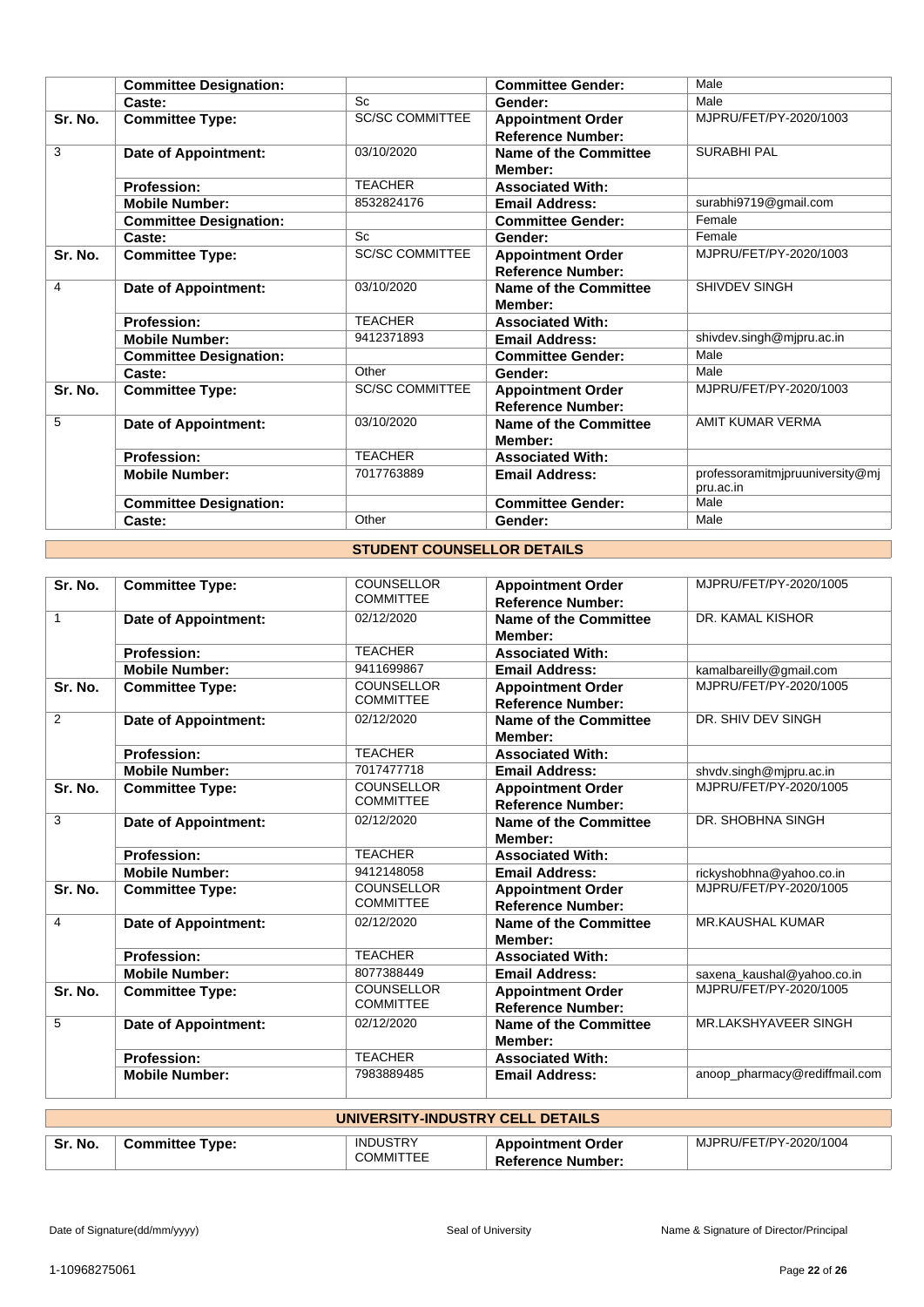|         | Date of Appointment:   | 09/11/2020                          | Name of the Committee<br>Member:                     | AMIT VERMA                                   |
|---------|------------------------|-------------------------------------|------------------------------------------------------|----------------------------------------------|
|         | <b>Profession:</b>     | <b>TEACHER</b>                      | <b>Associated With:</b>                              |                                              |
|         | <b>Mobile Number:</b>  | 7017763889                          | <b>Email Address:</b>                                | professoramitmipruuniversity@mj<br>pru.ac.in |
| Sr. No. | <b>Committee Type:</b> | <b>INDUSTRY</b><br><b>COMMITTEE</b> | <b>Appointment Order</b><br><b>Reference Number:</b> | MJPRU/FET/PY-2020/1004                       |
| 2       | Date of Appointment:   | 09/11/2020                          | Name of the Committee<br>Member:                     | PROF. VINAY RISHIWAL                         |
|         | <b>Profession:</b>     | <b>TEACHER</b>                      | <b>Associated With:</b>                              |                                              |
|         | <b>Mobile Number:</b>  | 9412149229                          | <b>Email Address:</b>                                | vrishiwal@mjpru.ac.in                        |

# **LIBRARY & FACILITIES**

## **LIBRARY BOOKS**

| Sr.<br>No. | <b>Programme</b>                                 | <b>PHARMACY</b> | <b>Number of Tiles</b>                   | 3007 |
|------------|--------------------------------------------------|-----------------|------------------------------------------|------|
|            | <b>Number of Volumes</b>                         | 12827           | Number of Journals<br>published in India | 15   |
|            | <b>Number of Journals</b><br>published at Abroad | 18              | Number of eBook<br><b>Volumes-UG</b>     | 60   |
|            | Number of eBook<br><b>Volumes-PG</b>             | 60              | Number of eBook<br>Volumes-Diploma       | 0    |
|            | Number of eBook<br><b>Titles-UG</b>              | 16              | Number of eBook<br><b>Titles-PG</b>      | 16   |
|            | Number of eBook<br><b>Titles-Diploma</b>         | 0               |                                          |      |

## **LIBRARY FACILITIES**

| Sr.<br>No. | <b>Working hours from</b><br>to                       | $9.00a.m-5.00p.m$ | Reprographic<br><b>Facility</b>                   | Yes       |
|------------|-------------------------------------------------------|-------------------|---------------------------------------------------|-----------|
|            | <b>Current Annual</b><br><b>Budget Rs.</b>            | 100000            | <b>Bar Code or RF Tab</b><br><b>Book handling</b> | <b>No</b> |
|            | <b>Reading Room</b><br><b>Seating Capacity</b>        | 90                | <b>Library Networking</b>                         | Yes       |
|            | Name of E Journal<br><b>Subscription</b><br>available | 32 JOURNALS       | <b>Library Management</b><br><b>Software</b>      | Yes       |
|            | Number of<br><b>Multimedia PCs</b>                    | 10                | <b>Total Library Area in</b><br>Sam               | 255.07sqm |

| <b>OTHER FACILITIES I</b>                                          |               |                                                 |               |                                              |               |  |  |
|--------------------------------------------------------------------|---------------|-------------------------------------------------|---------------|----------------------------------------------|---------------|--|--|
| <b>Particulars</b>                                                 | <b>Status</b> | <b>Particulars</b>                              | <b>Status</b> | <b>Particulars</b>                           | <b>Status</b> |  |  |
| <b>Potable Water</b><br><b>Supply</b>                              | Yes           | <b>Backup Electric Supply</b>                   | Yes           | <b>CCTV Security</b>                         | Yes           |  |  |
| <b>Barrier free</b><br><b>Environment</b>                          | Yes           | <b>University Web Site</b>                      | Yes           | Insurance for<br><b>Students</b>             | Yes           |  |  |
| <b>General Insurance</b>                                           | Yes           | <b>All Weather Approach</b><br>(Motorized Road) | Yes           | <b>Fire and Safety</b><br><b>Certificate</b> | Yes           |  |  |
| Post &<br><b>Banking/ATM</b>                                       | Yes           | <b>Projectors in Classrooms</b>                 | Yes           | Medical &<br><b>Counselling</b>              | Yes           |  |  |
| <b>Staff Quarters</b>                                              | Yes           | <b>Public Announcement System</b>               | Yes           | <b>Group Insurance</b><br>for Employees      | Yes           |  |  |
| <b>Electrical Grid</b><br><b>Power Supply</b><br><b>Connection</b> | Yes           | <b>Telecom &amp; FAX</b>                        | Yes           | <b>Safety Provisions</b>                     | Yes           |  |  |
| <b>Rain Water</b><br><b>Harvesting</b>                             | Yes           | <b>ERP Software</b>                             | Yes           | <b>Transport Facility</b>                    | Yes           |  |  |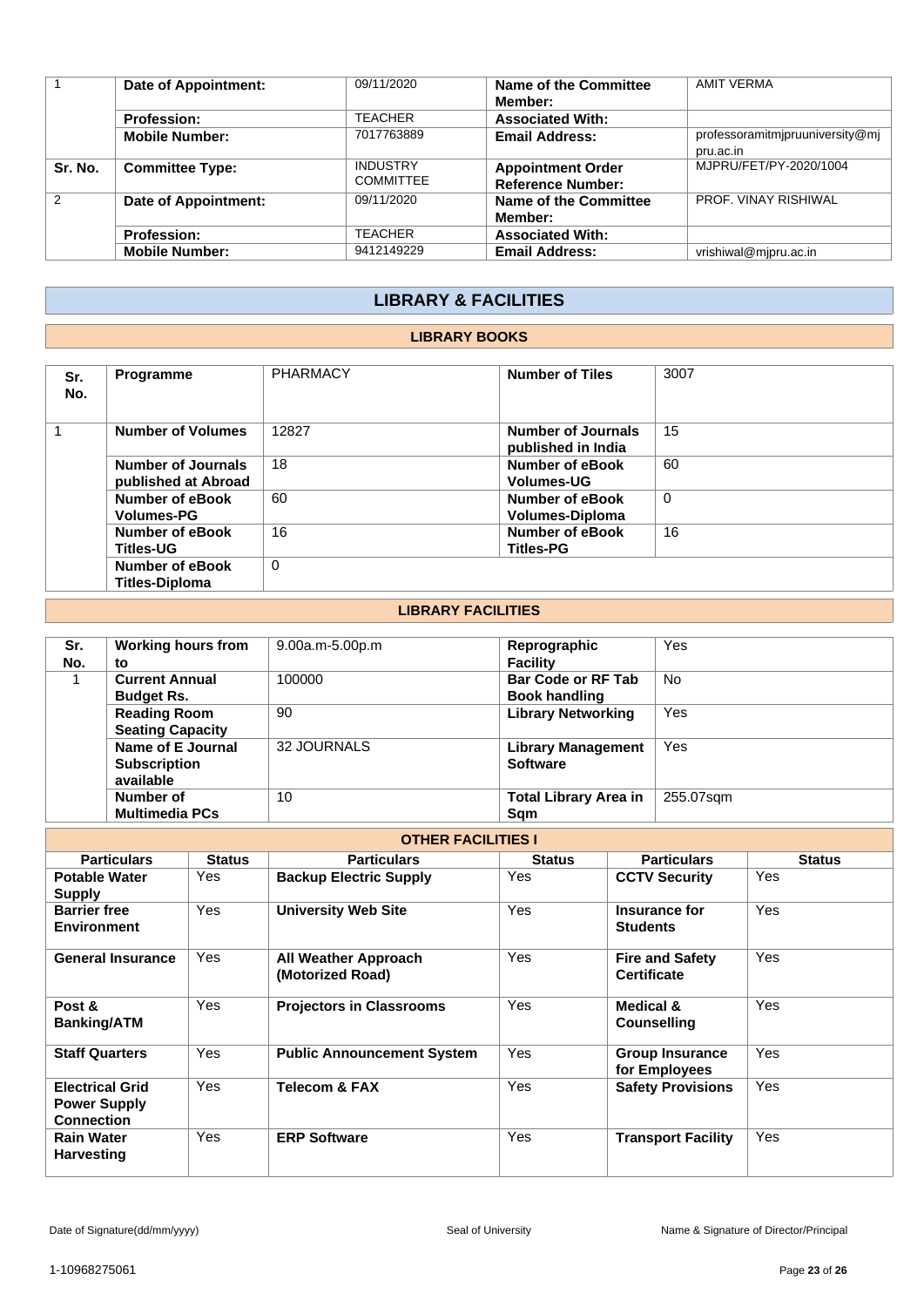| <b>First Aid</b>                                                                                                                                 | Yes | <b>Sewage Disposal System</b>                                                                              | Yes | <b>Appointment of</b><br><b>Student</b><br><b>Counselor</b>                                            | Yes                  |
|--------------------------------------------------------------------------------------------------------------------------------------------------|-----|------------------------------------------------------------------------------------------------------------|-----|--------------------------------------------------------------------------------------------------------|----------------------|
| <b>Sports Facilities</b>                                                                                                                         | Yes | <b>Innovation Cell/Club</b>                                                                                | Yes | <b>Participation in</b><br>the National<br><b>Innovation</b><br>Ranking                                | Yes                  |
| <b>Establishment of</b><br><b>Committee For</b><br><b>SC/ST</b>                                                                                  | Yes | <b>Vehicle Parking</b>                                                                                     | Yes | <b>Establishment of</b><br><b>Anti Ragging</b><br><b>Committee</b>                                     | Yes                  |
| Implementation of<br>examination<br>reforms                                                                                                      | Yes | <b>Auditorium</b>                                                                                          | Yes | Implementation of<br>teacher training<br>policy                                                        | Yes                  |
| University-                                                                                                                                      | Yes | <b>Media Cell</b>                                                                                          | Yes | At least 5 MoUs                                                                                        | Yes                  |
| <b>Industry Cell</b>                                                                                                                             |     |                                                                                                            |     | with Industries                                                                                        |                      |
| <b>Intellectual</b><br><b>Property of Right</b><br>Cell                                                                                          | Yes | <b>Implementation of Startup</b><br><b>Policy</b>                                                          | Yes | <b>Internal Quality</b><br><b>Assurance Cell</b>                                                       | Yes                  |
| Implementing<br><b>Food Safety and</b><br><b>Standard</b><br>Act.2006in the<br><b>University</b>                                                 | Yes | <b>Applied for</b><br><b>Membership of National Digital</b><br>Library                                     | Yes | <b>Enter Membership</b><br><b>Number</b>                                                               | https://www.mjpru.ac |
| <b>Participation in</b><br>the<br><b>National</b><br>Institutional<br>Ranking<br><b>Framework (NIRF)</b>                                         | Yes | <b>Establishment of Online</b><br><b>Grievance Rederssal</b><br><b>Mechanism</b>                           | Yes | <b>Group Accident</b><br>Policy to be<br>provided by<br><b>Employees</b>                               | Yes                  |
| <b>Provision to watch</b><br><b>MOOCS Courses</b><br>through<br>Swayam                                                                           | Yes | Implementation of<br>the schemes announced by<br><b>Government of India</b>                                | Yes | <b>General Notice</b><br><b>Board and</b><br><b>Departmental</b><br><b>Notice Board</b>                | Yes                  |
| <b>Offering of Skill</b><br><b>Development</b><br><b>Courses Approved</b><br>by the Council                                                      | Yes | <b>Implementation of mandatory</b><br>internship policy for Students                                       | Yes | <b>Establishment of</b><br><b>Internal</b><br><b>Complaint</b><br>Committee (ICC)<br><b>Committee</b>  | Yes                  |
| <b>Compliance of the</b><br><b>National Academic</b><br><b>Depository (NAD)</b><br>as per MHRD<br><b>Directives</b>                              | Yes | <b>Implementation of Unnat Bharat</b><br>Abhiyan/ Saansad Adarsh Gram<br>Yojana (SAGY)                     | Yes | Installation of<br><b>Grid Connected</b><br>Solar<br><b>Rooftops/Power</b><br><b>Systems</b>           | Yes                  |
| Whether the<br><b>University has</b><br>implemented<br>Safety and<br><b>Security measures</b><br>in the Campus?                                  | Yes | <b>Fabrication Facility Laboratory</b><br>(FABLAB) Tinkering<br><b>Laboratory/Innovation</b><br>Laboratory | Yes | <b>Digital Payment</b><br>for all Financial<br><b>Transactions</b><br>as per MHRD<br><b>Directives</b> | Yes                  |
| Whether your<br><b>University has</b><br>introduced online<br>Aadhar linked<br><b>Biometric</b><br>attendance for<br>regular faculty<br>members? | No  | <b>Efforts to encourage Final Year</b><br>students to appear for GATE<br><b>Examination</b>                | Yes | In the classrooms<br>available, at least<br>ONE shall be a<br>smart Classroom<br>per Department        | Yes                  |

|         | <b>OTHER FACILITIES II</b>                                                                                                                                       |               |
|---------|------------------------------------------------------------------------------------------------------------------------------------------------------------------|---------------|
| Sr. No. | <b>Particulars</b>                                                                                                                                               | <b>Status</b> |
| 1.      | Copies of AICTE Approvals (LOA and EOA of subsequent years) obtained since Inception of<br>University till date shall be placed in the Website of the University | Yes           |
|         | Display Board within the premises as well as in the Website of the University Indicating the                                                                     | Yes           |
| 2.      | Feedback Facility of Students and Faculty Members Available in the AICTE Web Portal                                                                              |               |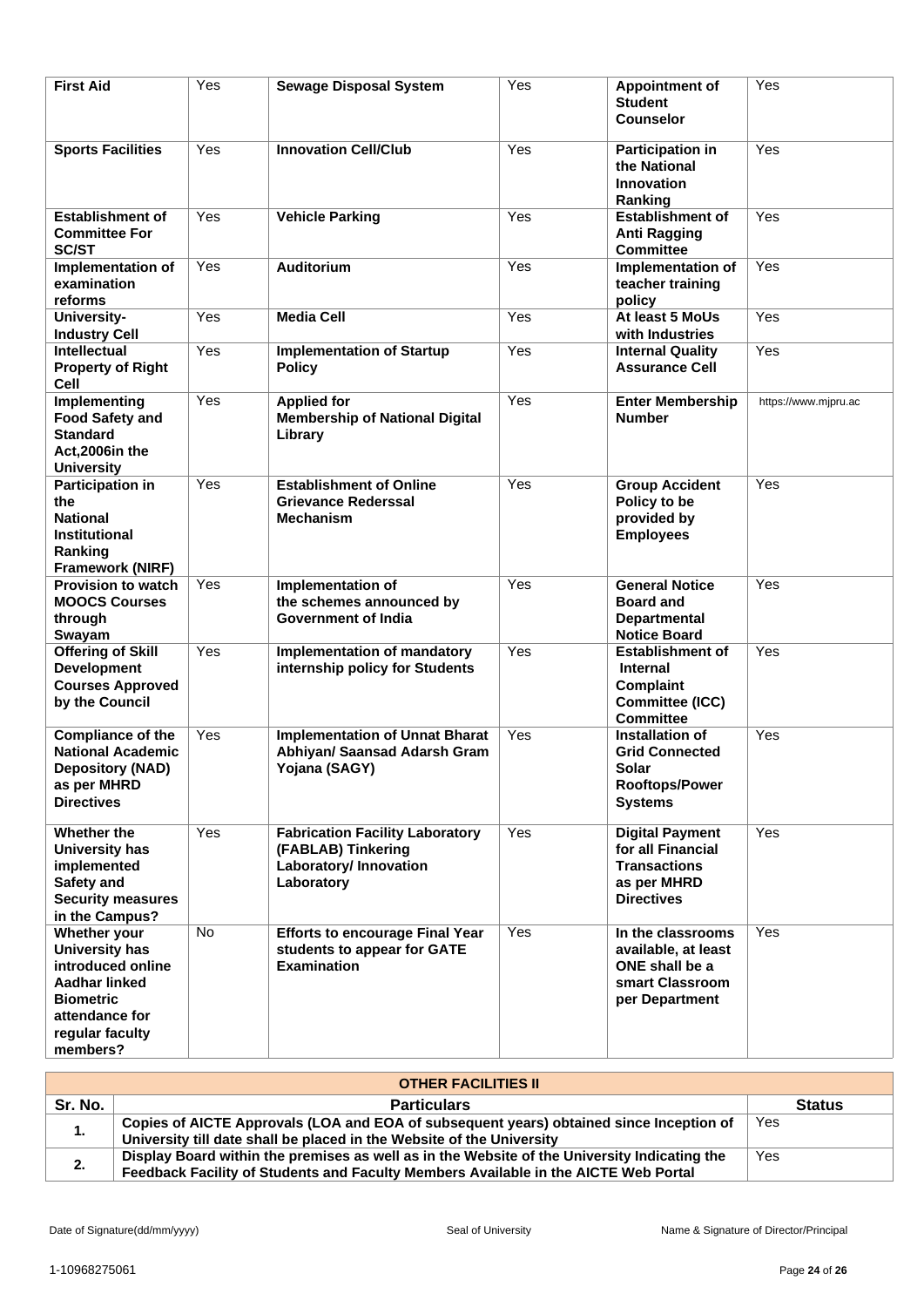| 3. | Establishment of Grievance Redressal Committee in the University and Appointment of<br><b>OMBUDSMAN by the University</b>                                                                           | Yes |
|----|-----------------------------------------------------------------------------------------------------------------------------------------------------------------------------------------------------|-----|
| 4. | Display of Course(s) and "Approved Intake" in the University at the entrance of the<br>University. Course(s) taken through duly recognized MOOCs shall be used as<br><b>Supplementary Course(s)</b> | Yes |
| 5. | Availability of quality sanitary napkins through sanitary napkin vending machines and<br>ensuring safe and environment friendly disposal of used sanitary napkin                                    | Yes |
| 6. | Display of information submitted to AICTE (including the accreditation status and Board of<br>Governors) along with mandatory disclosures in the Web site of the University                         | Yes |
|    | Display of Course(s) and "Approved Intake" in the University at the entrance of the<br><b>University</b>                                                                                            | Yes |

|         | <b>OTHER FACILITIES III</b>                                                                                                            |                       |
|---------|----------------------------------------------------------------------------------------------------------------------------------------|-----------------------|
| Sr. No. | <b>Particulars</b>                                                                                                                     | <b>Status</b>         |
| 1.      | Whether mandatory disclosure is uploaded in University's website?                                                                      | Yes                   |
| 2.      | Whether the University following ICAI (Institute of Chartered Accountants of India)<br><b>Accounting Formats?</b>                      | Yes                   |
| 3.      | Fees to be charged, Reservation policy, Admission policy and Document retention policy are<br>duly approved by State Govt?             | <b>Yes</b>            |
| 4.      | Fees to be charged, Reservation policy, Admission policy and Document retention policy are<br>duly approved by Affiliating University? | Yes                   |
| 5.      | Fees to be charged, Reservation policy, Admission policy and Document retention policy are<br>uploaded in University's Website?        | Yes                   |
| 6.      | Courses/Approved Intake displayed at the entrance of the University?                                                                   | <b>Yes</b>            |
| 7.      | Is the Cafeteria shared among other University?                                                                                        | No.                   |
| 8.      | Is Library and Reading Room shared among other University?                                                                             | No.                   |
| 9.      | Is the Computer Centre shared among other University?                                                                                  | No.                   |
| 10.     | Whether University is operating from Permanent Site/Temporary Site?                                                                    | <b>Permanent Site</b> |
| 11.     | Whether you are registered on NAD?                                                                                                     | Yes                   |
|         | Whether all the students documents are uploaded or not?                                                                                | Yes                   |
|         | Whether your University is having approval for EWS Quota from your State?                                                              | Yes                   |

# **BANK DETAILS, INCOME & EXPENDITURE**

|                                   |                                                                | <b>BANK DETAILS</b> |  |    |  |  |  |  |  |  |  |
|-----------------------------------|----------------------------------------------------------------|---------------------|--|----|--|--|--|--|--|--|--|
| <b>Bank Name:</b>                 | UNION BANK OF INDIA<br><b>Bank IFSC:</b><br><b>UBINO550523</b> |                     |  |    |  |  |  |  |  |  |  |
| <b>Bank Account:</b>              | 505202010004094                                                |                     |  |    |  |  |  |  |  |  |  |
| Do You wish to change Bank Name?: |                                                                |                     |  | No |  |  |  |  |  |  |  |

| <b>INCOME &amp; EXPENDITURE DETAILS</b> |                    |                                      |         |  |  |  |  |  |  |  |  |
|-----------------------------------------|--------------------|--------------------------------------|---------|--|--|--|--|--|--|--|--|
|                                         | <b>INCOME</b>      |                                      |         |  |  |  |  |  |  |  |  |
| <b>Income from Central Govt:</b>        | 0                  |                                      |         |  |  |  |  |  |  |  |  |
| <b>Income from Student Fees:</b>        | 24000000           | <b>Income from Donations:</b>        | 0       |  |  |  |  |  |  |  |  |
| Income from UGC:                        | 0                  | 1422857<br>Income from Other Bodies: |         |  |  |  |  |  |  |  |  |
| <b>Total Income:</b>                    | 25422857           |                                      |         |  |  |  |  |  |  |  |  |
|                                         | <b>EXPENDITURE</b> |                                      |         |  |  |  |  |  |  |  |  |
| <b>Salary Teaching Staff:</b>           | 15193513           | <b>Salary Non-Teaching Staff:</b>    | 5000000 |  |  |  |  |  |  |  |  |
| Library:                                | 80000              | Equipment:                           | 50000   |  |  |  |  |  |  |  |  |
| <b>Building Maintenance:</b>            | 50000              | <b>Other Expenditure:</b>            | 100000  |  |  |  |  |  |  |  |  |
| <b>Total Expenditure:</b>               | 20473513           |                                      |         |  |  |  |  |  |  |  |  |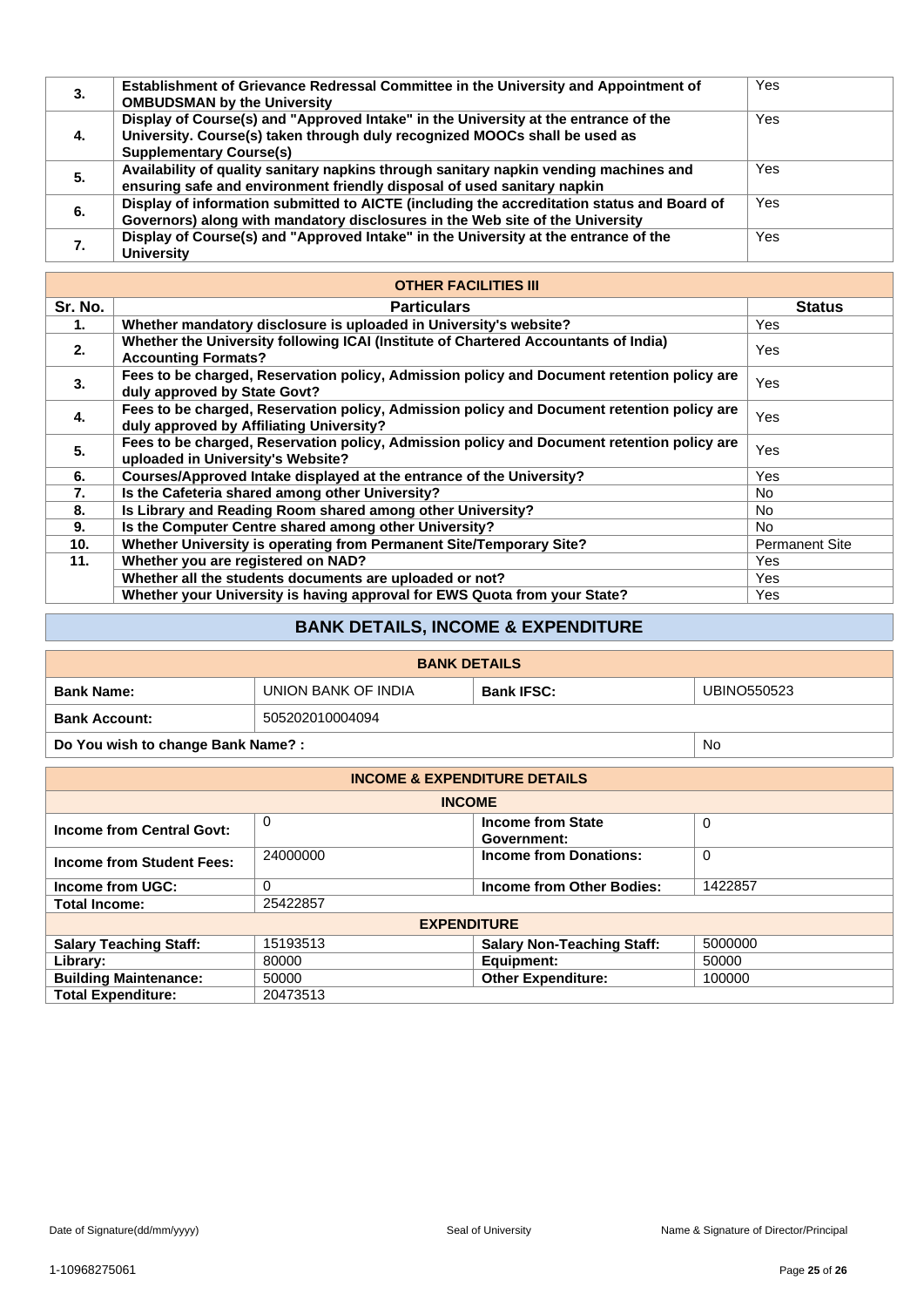#### **DECLARATION**

#### **BY THE AUTHORIZED SIGNATORY OF THE UNIVERSITY DEPARTMENT**

**I, as the Head of the Deemed to be University, hereby declare that:**

- a) I have carefully gone through the AICTE Regulations 2021, published in the Gazette of India Extraordinary Part III, Section- 4 dated 04th **February, 2021, also all provisions mentioned in the Approval Process Handbook 2022-23.**
- b) I am fully aware of the data uploaded by me in respect of my University on the web portal.
- c) I am aware that there is no provision for correction of data, alteration of data, subsequent editing and appeal etc. for the online application **once submitted on the web portal.**
- d) I am also aware that application for seeking Extension of Approval(EOA), Increase/Reduction of intake, Addition of new courses, Change of site, Closure of course, Supernumerary Seats under FN/Gulf quota Approval status/OCI, NRI, Change of name, and Conversion of women Institution into Co-ed University and vice versa (as applicable), shall be processed as per relevant provisions enumerated in the Approval **Process Hand Book 2022-23.**
- e) I am aware of the Deficiencies (if any) pointed out in the Report generated online, based on the factual data uploaded by my University on **the portal.**
- f) I am also aware that University is eligible for grant of Extension of Approval to the Existing University, Extended EoA(if Applicable as per APH 2022-23), only on fulfillment of prescribed norms & requirements as mentioned in the Approval Process Hand Book 2022-23.

**Signature of Authorized Signatory**

**Name :**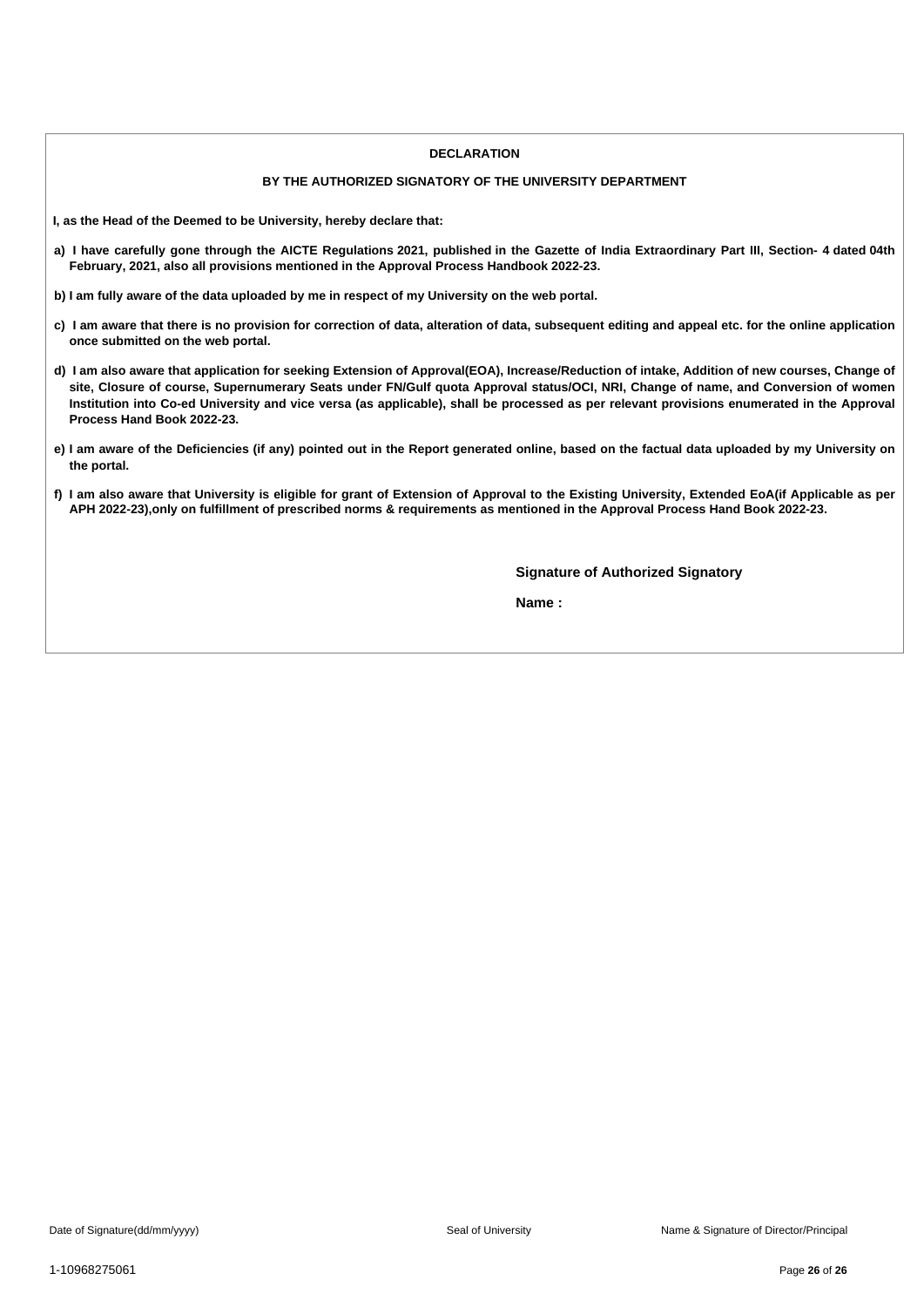

## **APPROVAL PROCESS 2022-23**

#### **APPLICATION REPORT**

#### **UNIVERSITY DETAILS**

|                                                 | UNIVERSITY DETAILS: BASIC DETAILS |                                                 |                             |
|-------------------------------------------------|-----------------------------------|-------------------------------------------------|-----------------------------|
| <b>Current Application</b><br><b>Number</b>     | 1-10968275061                     | <b>Application Type</b>                         | Extension-Expansion-Closure |
| <b>Current Status</b>                           | Submitted                         | <b>Sub Status</b>                               | Payment Not Applicable      |
| <b>Permanent</b><br>University ID               | 1-22359484                        | <b>Academic Year</b>                            | 2022-2023                   |
| <b>Approval Status of</b><br><b>Application</b> | Data Not Available                | <b>Application Opened</b><br>Date               | 06/04/2022                  |
| <b>Application</b><br><b>Submitted Date</b>     | 12/04/2022                        | <b>Attend Scrutiny</b><br><b>Committee Date</b> | Data Not Available          |
| <b>Appeal Requested</b><br>Date                 | Data Not Available                | <b>Application</b><br><b>Reopened Date</b>      | Data Not Available          |
| <b>Overall Deficiency</b>                       | No.                               |                                                 |                             |

|                                                                                                        | UNIVERSITY DETAILS: ADDITIONAL INFORMATION                       |                                                            |                                                                  |
|--------------------------------------------------------------------------------------------------------|------------------------------------------------------------------|------------------------------------------------------------|------------------------------------------------------------------|
| <b>Name of University</b>                                                                              | Department Of Pharmacy, let, Mjp<br><b>Rohilkhand University</b> | <b>Address of</b><br><b>University</b>                     | Department Of Pharmacy, let, Mjp<br><b>Rohilkhand University</b> |
| State/ UT                                                                                              | <b>Uttar Pradesh</b>                                             | <b>District</b>                                            | <b>Bareilly</b>                                                  |
| <b>Town/ City/ Village</b>                                                                             | Bareilly                                                         | <b>AICTE Region</b>                                        | Northern                                                         |
| <b>PIN</b>                                                                                             | 243006                                                           | <b>Women's University</b>                                  | No                                                               |
| <b>University Type</b>                                                                                 | <b>State Government University</b>                               | <b>Any Self- Financed</b><br><b>Course</b>                 | <b>No</b>                                                        |
| <b>Percentage Grant</b><br><b>Received from</b><br><b>Government</b>                                   | $\mathbf 0$                                                      | Are you a University<br>for PWD Students                   | No                                                               |
| <b>Whether University</b><br>is NAAC Accredited<br>?                                                   | Y                                                                | <b>NAAC CGPA</b>                                           | $2.51 - 2.75$                                                    |
| <b>Letter Grade</b>                                                                                    | $B+$                                                             | <b>NAAC Status</b>                                         | Accredited                                                       |
| <b>Minority University</b>                                                                             | No                                                               | <b>Type of Minority</b>                                    | <b>NA</b>                                                        |
| <b>Minority Name, if</b><br>Linguistic                                                                 | <b>NA</b>                                                        | Name of the<br><b>Minority</b>                             | <b>NA</b>                                                        |
| <b>Minority Certificate</b><br><b>Issued Date</b>                                                      | Data Not Available                                               | <b>Minority Certificate</b><br><b>Valid Till</b>           | Data Not Available                                               |
| Approval Year of<br><b>First Course</b>                                                                | 1996                                                             | <b>Mandatory</b><br><b>Disclosure Link</b>                 | http://www.mjpru.ac.in/                                          |
| <b>AISHE Prefix</b>                                                                                    | $\cup$                                                           | <b>AISHE Numeric</b><br>Code                               | 0525                                                             |
| <b>AISHE Code</b>                                                                                      | $U-0525$                                                         | <b>Whether University</b><br>is Graded<br><b>Autonomy?</b> | Category 3                                                       |
| <b>NBA Accreditation</b><br><b>Points</b>                                                              | $\Omega$                                                         | <b>NBA Points Valid</b><br><b>Till</b>                     | Data Not Available                                               |
| Whether your<br>University has been<br>recognized as an<br>Institute of<br><b>Eminence by</b><br>MHRD? | Data Not Available<br>Data Not Available                         | <b>PCI Id</b>                                              | 462                                                              |
| <b>COA Id</b>                                                                                          |                                                                  |                                                            |                                                                  |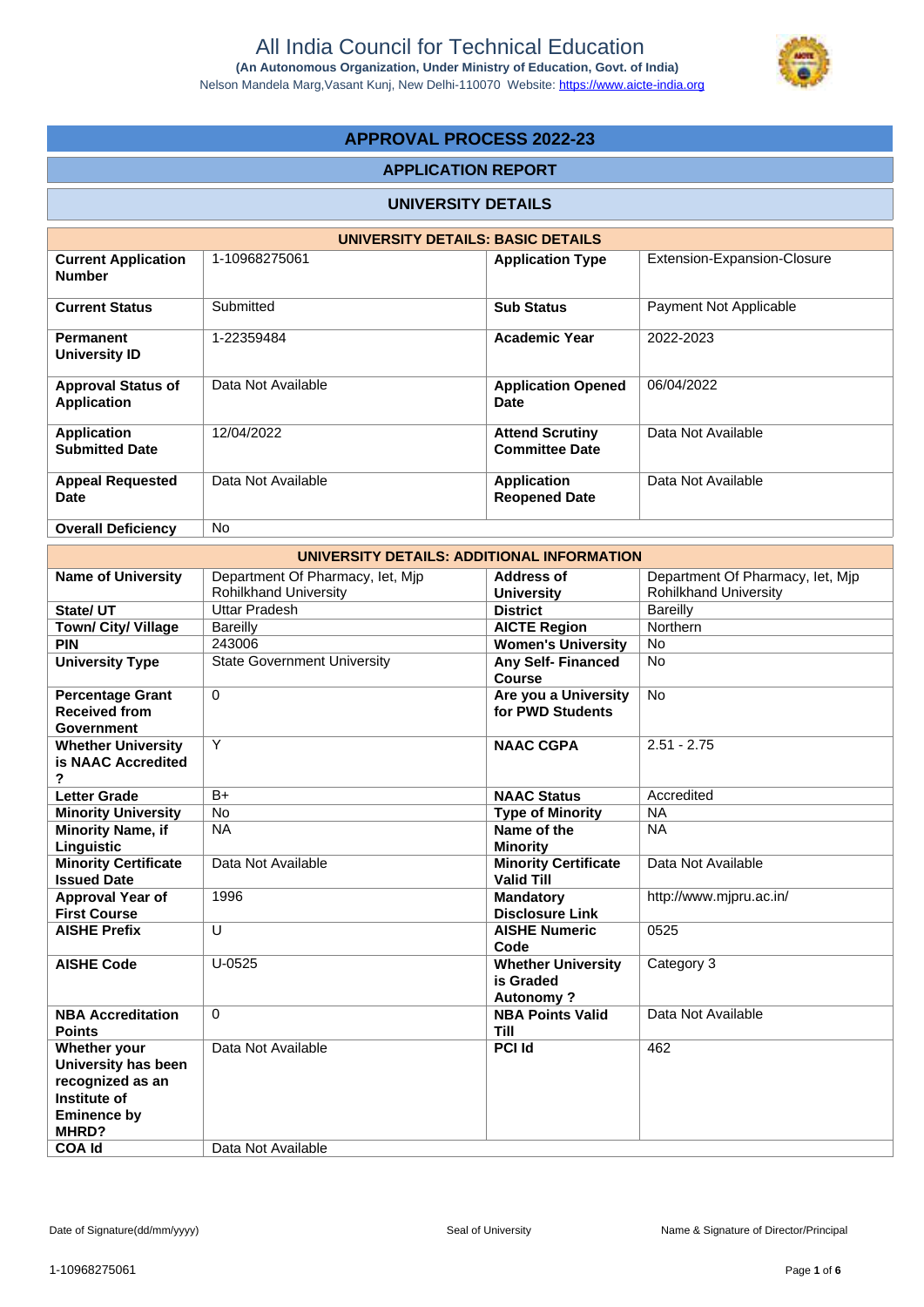| <b>HOI &amp; Faculty Members</b>                                     |                                       |                                                   |                      |  |  |  |  |  |  |  |  |
|----------------------------------------------------------------------|---------------------------------------|---------------------------------------------------|----------------------|--|--|--|--|--|--|--|--|
| <b>PRINCIPAL / DIRECTOR</b>                                          |                                       |                                                   |                      |  |  |  |  |  |  |  |  |
|                                                                      | <b>PERSONAL DETAILS</b>               |                                                   |                      |  |  |  |  |  |  |  |  |
| <b>Surname/Family name</b>                                           | Singh                                 | <b>First Name</b>                                 | Sobhna               |  |  |  |  |  |  |  |  |
| <b>Father's Name</b>                                                 | Virendra Singh                        | <b>Mother's Name</b>                              | Sarojlata            |  |  |  |  |  |  |  |  |
| Date of Birth                                                        | 09/01/1971                            | <b>Mobile Number</b>                              | 9411699867           |  |  |  |  |  |  |  |  |
| <b>STD code</b>                                                      | 581                                   | 2523745<br><b>Land Phone Number</b>               |                      |  |  |  |  |  |  |  |  |
| <b>Email</b>                                                         | rickyshobhna@yahoo.co.in              | AEMPS7089D<br><b>PAN</b>                          |                      |  |  |  |  |  |  |  |  |
| <b>EDUCATIONAL DETAILS</b>                                           |                                       |                                                   |                      |  |  |  |  |  |  |  |  |
| M. PHARM<br><b>Doctorate Degree</b><br>Yes<br><b>Master's Degree</b> |                                       |                                                   |                      |  |  |  |  |  |  |  |  |
| <b>Bachelor's Degree</b>                                             | <b>B. PHARM</b>                       | <b>Other Qualifications</b>                       | <b>No</b>            |  |  |  |  |  |  |  |  |
| <b>International Certification (If</b><br>Any)                       | N.A.                                  | <b>Field of Specialization</b>                    | <b>PHARMACEUTICS</b> |  |  |  |  |  |  |  |  |
|                                                                      | <b>DETAILS RELATED TO PROFFESSION</b> |                                                   |                      |  |  |  |  |  |  |  |  |
| Date of joining the University                                       | 09/03/1998                            | <b>Appointment Type</b>                           | Regular              |  |  |  |  |  |  |  |  |
| <b>Exact Designation</b>                                             | Principal                             |                                                   |                      |  |  |  |  |  |  |  |  |
|                                                                      | <b>WORK EXPERIENCE DETAILS</b>        |                                                   |                      |  |  |  |  |  |  |  |  |
| <b>Teaching Experience (Years)</b>                                   | 29                                    | <b>Research Experience (Years)</b>                | 20                   |  |  |  |  |  |  |  |  |
| <b>Industry Experience (Years)</b>                                   | $\Omega$                              |                                                   |                      |  |  |  |  |  |  |  |  |
|                                                                      | <b>OTHER DETAILS</b>                  |                                                   |                      |  |  |  |  |  |  |  |  |
| <b>Research Projects Guided - UG</b>                                 | 40                                    | <b>Research Projects Guided -</b><br><b>PG</b>    | 20                   |  |  |  |  |  |  |  |  |
| <b>Research Projects Guided -</b><br>PhD                             | 2                                     | Number of Books Published                         | 2                    |  |  |  |  |  |  |  |  |
| <b>Papers Published - National</b>                                   | 15                                    | <b>Papers Published -</b><br><b>International</b> | 5                    |  |  |  |  |  |  |  |  |
|                                                                      | <b>EACHLITY NODMS AND DAY SCALE</b>   |                                                   |                      |  |  |  |  |  |  |  |  |

| <b>FACULTY NORMS AND PAY SCALE</b>                                                   |     |
|--------------------------------------------------------------------------------------|-----|
| Are all Approved teaching Faculty Members being paid as per present AICTE pay scale? | Yes |
| Are all the teaching Faculty Members, as per AICTE/UGC Norms?                        | Yes |
| List of Faculty Members and data uploaded on the University's web portal.            | Yes |

|                          |              |           |               |              |       |             |                |                          | <b>FACULTY MEMBERS LIST</b><br>Details available as on AICTE Web Portal |                         |           |                 |                   |                         |              |             |                                                   |              |
|--------------------------|--------------|-----------|---------------|--------------|-------|-------------|----------------|--------------------------|-------------------------------------------------------------------------|-------------------------|-----------|-----------------|-------------------|-------------------------|--------------|-------------|---------------------------------------------------|--------------|
| Sr. No.                  | Faculty ID   | Programme | Course        | Faculty Type | FT/PT | First Name  | <b>Surname</b> | <b>Exact Designation</b> | Date of Joining the<br>University                                       | <b>Appointment Type</b> | Doctorate | Master's Degree | Bachelor's Degree | Qualifications<br>Other | Aadhar Card  | Card<br>PAN | the Last Financial Year<br>Total Gross Salary for | Scale<br>Pay |
| $\overline{\phantom{0}}$ | 1-3556640163 | PHARMACY  | PHARMACEUTICS |              | 눈     | <b>NEHA</b> | KATIYAR        | LECTURER                 | 21/08/2017                                                              | Adhoc                   | ş         | M.PHARM         | <b>B.PHARM</b>    | $\circ$                 | 361695403669 | EBAPK8804D  | 18900                                             | Consolidated |
| $\sim$                   | 1-7438950636 | PHARMACY  | PHARMACOLOGY  |              | 뉸     | PRASHANT    | <b>KUMAR</b>   | ASSOCIATE<br>PROFESSOR   | 15/12/2020                                                              | Adhoc                   | ş         |                 |                   |                         |              | GMFPK5468D  |                                                   |              |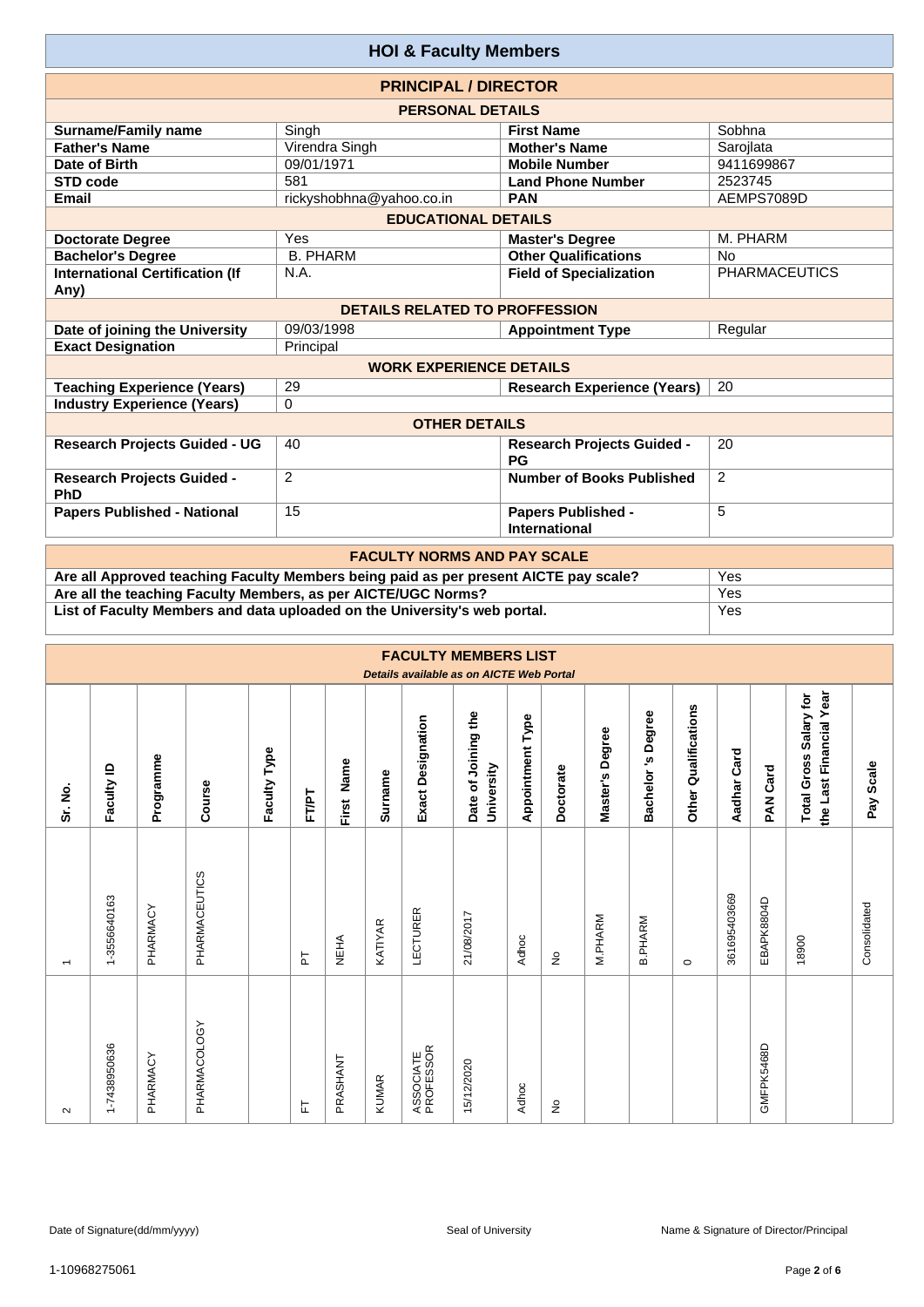| თ                          | $\infty$           | $\overline{\phantom{a}}$   | $\mathbf \circ$             | Б                          | 4                          | $\boldsymbol{\varsigma}$ |
|----------------------------|--------------------|----------------------------|-----------------------------|----------------------------|----------------------------|--------------------------|
| 1-9315035464               | 1-9312951808       | 1-9312951801               | 1-7440822133                | 1-7440668419               | 1-7440668411               | 1-7439141124             |
| PHARMACY                   | PHARMACY           | PHARMACY                   | PHARMACY                    | PHARMACY                   | PHARMACY                   | PHARMACY                 |
| <b>HUMANITIES</b>          | PHARMACOLOGY       | PHARMACEUTICS              | PHARMACY                    | PHARMACY                   | PHARMACY                   | PHARMACY                 |
|                            |                    |                            |                             |                            |                            |                          |
|                            |                    |                            | $\overline{\mathtt{h}}$     | $\overline{\mathtt{h}}$    | $\overline{\mathtt{h}}$    | $\overline{\mathtt{h}}$  |
| ANJALI                     | <b>ZAFAR</b>       | SURABHI                    | AMIT                        | PARAS                      | HIMANSHU                   | ARUN                     |
| SAXENA                     | AKBAR              | PAL                        | GANGWAR                     | PRAJAPATI                  | GUPTA                      | SHARMA                   |
| ASSOCIATE<br>PROFESSOR     | <b>LECTURER</b>    | <b>LECTURER</b>            | LECTURER                    | LECTURER                   | <b>LECTURER</b>            | PROFESSOR                |
| 07/12/2020                 | 21/09/2020         | 04/12/2020                 | 02/09/2016                  | 01/08/2014                 | 01/07/2013                 | 11/08/2012               |
| Contract                   | Adhoc              | Adhoc                      | Contract                    | Contract                   | Contract                   | Contract                 |
| $\frac{\circ}{\mathsf{Z}}$ | $\hat{\mathsf{z}}$ | $\stackrel{\mathtt{o}}{z}$ | $\stackrel{\circ}{\succeq}$ | $\stackrel{\mathtt{o}}{z}$ | $\stackrel{\mathtt{o}}{z}$ | Yes                      |
|                            |                    |                            |                             |                            |                            |                          |
|                            |                    |                            |                             |                            |                            |                          |
|                            |                    |                            |                             |                            |                            |                          |
|                            |                    |                            |                             |                            |                            |                          |
| BXGPS8127N                 | AQBPA6186C         | FKJPP7450R                 | BCTPG9996D                  | ATSPP2437R                 | BFVPG7117M                 | AFEPS1717H               |
|                            |                    |                            |                             |                            |                            |                          |
|                            |                    |                            |                             |                            |                            |                          |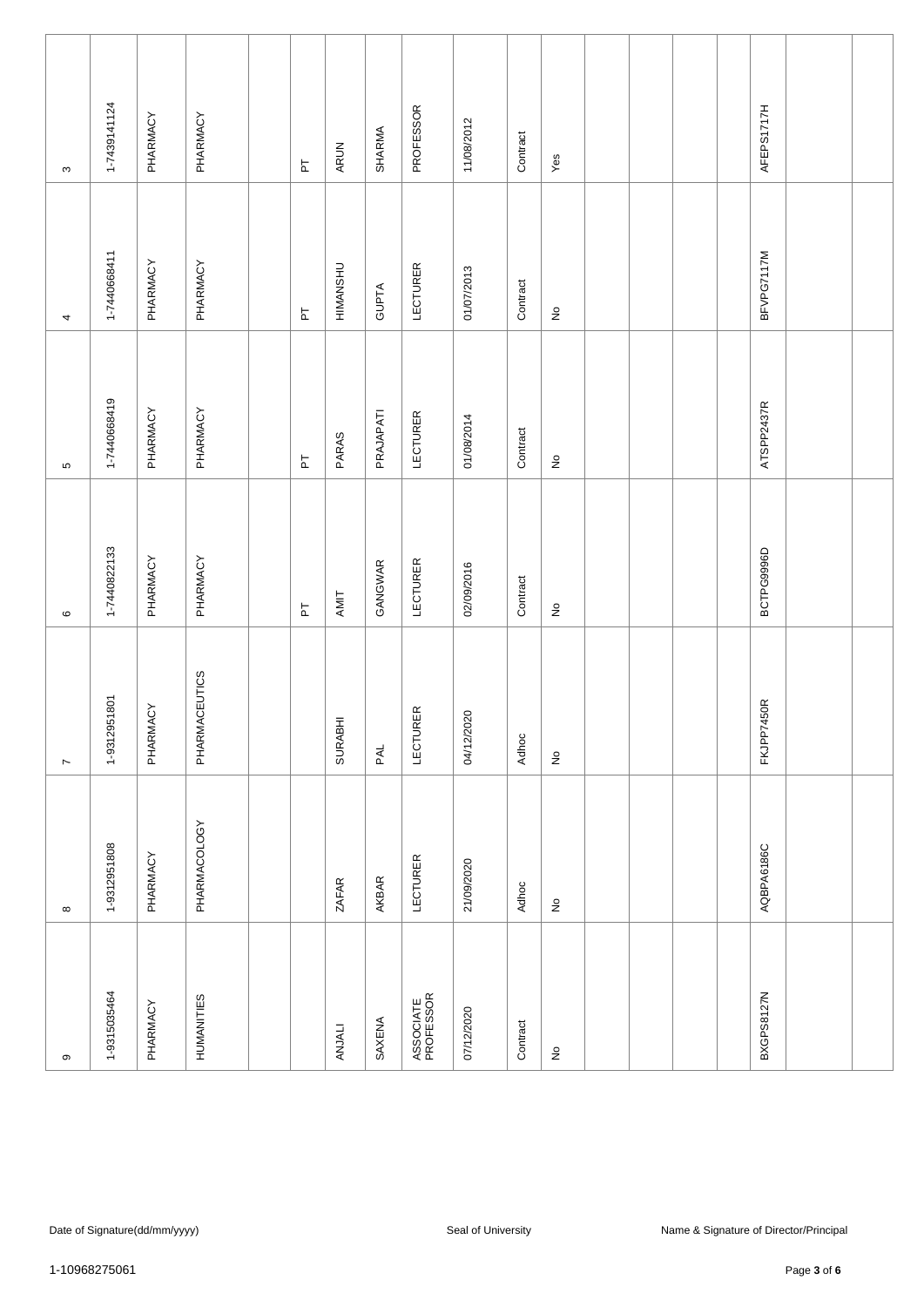| $\tilde{0}$    | 1-9450098325  | PHARMACY                      | COMPUTER SCIENCE<br>AND ENGINEERING<br>(DATA SCIENCE) |             |   | <b>MANOJ</b> | <b>KUMAR</b>  | <b>LECTURER</b> | 26/11/2001         | Regular | $\frac{\mathsf{O}}{\mathsf{E}}$     |         |                |                |              | BOAPP8904D |                                        |                    |
|----------------|---------------|-------------------------------|-------------------------------------------------------|-------------|---|--------------|---------------|-----------------|--------------------|---------|-------------------------------------|---------|----------------|----------------|--------------|------------|----------------------------------------|--------------------|
| Ξ              | 1-9453889710  | MANAGEMENT                    | MASTERS IN BUSINESS<br>ADMINISTRATION<br>(MARKETING)  |             |   | MAYANKA      | AGARWAL       | LECTURER        | 01/09/2001         | Regular | Yes                                 |         |                |                |              | AASPA9627K |                                        |                    |
| 57             | 1-422709069   | PHARMACY                      | PHARMACY                                              | $\mathbb S$ | 匸 | KAMAL        | KISHORE       | PROFESSOR       | 21/10/2000         | Regular | Yes                                 | M PHARM | <b>B PHARM</b> | <b>D PHARM</b> | 762046163898 | AGUPK6455B | 1790919                                | VIIth Pay Scale    |
| 13             | 1-422709176   | PHARMACY                      | PHARMACY                                              | S           | 匸 | SHOBHANA     | SINGH         | PROFESSOR       | 09/03/1998         | Regular | Yes                                 | M PHARM | <b>B PHARM</b> |                | 815317432252 | AEMPS7089D | 2057786                                | VIIth Pay Scale    |
| $\overline{4}$ | 1-422709180   | PHARMACY                      | PHARMACY                                              | $\mathbb S$ | 匸 | AMIT         | VERMA         | ASST PROFESSOR  | 12/07/2007         | Regular | $\stackrel{\mathtt{o}}{\mathsf{z}}$ | M PHARM | <b>B PHARM</b> | $\circ$        | 922754103053 | AESPV9194C | 884437                                 | Scale<br>VIIth Pay |
| $\frac{5}{2}$  | 1-422709214   | PHARMACY                      | PHARMACY                                              | $\mathbb S$ | 匸 | LAKSHYA      | SINGH         | ASST PROFESSOR  | 07/07/2007         | Regular | $\frac{\mathsf{O}}{\mathsf{D}}$     | M PHARM | <b>B PHARM</b> | PGDPRA         | 283256399825 | BDNPS3494M | 880034                                 | Vith Pay Scale     |
| $\frac{6}{2}$  | 1-423104061   | PHARMACY                      | PHARMACY                                              | ဥ           | 匸 | SAURABH      | <b>MISHRA</b> | ASST PROFESSOR  | 09/09/2008         | Regular | Yes                                 | M PHARM | <b>B PHARM</b> | $\circ$        | 600406799850 | ALDPM8754H | 855442                                 | Vith Pay Scale     |
|                |               |                               |                                                       |             |   |              |               |                 |                    |         |                                     |         |                |                |              |            |                                        |                    |
|                |               | Date of Signature(dd/mm/yyyy) |                                                       |             |   |              |               |                 | Seal of University |         |                                     |         |                |                |              |            | Name & Signature of Director/Principal |                    |
|                |               |                               |                                                       |             |   |              |               |                 |                    |         |                                     |         |                |                |              |            |                                        |                    |
|                | 1-10968275061 |                               |                                                       |             |   |              |               |                 |                    |         |                                     |         |                |                |              |            | Page 4 of 6                            |                    |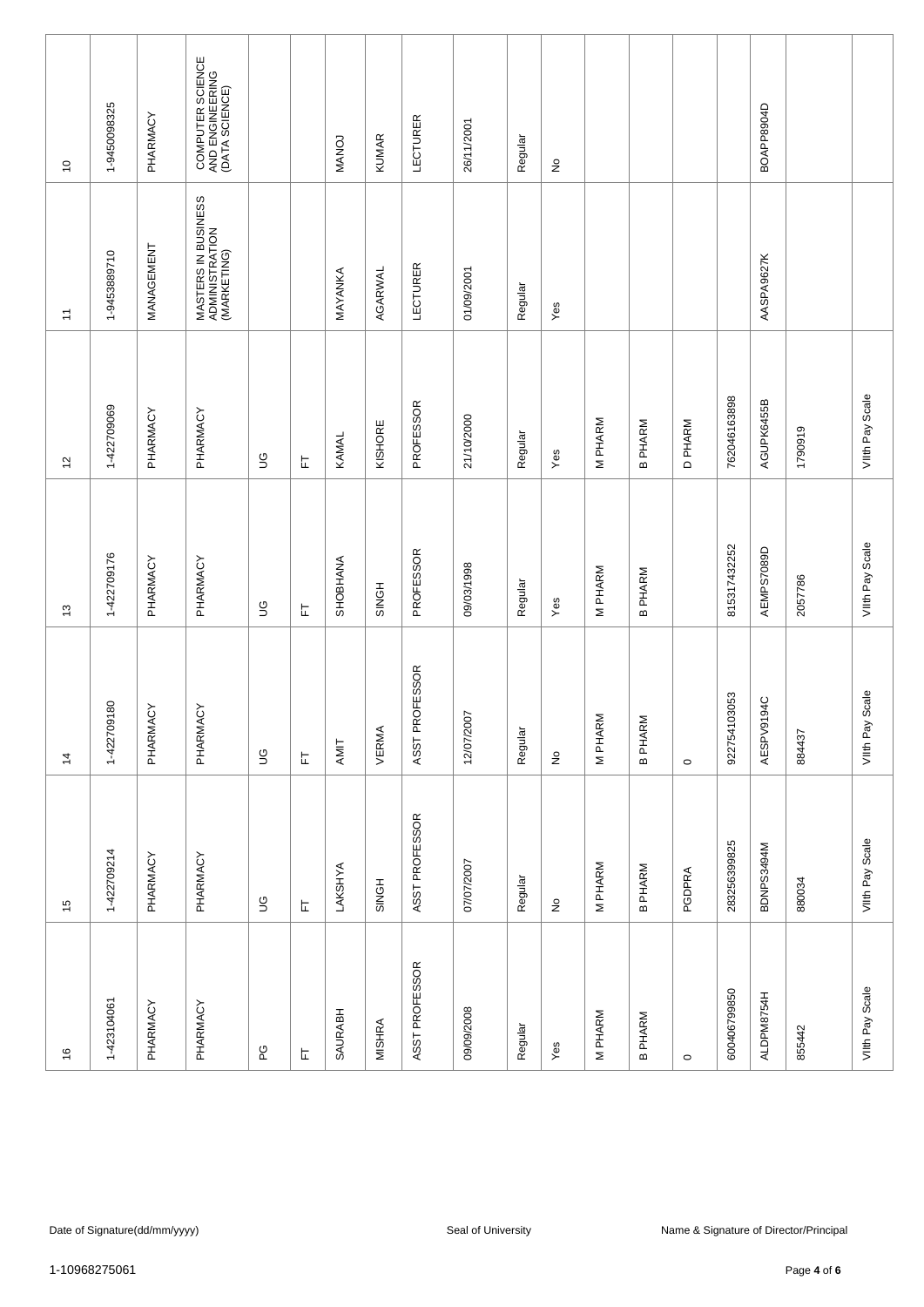| 17                                                                                                             | 1-423104065                                                  | PHARMACY | PHARMACY | ဥ           | 匸                       | VIMAL           | SINGH         | ASST PROFESSOR         | 28/08/2008 | Regular  | $\stackrel{\circ}{\succeq}$ | M PHARM     | <b>B PHARM</b> | B.SC.   | 349851857592 | BPEPS9743E | 812012  | Vilth Pay Scale    |
|----------------------------------------------------------------------------------------------------------------|--------------------------------------------------------------|----------|----------|-------------|-------------------------|-----------------|---------------|------------------------|------------|----------|-----------------------------|-------------|----------------|---------|--------------|------------|---------|--------------------|
| $\overset{\circ}{\phantom{a}}$                                                                                 | 1-423150981                                                  | PHARMACY | PHARMACY | CO<br>L     | 뉸                       | KAUSHAL         | <b>KUMAR</b>  | ASST PROFESSOR         | 21/10/2008 | Regular  | $\stackrel{\mathtt{o}}{z}$  | M PHARM     | <b>B PHARM</b> | $\circ$ | 746833267806 | AOHPK8430R | 855442  | VIIth Pay Scale    |
| $\overline{9}$                                                                                                 | 1-423150985                                                  | PHARMACY | PHARMACY | PG          | 匸                       | <b>SUBBIAH</b>  | RAMASAMY      | ASSOCIATE<br>PROFESSOR | 05/10/2002 | Regular  | Yes                         | M PHARM     | <b>B PHARM</b> | $\circ$ | 425421992077 | AVDPS2436A | 1198985 | VIIth Pay Scale    |
| $\overline{c}$                                                                                                 | 1-423151103                                                  | PHARMACY | PHARMACY | ဥ           | 匸                       | SHASHI          | <b>TIWARI</b> | PRINCIPAL              | 11/09/2008 | Regular  | Yes                         | M PHARM     | <b>B PHARM</b> | $\circ$ | 787623210123 | AGJPT1678C | 1135029 | VIIth Pay Scale    |
| $\overline{2}$                                                                                                 | 1-423151107                                                  | PHARMACY | PHARMACY | ဥ           | 匸                       | <b>SHIV DEV</b> | SINGH         | ASSOCIATE<br>PROFESSOR | 23/03/2000 | Regular  | Yes                         | M PHARM     | <b>B PHARM</b> | $\circ$ | 457352529617 | AUNPS0224P | 1138133 | Scale<br>VIIth Pay |
| $\mathbf{z}$                                                                                                   | 1-592255757                                                  | PHARMACY | PHARMACY | Other       | 눈                       | RAGINI          | SINGH         | <b>LECTURER</b>        | 28/08/2011 | Contract | $\stackrel{\circ}{\simeq}$  | M PHARM     | <b>B PHARM</b> | $\circ$ | 812118480896 | DVXPS2218K | 189000  | Consolidated       |
| $23\,$                                                                                                         | 1-1490318398                                                 | PHARMACY | PHARMACY | $\mathbb S$ | $\overline{\mathtt{h}}$ | PANKAJ          | <b>KUMAR</b>  | LECTURER               | 22/08/2012 | Contract | $\frac{\circ}{2}$           | M PHARM     | <b>B PHARM</b> |         | 955972138881 | APZPK3973J | 189000  | Consolidated       |
|                                                                                                                | <b>ODL FACULTY DETAILS</b><br>Data not entered by University |          |          |             |                         |                 |               |                        |            |          |                             |             |                |         |              |            |         |                    |
|                                                                                                                | <b>OL FACULTY DETAILS</b><br>Data not entered by University  |          |          |             |                         |                 |               |                        |            |          |                             |             |                |         |              |            |         |                    |
|                                                                                                                |                                                              |          |          |             |                         |                 |               |                        |            |          |                             |             |                |         |              |            |         |                    |
| Date of Signature(dd/mm/yyyy)<br>Seal of University<br>Name & Signature of Director/Principal<br>1-10968275061 |                                                              |          |          |             |                         |                 |               |                        |            |          |                             | Page 5 of 6 |                |         |              |            |         |                    |